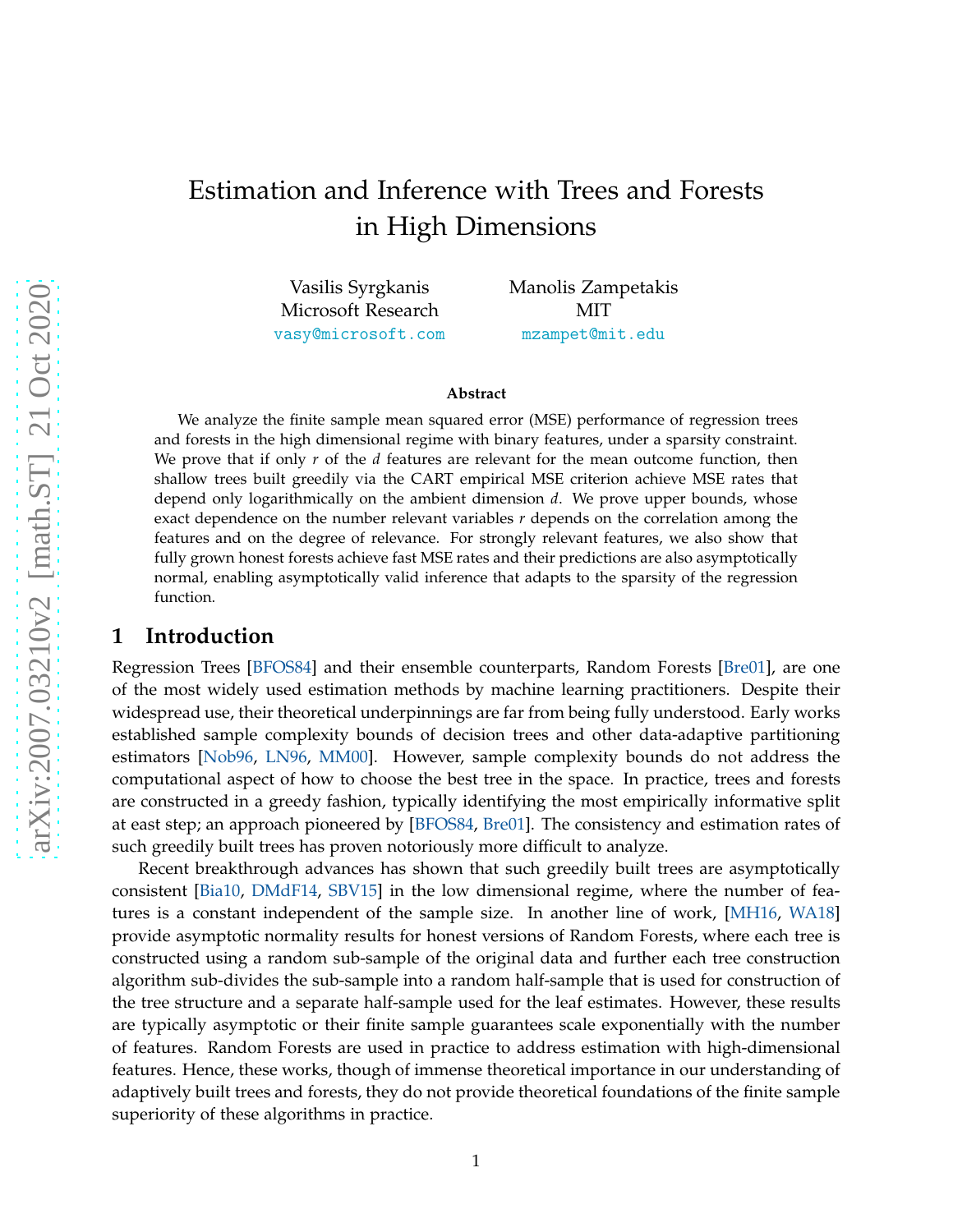In this work, we analyze the performance of regression trees and forests in the high-dimensional regime, where the number of features can grow exponentially with the number of samples. To focus on the high-dimensionality of the features (as opposed to the ability of forests to sub-divide continuous variable spaces), we constrain our analysis to the case when all features are binary.

We show that trees and forests built greedily based on the original CART criterion, provably adapt to sparsity: when only a subset *R*, of size *r*, of the features are relevant, then the mean squared error of appropriately shallow trees, or fully grown honest forests, scales exponentially only with the number of relevant features and depends only logarithmically on the overall number of features. We analyze two variants of greedy tree algorithms: in the level-split variant, the same variable is chosen at all the nodes of each level of the tree and is greedily chosen so as to maximize the overall variance reduction. In the second variant, which is the most popular in practice, the choice of the next variable to split on is locally decided at each node of the tree.

We identify three regimes, each providing different dependence on the number of relevant features. When the relevant variables are "weakly" relevant (in the sense that there is not strong separation between the relevant and irrelevant variables in terms of their ability to reduce variance), then shallow trees achieve "slow rates" on the mean squared error of the order of  $2^r / \sqrt{n}$ , when variables are independent, and  $1/n^{1/(r+2)}$ , when variables are dependent. When the relevant variables are "strongly" relevant, in that there is a separation in their ability to reduce variance as compared to the irrelevant ones, by a constant *β*min, then we show that greedily built shallow trees and fully grown honest forests can achieve fast parametric mean squared error rates of the order of  $2^r/(\beta_{\min} n)$ .

When variables are strongly relevant, we also show that the predictions of sub-sampled honest forests have an asymptotically normal distribution centered around their true values and whose variance scales at most as  $O(2^r \log(n) / (\beta_{\min} n))$ . Thus sub-sampled honest forests are provably a data-adaptive method for non-parametric inference, that adapts to the latent sparsity dimension of the data generating distribution, as opposed to classical non-parametric regression approaches, whose variance would deteriorate drastically with the overall number of features. Our results show that, at least for the case of binary features, forest based algorithms can offer immense improvement on the statistical power of non-parametric hypothesis tests in high-dimensional regimes.

The main crux of our analysis is showing bounds on the decay of the bias of decision trees, constructed via the mean-squared-error criterion. In particular, we show that either a relevant variable leads to a large decrease in the mean squared error, in which case we prove that with high probability it is chosen in the first few levels of the tree or if not then it's impact on the mean squared due to the fact that the algorithm failed to choose it can be controlled. For achieving the fast rates of 1/*n* for shallow trees, we also develop a new localized Rademacher analysis [\[BBM02,](#page-17-4) [Wai19\]](#page-19-2) for adaptive partitioning estimators [\[GKKW06\]](#page-18-4) to provide fast rates for the "variance" part of the MSE. Our results on honest forests, utilize recent work on the concentration and asymptotic normality of sub-sampled estimators [\[MH16,](#page-18-3) [WA18,](#page-19-1) [FLW18\]](#page-18-5) and combine it with our proof of the bias decay, which for the case of strongly relevant features, as we show, is exponential in the number of samples.

Several theoretical aspects of variants of CART trees and forests have been analyzed in the recent years [\[LJ02,](#page-18-6) [Mei06,](#page-18-7) [AG14,](#page-17-5) [Bre04,](#page-17-6) [Sco16\]](#page-19-3). The majority of these works deal with the low dimensional regime and with few exceptions, these results deal with trees built with random splitting criteria or make no use of the fact that splits are chosen to minimize the CART mean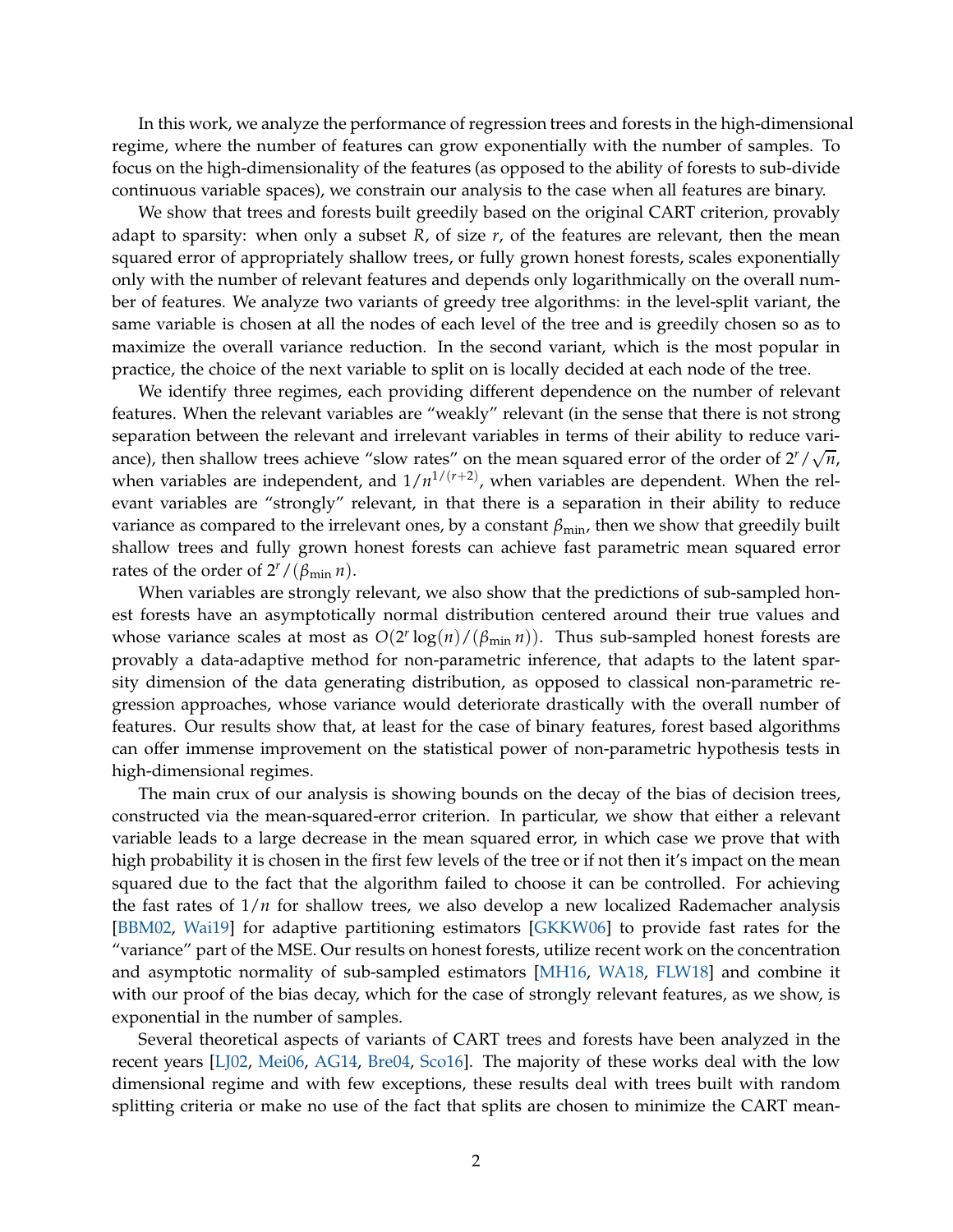squared-error criterion. Arguably, closest to our work is that of [\[WW15\]](#page-19-4), who consider a high dimensional regime with continuous variables, distributed according to a distribution with continuous density and uniformly upper and lower bounded. The main focus of this work is proving a uniform concentration bound on the mean squared error objective locally at every node of the adaptively constructed tree and for this reason makes several assumptions not present in our work: e.g. minimum leaf size constraints, approximately balanced splits. Crucially, their results on random forest consistency require an analogue of our *β*<sub>min</sub> condition, and do not offer results without strong relevance. Moreover, their results on the consistency of forests requires a strong modification of the CART algorithm: split variables are selected based on initial median splits, subject to a lower bound on the decrease in variance, and then only the chosen variables are used in subsequent splits, not based on a CART criterion, but rather simply choosing random median splits; invoking an analysis of such random median trees in low dimensions by [\[DS16\]](#page-17-7). Moreover, they provide no results on asymptotic normality.

Apart from the literature related to Random Forests and the CART criterion, there has been a great amount of work on the sparse non-parametric regression problem that we consider in this paper. A lot of heuristic methods have been proposed such as: *C<sup>p</sup>* and AIC for additive models [\[HTF09\]](#page-18-8), MARS [\[Fri91\]](#page-18-9), Bayesian methods [\[GM97\]](#page-18-10) and Gaussian Processes [\[SB01\]](#page-19-5). All these methods are very successful in many practical scenarios but our theoretical understanding of their performance is limited. Our work is closer to the works of  $[LU^+0.8, LC0.9, CD12, YT15]$  $[LU^+0.8, LC0.9, CD12, YT15]$  $[LU^+0.8, LC0.9, CD12, YT15]$  $[LU^+0.8, LC0.9, CD12, YT15]$  and citations therein, where they propose and theoretically analyze greedy algorithms that exploit the sparsity of the input regression function and hence they provide a way to overcome the curse of dimensionality of high dimensional data in non-parametric regression. The main difference of this line of work with our paper is that we do not propose a new algorithm but instead our goal is to analyze the performance of the heuristically proposed CART trees in the setting of sparse high-dimensional non-parametric regression with binary features.

# **2 Model and Preliminaries**

In this work we consider the non-parametric regression model with binary features. More precisely, we assume that we have access to a training set  $D_n = \{ (x^{(1)}, y^{(1)}), \ldots, (x^{(n)}, y^{(n)}) \}$ , which consists of *n* i.i.d. samples of the form  $(x^{(i)}, y^{(i)})$ , sampled independently from a common distribution D. Each sample is generated according to the following steps:

- 1.  $x_i^{(i)}$  is sampled from a distribution  $\mathcal{D}_x$  with support  $\{0, 1\}^d$ ,
- 2.  $\varepsilon^{(i)}$  is sampled from a zero mean error distribution  $\mathcal E$  with support  $[-1/2, 1/2]$ , i.e.  $\mathbb E_{\varepsilon \sim \mathcal E} [ \varepsilon ] =$ 0 and  $\varepsilon^{(i)} \in [-1/2, 1/2]$ ,
- 3.  $y^{(i)} = m(x^{(i)}) + \varepsilon^{(i)}$ , where  $m : \{0, 1\}^d \to [-1/2, 1/2]$ .

The goal of the regression task is to estimate the *target function m*. Observe from the definition of the non-parametric regression model we have that  $y^{(i)} \in [-1,1]$ . Our results apply to any case where both the error distribution and the values of the target function are bounded, i.e.  $\left| \varepsilon^{(i)} \right| \leq H$  and  $|m(x)| \leq H$ . In this case the sample complexity bounds and the rates should be  $\begin{array}{c} \hline \end{array}$ multiplied by *H*. For simplicity we present the result for the case  $|y^{(i)}| \leq 1$ .

For any vector  $x \in \{0,1\}^d$  we define the vector  $x_S$  as the sub-vector of *x*, where we keep only the coordinates with indices in  $S \subseteq [d]$ . Additionally, we define  $\mathcal{D}_{x,S}$  as the marginal distribution of  $\mathcal{D}_x$  in the coordinates *S*. Also, let  $x^{(K)}$  be an arbitrary  $x^j$  such that  $j \in K$ . For any training set  $D_n$  we define the set  $D_{n,x} = \{x^{(1)},...,x^{(n)}\}$ . For any set  $S \subseteq [d]$  and an index  $i \in [d]$  we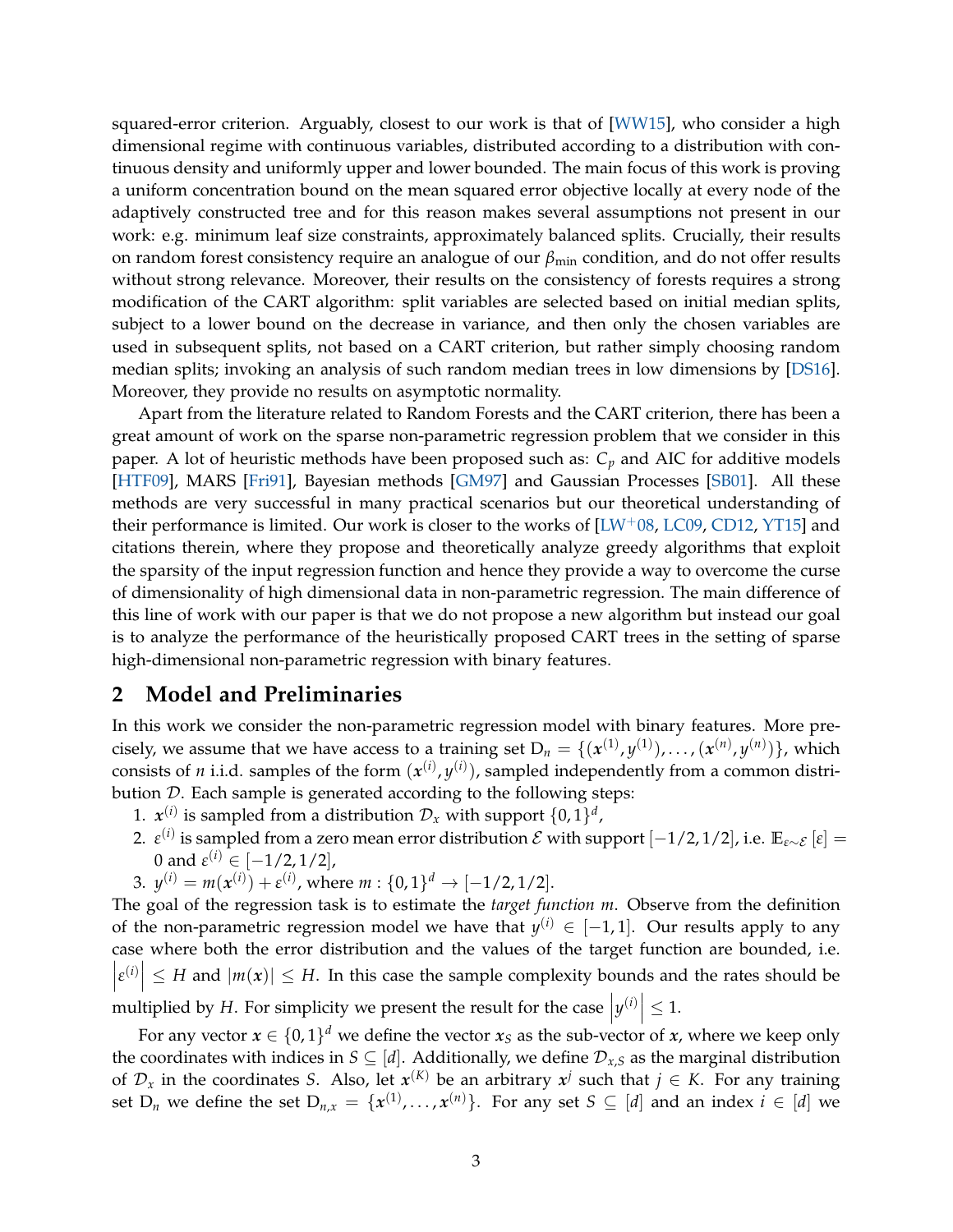sometimes use the notation *S* ∪ *i* to refer to *S* ∪  $\{i\}$ .

All of the results that we present in this paper are in the "high-dimensional" regime, where the number of features is very big but the number of *relevant features* is small. When this is true we say that the function *m* is *sparse* as we explain in the following definition.

**Definition 2.1** (SPARSITY). We say that the target function  $m: \{0,1\}^d \to \mathbb{R}$  is *r*-*sparse* if and only if there exists a set  $R \subseteq [d]$ , with  $|R| = r$  and a function  $h : \{0,1\}^r \to \mathbb{R}$  such that for every  $z \in \{0,1\}^d$  it holds that  $m(z) = h(z_R)$ . The set *R* is called the set of relevant features.

Some of the results that we have in this paper significantly improve if we make the assumption that the feature vector distribution  $\mathcal{D}_x$  is a product distribution. For this reason we define the "independence of features" assumption.

<span id="page-3-1"></span>**Assumption 2.2** (Independence of Features)**.** *We assume that there exist Bernoulli distributions*  $\mathcal{B}_1, \ldots, \mathcal{B}_d$  such that  $x_j^{(i)}$  is distributed independently according to  $\mathcal{B}_j$ .

Now we give some definitions, related to the structure of a binary regression tree, that are important for the presentation of our results.

**Definition 2.3** (PARTITIONS, CELLS AND SUBCELLS). A *partition*  $P$  of  $\{0, 1\}^d$  is a family of sets  $\{A_1, ..., A_s\}$  such that  $A_j \subseteq \{0,1\}^d$ ,  $A_j \cap A_k = \emptyset$  for all  $j, k \in [s]$ , and  $\bigcup_{j=1}^s A_j = \{0,1\}^d$ .

Let P be a partition of  $\{0,1\}^d$ . Every element A of P is called a *cell of* P or just *cell*, if P is clear from the context. Every cell *A* has two *subcells*  $A_0^i$ ,  $A_1^i$  with respect to any direction *i*, which are defined as  $A_0^i = \{x \in A \mid x_i = 0\}$  and  $A_1^i = \{x \in A \mid x_i = 1\}.$ 

For any  $x \in \{0,1\}^d$  and any partition  $\mathcal{P}$ , we define  $\mathcal{P}(x) \in \mathcal{P}$  as the cell of  $\mathcal P$  that contains  $x$ .

**Definition 2.4** (SPLIT OPERATOR AND REFINEMENT). For any partition  $P$  of  $\{0,1\}^d$ , any cell  $A \in \mathcal{P}$ and any  $i \in [d]$  we define the *split operator*  $S(\mathcal{P}, A, i)$  that outputs a partition with the cell A split with respect to direction *i*. More formally  $\mathcal{S}(\mathcal{P},A,\iota)=(\mathcal{P}\setminus\{A\})\cup\{A_0^i,A_1^i\}.$  We can also extend the definition of the split operator to splits over sets of dimensions  $I \subseteq [d]$ , inductively as follows: if  $i \in I$  then  $\mathcal{S}(\mathcal{P}, A, I) = \mathcal{S}(\mathcal{S}(\mathcal{S}(\mathcal{P}, A, i), A_0^i, I \setminus \{i\}), A_1^i, I \setminus \{i\}).$ 

A partition  $\mathcal{P}'$  is a *refinement* of a partition  $\mathcal P$  if every element of  $\mathcal{P}'$  is a subset of an element of P. Then we say that  $\mathcal{P}'$  is *finer* than  $\mathcal P$  and  $\mathcal P$  is *coarser* than  $\mathcal{P}'$  and we use the notation  $\mathcal{P}' \sqsubseteq \mathcal{P}$ .

# **3 Consistency of Level-Splits Algorithm for Sparse Functions**

In this section we present our analysis for the case when we run *a level split* greedy algorithm to build a tree or a forest that approximates the target function *m*. We start with the necessary definitions to present the algorithm that we use. Then in Section [3.2](#page-7-0) we present an analysis of the population version of the algorithm, that is useful to gain intuition on the finite sample proof that we present in full detail in the Appendix.

Given a set of splits *S*, we define the *expected mean squared error* of *S* as follows:

<span id="page-3-2"></span><span id="page-3-0"></span>
$$
\overline{L}(S) = \underset{x \sim \mathcal{D}_x}{\mathbb{E}} \left[ \left( m(x) - \underset{w \sim \mathcal{D}_x}{\mathbb{E}} \left[ m(w) \mid w_S = x_S \right] \right)^2 \right]
$$
\n
$$
= \underset{x \sim \mathcal{D}_x}{\mathbb{E}} \left[ m^2(x) \right] - \underset{z_S \sim \mathcal{D}_{x,S}}{\mathbb{E}} \left[ \left( \underset{w \sim \mathcal{D}_x}{\mathbb{E}} \left[ m(w) \mid w_S = z_S \right] \right)^2 \right]
$$
\n
$$
\stackrel{\triangle}{=} \underset{x \sim \mathcal{D}_x}{\mathbb{E}} \left[ m^2(x) \right] - \overline{V}(S). \tag{3.2}
$$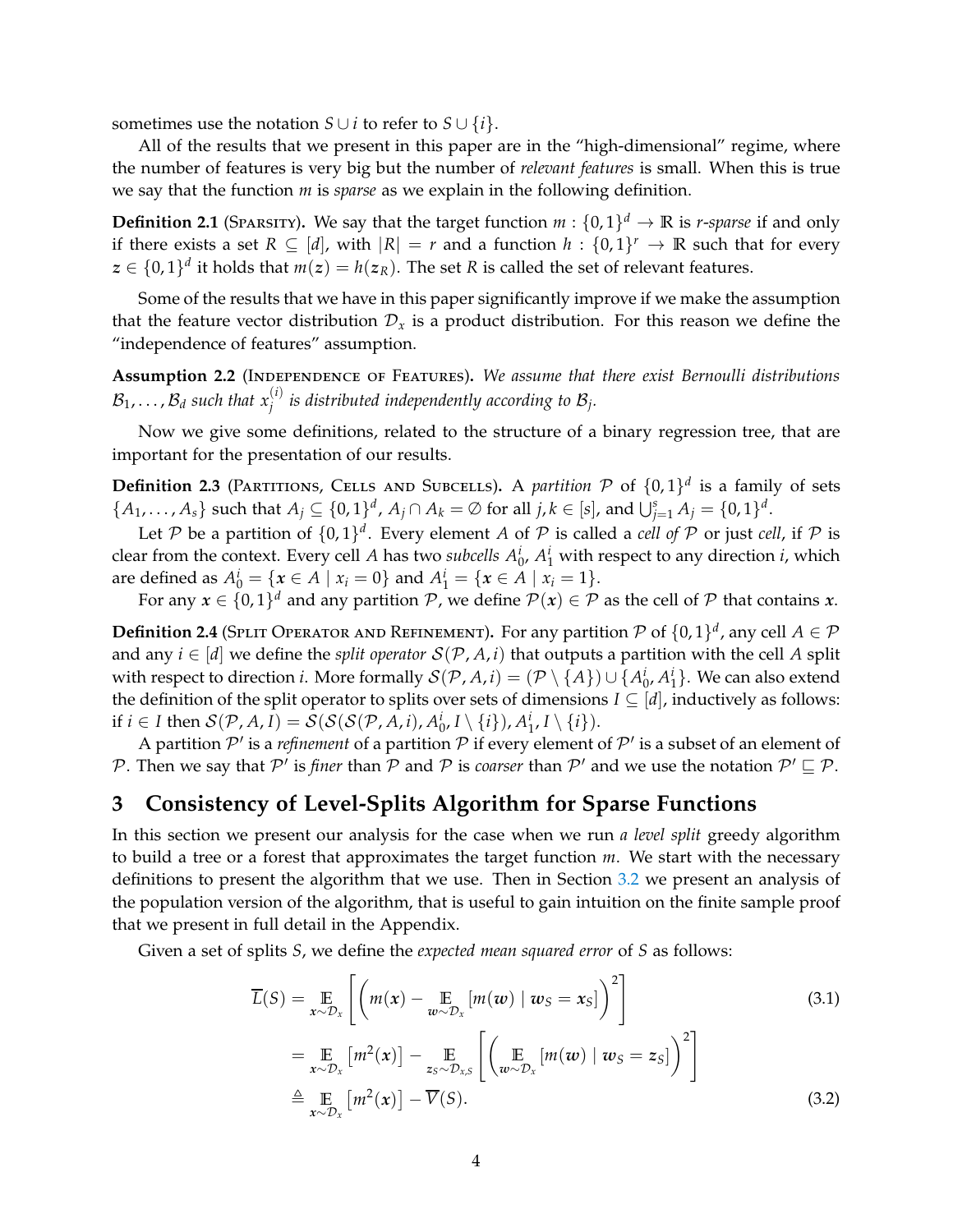It is easy to see that  $\overline{L}$  is a monotone decreasing function of *S* and hence  $\overline{V}$  is a monotone increasing function of *S*.  $\overline{V}$  can be viewed as a *measure of heterogeneity* of the within-leaf mean values of the target function *m*, from the leafs created by split *S*.

We present results based on either one of two main assumption about  $\overline{V}$ : *approximate submodularity* of  $\overline{V}$  or *strong sparsity*. These assumptions play a crucial role in the analysis of the performance of the random forest algorithm, both in the finite sample regime and the population regime (presented in Section [3.2\)](#page-7-0). It is not difficult to see that without any assumption, no meaningful result about the consistency of greedily grown trees in the high dimensional setting is possible, as we illustrate in Appendix [5.](#page-16-0)

<span id="page-4-1"></span>**Assumption 3.1** (APPROXIMATE SUBMODULARITY). Let  $C \geq 1$ , we say that the function  $\overline{V}$  is C*approximate submodular, if and only if for any T, S*  $\subseteq$  [*d*], such that *S*  $\subseteq$  *T, and any i*  $\in$  [*d*], *it holds that*  $\overline{V}(T \cup \{i\}) - \overline{V}(T) \leq C \cdot (\overline{V}(S \cup \{i\}) - \overline{V}(S)).$ 

<span id="page-4-2"></span>**Assumption 3.2** (STRONG SPARSITY). *A target function m* :  $\{0,1\}^d \rightarrow [-1/2, 1/2]$  *is*  $(\beta, r)$ *-strongly sparse if m is r-sparse with relevant features R and the function*  $\overline{V}$  satisfies:  $\overline{V}(T \cup \{j\}) - \overline{V}(T) + \beta \leq$  $\overline{V}(T \cup \{i\}) - \overline{V}(T)$ , for all  $i \in \mathcal{R}$ ,  $j \in [d] \setminus \mathcal{R}$  and  $T \subset [d] \setminus \{i\}$ .

We next need to define the estimator that is produced by a level-split tree with a set of splits *S*. Given a set of splits *S*, a training set  $D_n$  and an input *x* we can define the estimate  $m(x; S, D_n)$ as follows (for simplicity, we use  $m_n(\cdot;\cdot)$ ,  $N_n(\cdot;\cdot)$ , and  $\mathcal{T}_n(\cdot,\cdot)$  instead of  $m(\cdot;\cdot,D_n)$ ,  $N(\cdot;\cdot,D_n)$ and  $\mathcal{T}(\cdot, \cdot; D_n)$ :

<span id="page-4-0"></span>
$$
m_n(x;S) = \frac{1}{N_n(x; \mathcal{T}_n(S,x))} \sum_{j \in [n]} \mathbb{1} \{x_{\mathcal{T}_n(S,x)}^{(j)} = x_{\mathcal{T}_n(S,x)}\} \cdot y^{(j)}
$$
(3.3)

where  $N_n(\cdot;\cdot)$ ,  $\mathcal{T}_n(\cdot;\cdot)$  are defined as follows

$$
N_n(x;T) = \sum_{j \in [n]} \mathbb{1}\{x_T^{(j)} = x_T\}, \ \ \mathcal{T}_n(S,x) = \underset{T \subseteq S, N_n(x;T) > 0}{\text{argmax}} |T|.
$$

In words, the function  $\mathcal{T}_n(S, x)$  returns the subset *T* of the splits *S* that we used to create the leaf of the tree that contains *x*, until the leaf that corresponds to *T* contains at least one training point. The function  $N_n(x; T)$  is the number of training points in the leaf that contains  $x$ , when we split across the coordinates *T*.

For the presentation of the algorithm we also need the definition of the *empirical mean square error*, given as set of splits *S*, as follows:

$$
L_n(S) = \frac{1}{n} \sum_{j \in [n]} \left( y^{(j)} - m_n(x^{(j)}; S) \right)^2 = \frac{1}{n} \sum_{j \in [n]} \left( y^{(j)} \right)^2 - \frac{1}{n} \sum_{j \in [n]} m_n^2(x^{(j)}; S) \tag{3.4}
$$

$$
\triangleq \frac{1}{n} \sum_{j \in [n]} \left( y^{(j)} \right)^2 - V_n(S). \tag{3.5}
$$

It is easy to see that  $V_n$  is a monotone increasing function and  $L_n$  is a monotone decreasing function. We are now ready to present the level-split algorithm both with and without honesty. For this we use the honesty flag *h*, where  $h = 1$  means we use honesty and  $h = 0$  means we don't.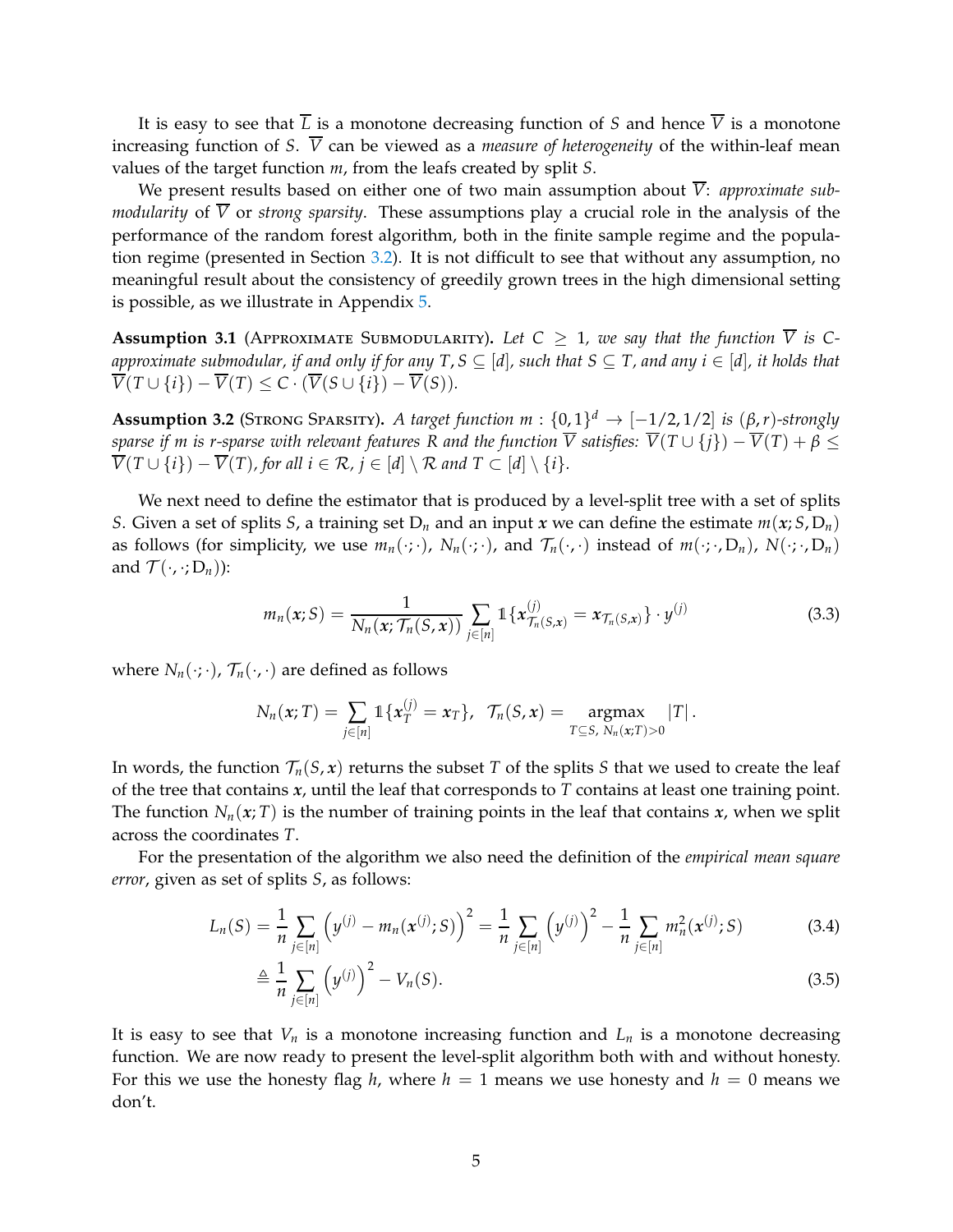<span id="page-5-0"></span>**Algorithm 1:** Level Split Algorithm

**Input:** maximum number of splits  $log(t)$ , a training data set  $D_n$ , honesty flag *h*. **Output:** tree approximation of *m*.

 $1 \mathcal{V} \leftarrow D_{n,x}$  if  $h = 1$  then Split randomly  $D_n$  in half,  $D_{n/2}$ ,  $D'_{n/2}$ , set  $n \leftarrow n/2$ , set  $\mathcal{V} \leftarrow D'_{n,x}$ ; Set  $\mathcal{P}_0 = \{\{0,1\}^d\}$  the partition associated with the root of the tree. For all  $1 \leq \ell \leq n$ , set  $\mathcal{P}_{\ell} = \emptyset$ . level ←  $-1$ ,  $S$  ← ∅. **while** level  $\langle \log(t) \rangle$  **do**  level  $\leftarrow$  level + 1,  $\mathcal{P}_{\text{level+1}} = \emptyset$ . Select *i* ∈ [*d*] that maximizes  $V_n(S \cup \{i\})$  (*see* [\(3.2\)](#page-3-0)) with ties broken randomly. **for all**  $A \in \mathcal{P}_{\text{level}}$  **do**  Cut the cell *A* to cells  $A_k^i = \{x \mid x \in A \land x_i = k\}, k = 0, 1$ . **i**  $|\mathcal{V} \cap A_0^i|$  > = 1 *and*  $|\mathcal{V} \cap A_1^i|$  > = 1 then  $\left[ \begin{array}{c} \mathcal{P}_{\text{level}+1} \leftarrow \mathcal{P}_{\text{level}+1} \cup \{A_0^i, A_1^i\} \end{array} \right]$ **13 else**  $\bigcap_{\text{level}+1} \leftarrow \mathcal{P}_{\text{level}+1} \cup \{A\}$ **15 end 16 end**  $17 \mid S \leftarrow S \cup \{i\}$ **18 end return**  $(\mathcal{P}_n, m_n) = (\mathcal{P}_{level+1}, x \mapsto m_n(x; S))$  [see [\(3.3\)](#page-4-0)].

Now we are ready to state our main result for the consistency of shallow trees with level splits as described in Algorithm [1.](#page-5-0) The proof of this theorem can be found in Appendix [C.](#page-27-0)

<span id="page-5-1"></span>**Theorem 3.3.** Let  $D_n$  be i.i.d. samples from the non-parametric regression model  $y = m(x) + \varepsilon$ , where  $m(x)$  ∈ [−1/2,1/2],  $\varepsilon \sim \mathcal{E}$ ,  $\mathbb{E}_{\varepsilon \sim \mathcal{E}}[\varepsilon] = 0$  and  $\varepsilon \in [-1/2, 1/2]$ . Let also  $S_n$  be the set of splits chosen by *Algorithm* [1,](#page-5-0) *with input*  $h = 0$ . *Then the following statements hold.* 

*1. Under the submodularity Assumption [3.1,](#page-4-1) assuming that m is r-sparse and if we set as input the number of splits to be*  $log(t) = \frac{C \cdot r}{C \cdot r + 2} (log(n) - log(log(d/\delta)))$ *, then it holds that* 

$$
\mathbb{P}_{D_n \sim \mathcal{D}^n}\left(\mathbb{E}_{x \sim \mathcal{D}_x}\left[(m(x) - m_n(x; S_n))^2\right] > \tilde{\Omega}\left(C \cdot r \cdot \frac{c \cdot r + 2}{\sqrt[n]{\frac{\log(d/\delta)}{n}}}\right)\right) \leq \delta.
$$

*2. Under the submodularity Assumption [3.1,](#page-4-1) the independence of features Assumption [2.2](#page-3-1) and assuming that m is r-sparse, if*  $log(t) = r$  *then it holds that* 

$$
\mathbb{P}_{D_n \sim \mathcal{D}^n}\left(\mathbb{E}_{x \sim \mathcal{D}_x}\left[(m(x) - m_n(x; S_n))^2\right] > \tilde{\Omega}\left(C \cdot \sqrt{\frac{2^r \cdot \log(d/\delta))}{n}}\right)\right) \leq \delta.
$$

*3.* If m is  $(\beta, r)$ -strongly sparse as per Assumption [3.2,](#page-4-2) and  $n \ge \tilde{\Omega} \left( \frac{2^r \log(d/\delta)}{\beta^2} \right)$  $\binom{g(d/\delta)}{\beta^2}$ , and we set  $\log(t) =$ *r, then we have*

$$
\Pr_{D_n \sim \mathcal{D}^n} \left( \mathop{\mathbb{E}}_{x \sim \mathcal{D}_x} \left[ \left( m(x) - m_n(x; S_n) \right)^2 \right] > \tilde{\Omega} \left( \frac{2^r \log(d/\delta) \log(n)}{n} \right) \right) \leq \delta.
$$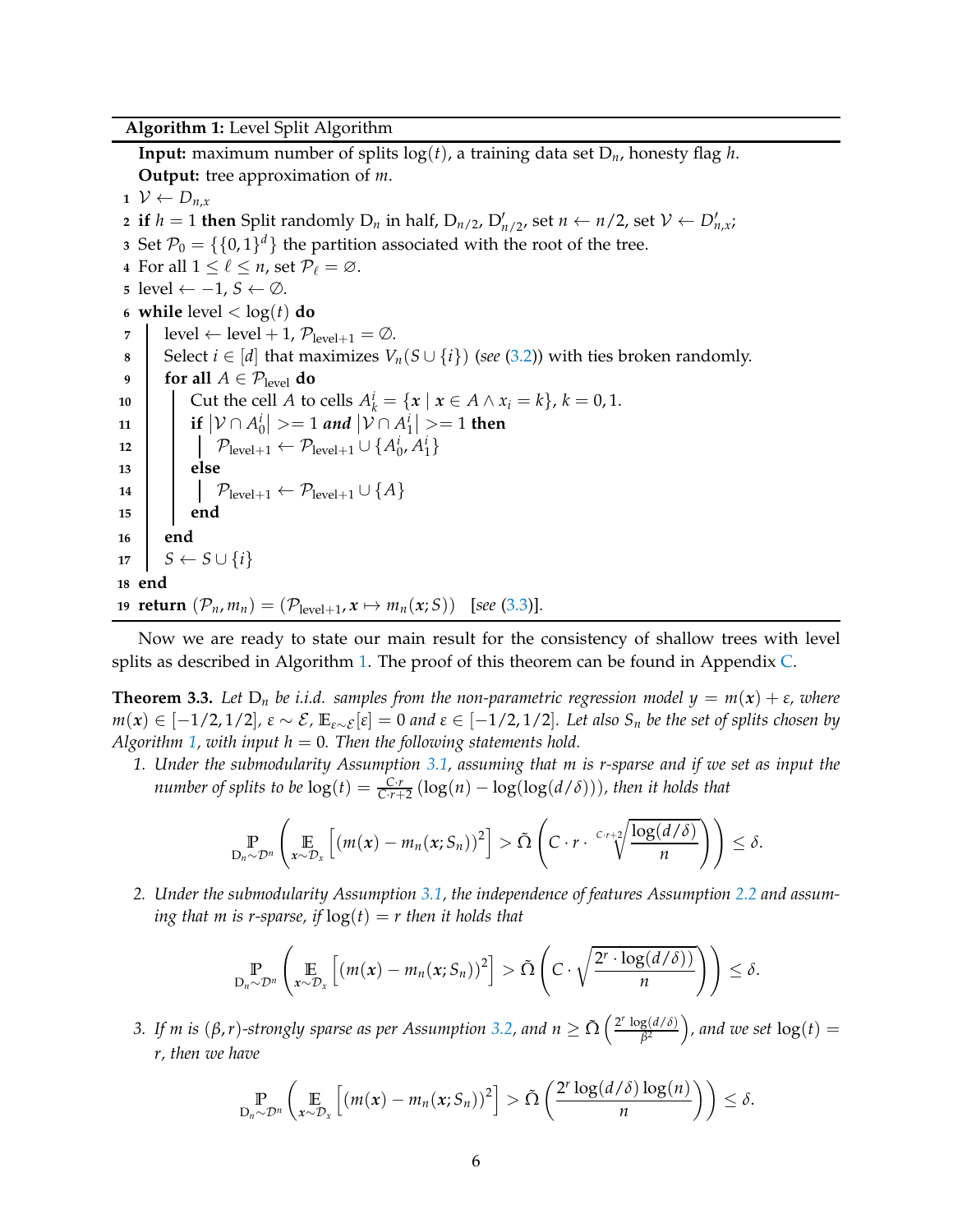As we can see the rates, naturally, are better as we make our assumptions stronger. The fastest rate is achievable when the  $(\beta, r)$  strong sparsity holds (even without the submodularity or the independence condition), the second fastest rate when the features are independent but only the submodularity holds, and we have the slowest rate when only the submodularity holds and there is arbitrary correlation between the features.

#### **3.1 Fully Grown Honest Forests with Level Splits**

In this section we consider the case of fully grown honest trees. For this case it is necessary to consider forest estimators instead of trees because a fully grown tree has very high variance. For this reason we use the *subsampling technique* and *honesty*. For any subset D*<sup>s</sup>* of size *s* of the set of samples  $D_n$ , we build one tree estimator  $m(\cdot; D_s)$  according to Algorithm [1](#page-5-0) with inputs,  $log(t)$ large enough so that every leaf has two or three samples (fully grown tree), training set D*<sup>s</sup>* and  $h = 1$ . Then our final estimator  $m_{n,s}$  can be computed as follows

$$
m_{n,s}(x) = \frac{1}{\binom{n}{s}} \sum_{\substack{\mathbf{D}_s \subseteq \mathbf{D}_{n,r}|\mathbf{D}_s| = s}} \mathbb{E}[m(x; \mathbf{D}_s)]. \tag{3.6}
$$

Where  $\omega$  is any internal randomness to the tree building algorithm (e.g. the sample splitting). We note that even though we phrase results for the latter estimator, where all sub-samples are being averaged over and the expectation over the randomness  $\omega$  is computed, our results carry over to the monte-carlo approximation of this estimator, where only *B* trees are created, each on a randomly drawn sub-sample and for a random draw of the randomness (see e.g. [\[WA18,](#page-19-1) [OSW19\]](#page-19-7)), assuming *B* is large enough (for our guarantees to hold it suffices to take  $B = \Theta(d n^2)$ ).

For the estimator  $m_{n,s}$  and under the strong sparsity Assumption [3.2](#page-4-2) we have the following consistency and asymptotic normality theorems. The proofs of the theorems are presented in Appendices [C.3](#page-37-0) and [E.](#page-48-0)

<span id="page-6-0"></span>**Theorem 3.4.** Let  $D_n$  be i.i.d. samples from the non-parametric regression model  $y = m(x) + \varepsilon$ , where  $m(x) \in [-1/2, 1/2]$ ,  $\varepsilon \sim \mathcal{E}$ ,  $\mathbb{E}_{\varepsilon \sim \mathcal{E}}[\varepsilon] = 0$  and  $\varepsilon \in [-1/2, 1/2]$ . Let  $m_{n,s}$  be the forest estimator that *is built with sub-sampling of size s from the training set and where every tree m*(*x*; D*s*) *is built using Algorithm* [1,](#page-5-0) with inputs:  $log(t)$  *large enough so that every leaf has two or three samples and h* = 1. *Under the Assumption [3.2,](#page-4-2) if R is the set of relevant features and for every*  $w \in \{0,1\}^r$  *it holds for the marginal probability that*  $\mathbb{P}_{z \sim \mathcal{D}_x}(z_R = w) \notin (0, \zeta/2^r)$  *and if*  $s = \tilde{\Theta}\left(\frac{2^r(\log(d/\delta))}{\beta^2}\right)$  $\frac{g(d/\delta)}{\beta^2} + \frac{2^r \log(1/\delta)}{\zeta}$ *ζ then it holds that*

$$
\mathop{\mathbb{P}}_{\mathrm{D}_n \sim \mathcal{D}^n} \left( \mathop{\mathbb{E}}_{x \sim \mathcal{D}_x} [(m_{n,s}(x) - m(x))^2] \geq \tilde{\Omega} \left( \frac{2^r \log(1/\delta)}{n} \left( \frac{\log(d)}{\beta^2} + \frac{1}{\zeta} \right) \right) \right) \leq \delta.
$$

Our next goal is to prove the asymptotic normality of the estimate *mn*,*<sup>s</sup>* . To do so we need that our estimation algorithm treats samples, a-priori symmetrically (i.e. the estimate is invariant to permutations of the sample indices). Since for simplicity, we have presented *mn*,*<sup>s</sup>* based on a deterministic algorithm, this might be violated. For this reason, for the normality result, before computing the  $m_{n,s}$  we apply a random permutation  $\tau \in S_n$  in the training set  $D_n$ . The permutation *τ* is part of the internal randomness *ω* of the algorithm. Given the permutation *τ* we denote estimate that we compute by *mn*,*s*,*τ*. Ideally we would like to compute the expected value of *mn*,*s*,*<sup>τ</sup>* over a uniform choice of *τ* which we denote by *mn*,*<sup>s</sup>* . However this is computationally very expensive since we need to repeat the estimate for all the *n*! permutations. Similarly,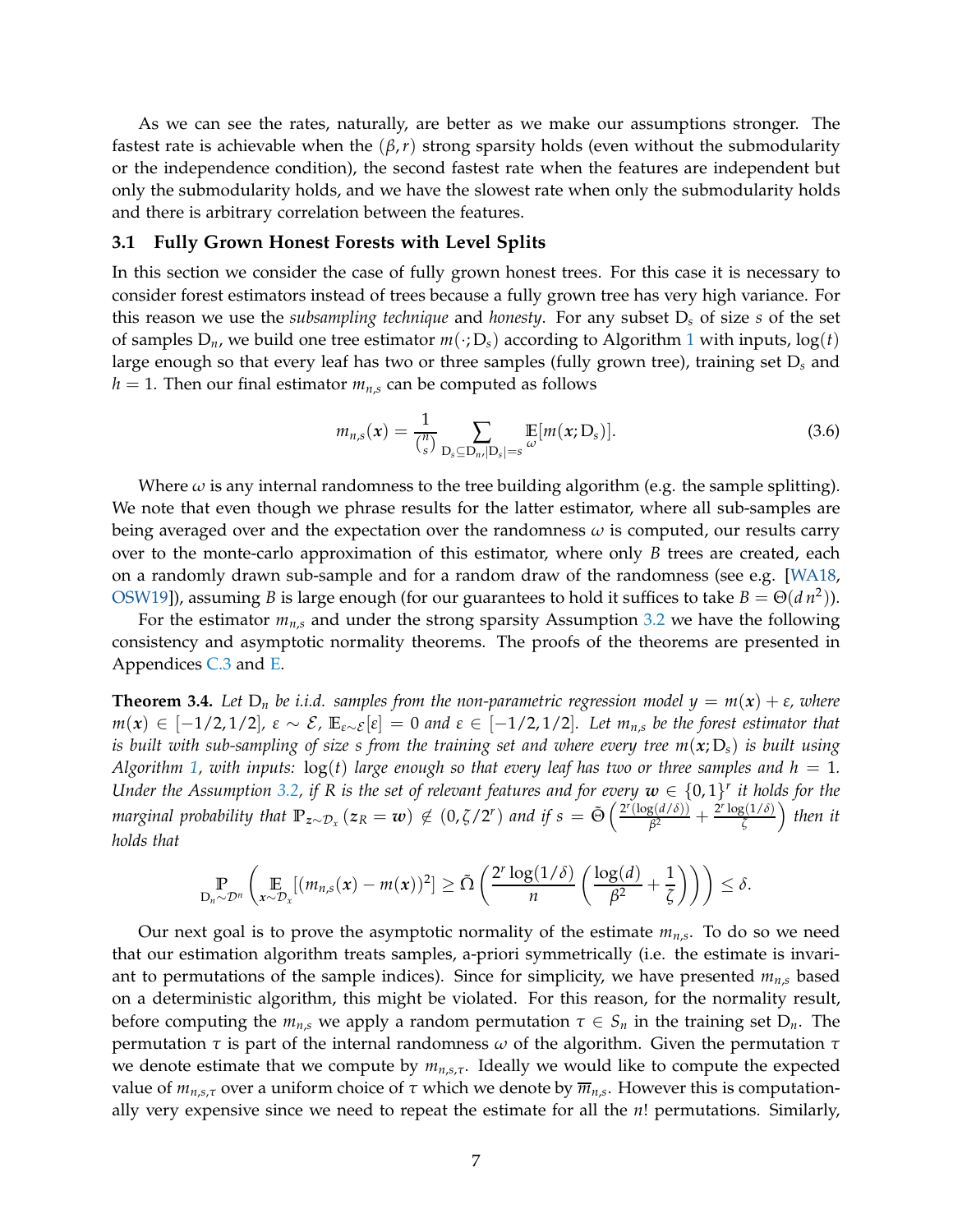it might be computationally intensive to compute an average over all possible sub-samples of size *s*. Instead we compute a Monte Carlo approximation of  $\overline{m}_{n,s}$  by sampling *B* permutations from *S<sup>n</sup>* and sub-samples of size *s* (where each sub-sample is drawn uniformly from the set of all possible sub-samples of size *s*) and then taking the empirical average of those. We denote this estimator as  $m_{n,s,B}$ .

<span id="page-7-4"></span>**Theorem 3.5.** *Under the same conditions of Theorem [3.4](#page-6-0) and with the further assumption that:*  $\sigma^2(x)$  =  $\text{Var}(y^{(i)} | x^{(i)} = x) \ge \sigma^2 > 0$  and that for an a priori fixed x it holds  $\mathbb{P}_{z \sim \mathcal{D}_x}(z_R = x_R) \ge \zeta/2^r$ , if we *set:*  $\tilde{\Theta}$   $\left( \frac{2^r (\log(d) + \log(n))}{\beta^2} \right)$  $\frac{(\lambda+ \log(n))}{\beta^2} + \frac{2^r \log(n)}{\zeta}$  $\left(\frac{\log(n)}{\zeta}\right) \leq s \leq o(\sqrt{n}),$  then for  $\sigma_n^2(x) = O\left(\frac{s^2}{n}\right)$  $\binom{s^2}{n}$ , it holds that:

 $\sigma_n^{-1}(x)$  (*m*<sub>n,*s*,*B*(*x*) − *m*(*x*)) →*d N*(0, 1) (3.7)</sub>

*where*  $B \geq n^2 \log(n)$ *.* 

The latter asymptotic normality theorem enables the construction of asymptotically valid normal based intervals, using estimates of the variance of the prediction. These estimates can be constructed either via the bootstrap or via methods particular to random forests such as the infinitesimal jacknife proposed in [\[WHE14\]](#page-19-8).

#### <span id="page-7-0"></span>**3.2 Level-Splits Algorithm in the Population Model**

In this section we present the population versions of the level-splits algorithm together its convergence analysis. We believe that this section is a good step before presenting the full proofs of the aforementioned theorems in the Appendix.

We start with the presentation of the level-splits algorithm in the population model.

<span id="page-7-1"></span>**Algorithm 2:** Level Split Algorithm – Population Model **Input:** maximum number of splits log(*t*). **Output:** tree approximation of *m*. Set  $\mathcal{P}_0 = \{\{0,1\}^d\}$  the partition associated with the root of the tree. level ← −1, *<sup>S</sup>* ← <sup>∅</sup>. **while** level  $\langle \log(t) \rangle$  **do**   $\vert$  level  $\leftarrow$  level  $+1$ ,  $\mathcal{P}_{\text{level}+1} = \emptyset$ . Select *i* ∈ [*d*] that maximizes  $\overline{V}(S \cup \{i\})$  (*see* [\(3.2\)](#page-3-0)) with ties broken randomly. **for all**  $A \in \mathcal{P}_{\text{level}}$  **do**<br>**7 do** Cut the cell A to Cut the cell *A* to cells  $A_k^i = \{x \mid x \in A \land x_i = k\}, k = 0, 1$ .  $\left[ \quad \mathcal{P}_{\text{level}+1} \leftarrow \mathcal{P}_{\text{level}+1} \cup \{A_0^i, A_1^i\} \right]$ **9 end**  $S \leftarrow S \cup \{i\}$ **11 end**  ${\sf return} \, \left(\overline{\mathcal{P}}, \overline{m}\right) = \left(\mathcal{P}_{\text{level}}, x \mapsto \mathbb{E}_{(z,y) \sim \mathcal{D}}\left[y \mid z \in \overline{\mathcal{P}}(x)\right]\right)$ 

<span id="page-7-3"></span>**Definition 3.6** (Relevant Variables)**.** Given a set *S*, we define the set of remaining relevant features  $\mathcal{R}(S) = \{i \in [d] \mid \overline{V}(S \cup \{i\}) > \overline{V}(S)\}.$ 

<span id="page-7-2"></span>**Lemma 3.7.** *For every set S*  $\subseteq$  [*d*], *under the Assumption* [3.1,](#page-4-1) *if*  $\mathcal{R}(S) = \emptyset$ , *then for any*  $x, x' \in \{0, 1\}^d$ such that  $x_S = x_{S'}$  it holds that  $m(x) = m(x')$ .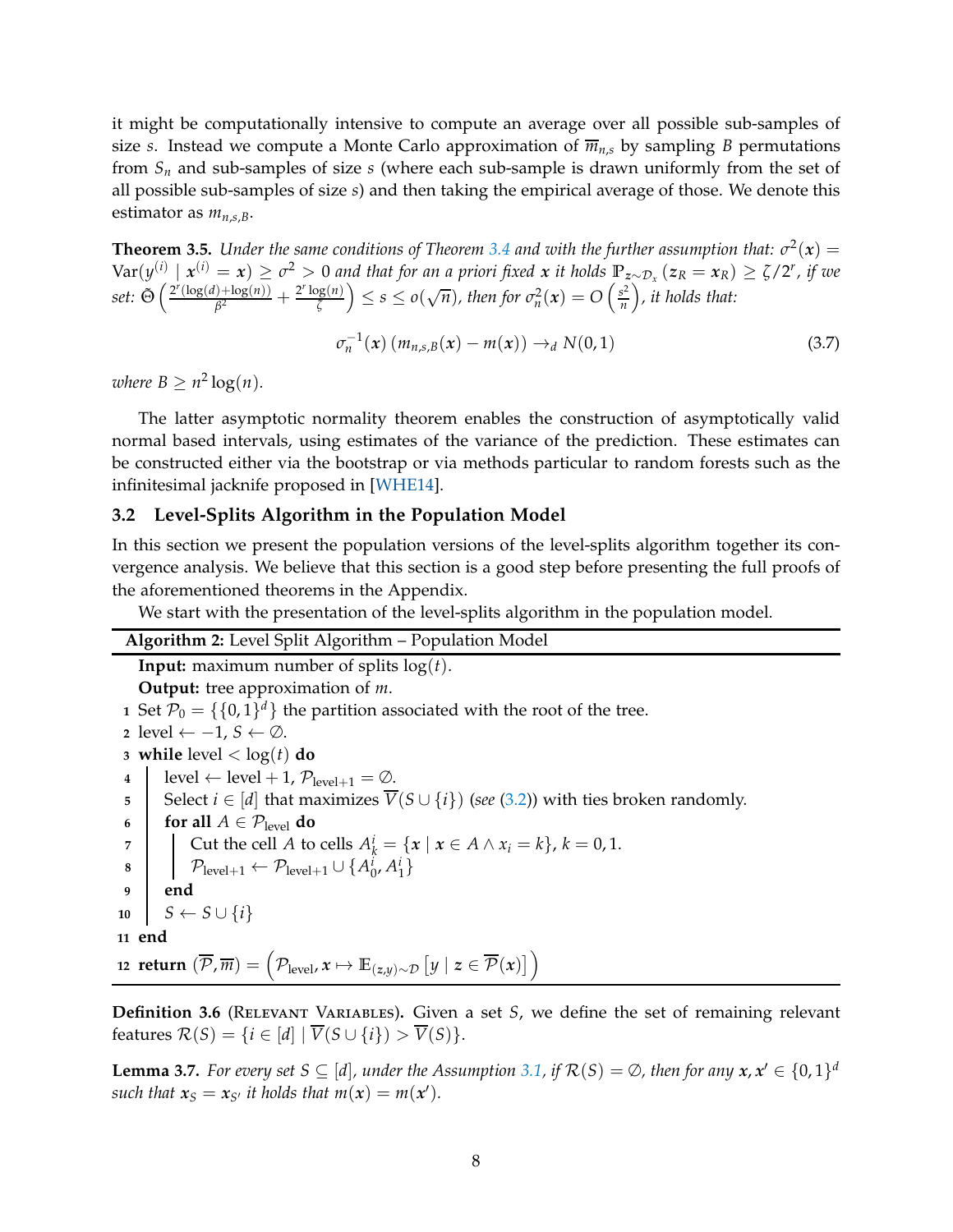*Proof.* We prove this by contradiction. If there exist  $x, x' \in \{0, 1\}^d$  such that  $x_S = x'_S$  and  $m(x) \neq 0$ *m*(*x*<sup> $\prime$ </sup>) then obviously there exists an  $\tilde{x}$  ∈ *A* such that  $m(\tilde{x}) \neq \mathbb{E}_{x_{-S}}[m((x_S, x_{-S}))]$ , where *A* is the cell of the input space that contains all vectors *z* with  $z_s = x_s$ . Therefore it holds that  $\overline{L}(S) > \overline{L}([d]) = 0$  and hence  $\overline{V}([d]) > \overline{V}(S)$ . Now let's assume an arbitrary enumeration  $\{i_1, \ldots, i_k\}$  of the set  $S^c = [d] \setminus S$ . Because the function  $\overline{V}$  is monotone and  $\overline{V}([d]) > \overline{V}(S)$ , there has to be a number  $j \in [k]$  such that  $\overline{V}(S \cup \{i_1, \ldots, i_j\}) > \overline{V}(S \cup \{i_1, \ldots, i_{j-1}\})$ . But because of the approximate submodularity of  $\overline{V}$  it holds that  $\overline{V}(S \cup \{i_1, \ldots, i_i\}) - \overline{V}(S \cup \{i_1, \ldots, i_{i-1}\}) \leq C$ .  $(\overline{V}(S \cup \{i_j\}) - \overline{V}(S))$ , which implies that  $\overline{V}(S \cup \{i_j\}) > \overline{V}(S)$  and this contradicts our assumption that  $\mathcal{R}(S) = \emptyset$ . □ that  $\mathcal{R}(S) = \emptyset$ .

**Theorem 3.8.** *Consider the non-parametric regression model*  $y = m(x) + \varepsilon$ *, where*  $m : \{0,1\}^d \rightarrow$  $\left[-\frac{1}{2},\frac{1}{2}\right]$  $\frac{1}{2}$ ] *is a r-sparse function and ε* ∼ *E*, with ε ∈  $[-\frac{1}{2},\frac{1}{2}]$  $\frac{1}{2}$  and  $\mathbb{E}\left[\varepsilon\right]=0$ . Let  $\overline{m}$  be the function that the  $A$ lgorithm [2](#page-7-1) returns with input  $t \geq (1/\eta)^{C \cdot r}$ , then under the Assumption [3.1](#page-4-1) it holds that

$$
\mathop{\mathbb{E}}_x\left[\left(m(x)-\overline{m}(x)\right)^2\right] \leq \eta.
$$

*Moreover under the Independence of Features Assumption* [2.2](#page-3-1) *if*  $log(t) \ge r$  *then*  $\overline{m} = m$ *.* 

*Proof.* Let  $R \subseteq [d]$  be the set of size  $|R| = r$  of the relevant features of the target function *m*. Let *S* the set of splits that Algorithm [2](#page-7-1) chooses. Observe that it holds that  $\overline{L}(S \cup R) = 0$  and hence  $\overline{V}(S \cup R) \triangleq V^*$  is maximized. Since  $m(x) \in [-1/2, 1/2]$ , the maximum value of  $\overline{V}$  is 1.

For the first part of the theorem, let  $\{i_1, \ldots, i_r\}$  and be an arbitrary enumeration of *R* and let  $R_i = \{i_1, \ldots, i_i\}$  then by adding and subtracting terms of the form  $\overline{V}(S \cup R_i)$  we have the following equality

$$
(\overline{V}(S \cup R) - \overline{V}(S \cup R_{r-1})) + \cdots + (\overline{V}(S \cup R_2) - \overline{V}(S \cup \{i_1\})) + \overline{V}(S \cup \{i_1\}) = V^*.
$$

From the approximate submodularity of  $\overline{V}$  we hence have that

$$
\left(\overline{V}(S \cup \{i_r\}) - \overline{V}(S)\right) + \cdots + \left(\overline{V}(S \cup \{i_2\}) - \overline{V}(S)\right) + \left(\overline{V}(S \cup \{i_1\}) - \overline{V}(S)\right) \ge \frac{V^* - \overline{V}(S)}{C}
$$

which implies

$$
\max_{j\in[r]} \left( \overline{V}(S\cup\{i_j\}) - \overline{V}(S) \right) \ge \frac{V^* - \overline{V}(S)}{C\cdot r}.
$$

Let *i*<sup>level</sup> be the coordinate that the algorithm chose to split at level level. Now from the greedy criterion that Algorithm [2](#page-7-1) uses we get that the coordinate *i*<sup>level</sup> that we picked to split was at least as good as the best of the coordinates in *R*, hence it holds that

$$
\overline{V}\left(S \cup \{i^{\text{level}}\}\right) \ge \overline{V}(S) + \frac{V^* - \overline{V}(S)}{C \cdot r}
$$

which in turn using  $L^* \triangleq \overline{L}(S \cup R) = 0$  implies that

$$
\overline{L}\left(S \cup \{i^{\text{level}}\}\right) \le \overline{L}(S)\left(1 - \frac{1}{C \cdot r}\right). \tag{3.8}
$$

Again we fix *S*level to be the set of splits after the step level of Algorithm [2,](#page-7-1) it holds that

$$
\overline{L}\left(S_{\text{level}+1}\right) \leq \overline{L}\left(S_{\text{level}}\right)\left(1 - \frac{1}{C \cdot r}\right).
$$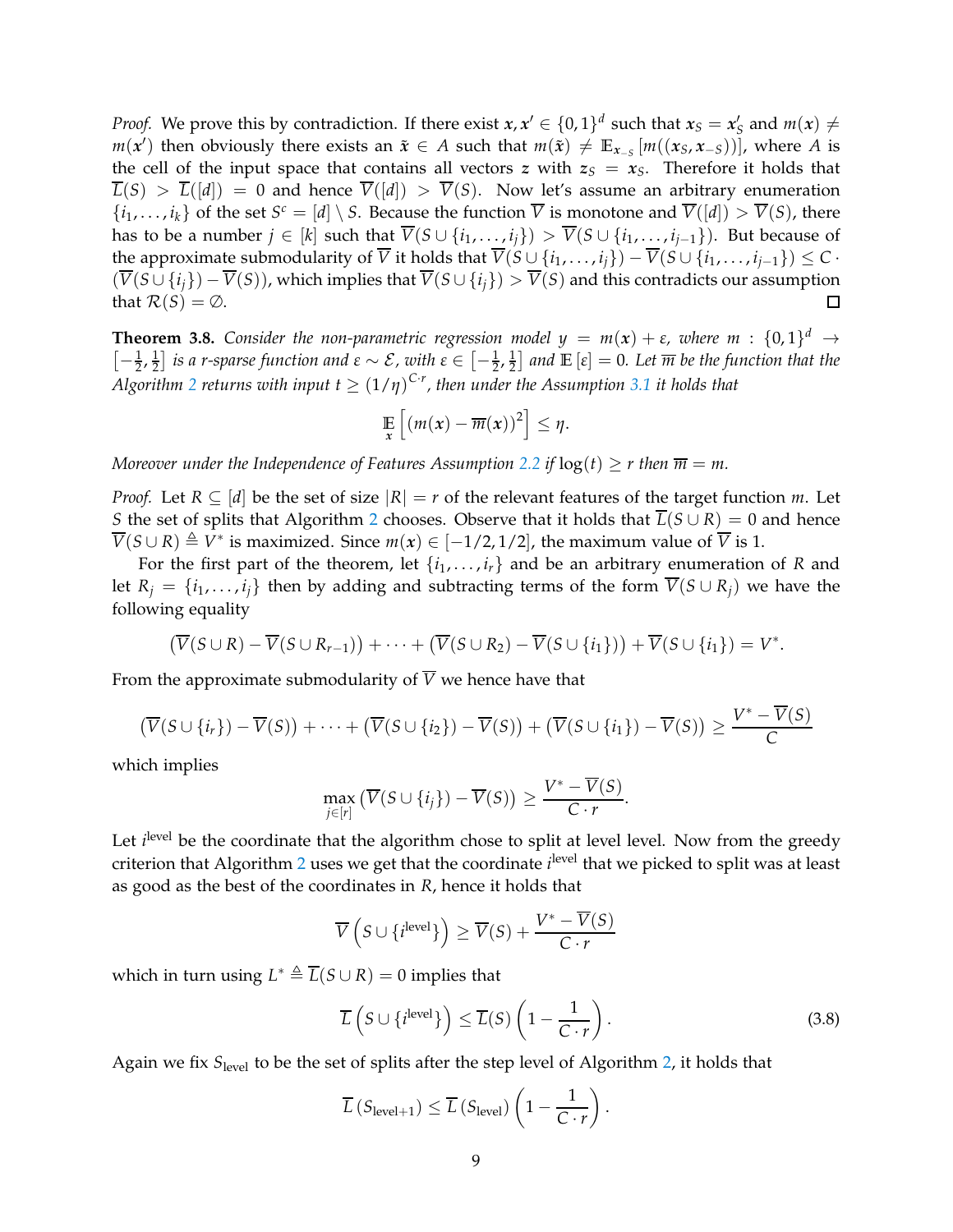Inductively and using the fact that  $m(x) \in [-1/2, 1/2]$  implies that

$$
\overline{L}\left(S_{\text{level}}\right) \le \overline{L}\left(\emptyset\right) \left(1 - \frac{1}{C \cdot r}\right)^{\text{level}} \le \left(1 - \frac{1}{C \cdot r}\right)^{\text{level}}.\tag{3.9}
$$

Finally from the choice of *t* we have that for level =  $C \cdot r \ln(1/\eta)$  it holds  $\overline{L}(S_{\text{level}}) \leq \eta$  and since  $\overline{L}(S)$  is a decreasing function of *S* the first part of the theorem follows.

For the second part, we observe that for any coordinate  $i \in [d] \setminus R$  and for any  $S \subseteq [d]$  it holds that  $\overline{V}(S \cup \{i\}) - \overline{V}(S) = 0$  and hence the Algorithm [2](#page-7-1) will pick a coordinate in  $[d] \setminus R$  only after it picks all the coordinates in *R*. Hence for  $log(t) \ge r$  we have that  $\mathcal{R}(S) = \emptyset$  and from Lemma 3.7 the second part of the theorem follows. [3.7](#page-7-2) the second part of the theorem follows.

# <span id="page-9-2"></span>**4 Consistency of Breiman's Algorithm for Sparse Functions**

In this section we present our analysis for the case when the tree construction algorithm, at every iteration, chooses a different direction to split on at every cell of the current partition. We start with the necessary definitions to present the algorithm that we use. We start with the necessary definitions to present the algorithm that we use. Then, in Section [4.2](#page-13-0) we present an analysis of the population version of the algorithm, that is useful to gain intuition on the finite sample proof that we present in full detail in the Appendix.

We define the *total expected mean squared error* that is achieved by a partition  $P$  of  $\{0,1\}^d$ , in the population model, as follows:

$$
\overline{L}(\mathcal{P}) \triangleq \mathop{\mathbb{E}}_{x \sim \mathcal{D}_x} \left[ \left( m(x) - \mathop{\mathbb{E}}_{z \sim \mathcal{D}_x} [m(z) \mid z \in \mathcal{P}(x)] \right)^2 \right]
$$
\n
$$
= \mathop{\mathbb{E}}_{x} \left[ m^2(x) \right] - \mathop{\mathbb{E}}_{x \sim \mathcal{D}_x} \left[ \left( \mathop{\mathbb{E}}_{z \sim \mathcal{D}_x} [m(z) \mid z \in \mathcal{P}(x)] \right)^2 \right]
$$
\n
$$
\triangleq \mathop{\mathbb{E}}_{x} \left[ m^2(x) \right] - \overline{V}(\mathcal{P}). \tag{4.2}
$$

For simplicity, we use the shorthand notation  $\overline{V}(\mathcal{P}, A, i)$  and  $\overline{L}(\mathcal{P}, A, i)$  to denote  $\overline{V}(S(\mathcal{P}, A, i))$ and  $\overline{L}(\mathcal{S}(\mathcal{P}, A, i))$ . Observe that the function  $\overline{L}$  is *increasing* with respect to  $\mathcal P$  is the sense that if  $\mathcal{P}' \sqsubseteq \mathcal{P}$  then  $L(\mathcal{P}') \leq L(\mathcal{P})$  and hence *V* is *decreasing* with respect to  $\mathcal{P}$ .

In order to define the splitting criterion of our algorithm, we will need to define a local version of the mean squared error, locally at a cell *A*, as follows:

<span id="page-9-1"></span><span id="page-9-0"></span>
$$
\overline{L}_{\ell}(A, \mathcal{P}) \triangleq \mathop{\mathbb{E}}_{x \sim \mathcal{D}_x} \left[ \left( m(x) - \mathop{\mathbb{E}}_{z \sim \mathcal{D}_x} [m(z) \mid z \in \mathcal{P}(x)] \right)^2 \mid x \in A \right]
$$
\n
$$
= \mathop{\mathbb{E}}_{x \sim \mathcal{D}_x} \left[ m^2(x) \mid x \in A \right] - \mathop{\mathbb{E}}_{x} \left[ \mathop{\mathbb{E}}_{z} [m(z) \mid z \in \mathcal{P}(x)]^2 \mid x \in A \right]
$$
\n
$$
\triangleq \mathop{\mathbb{E}}_{x} \left[ m^2(x) \mid x \in A \right] - \overline{V}_{\ell}(A, \mathcal{P}). \tag{4.4}
$$

For shorthand notation, for any P that contains A, we will use  $\overline{V}_\ell(A,I) = \overline{V}_\ell(A,\mathcal{S}(\mathcal{P},A,I))$ , for any set of directions  $I \subseteq [d]$  (observe that the quantity is independent of the choice of P, as long as it contains *A*). Similarly, we will use the shorthand notation  $\overline{L}_{\ell}(A, I)$ . Finally, we will use the shorthand notation:  $\overline{L}_{\ell}(A)$ ,  $\overline{V}_{\ell}(A)$  for  $\overline{L}_{\ell}(A, \emptyset)$  and  $\overline{V}_{\ell}(A, \emptyset)$  correspondingly.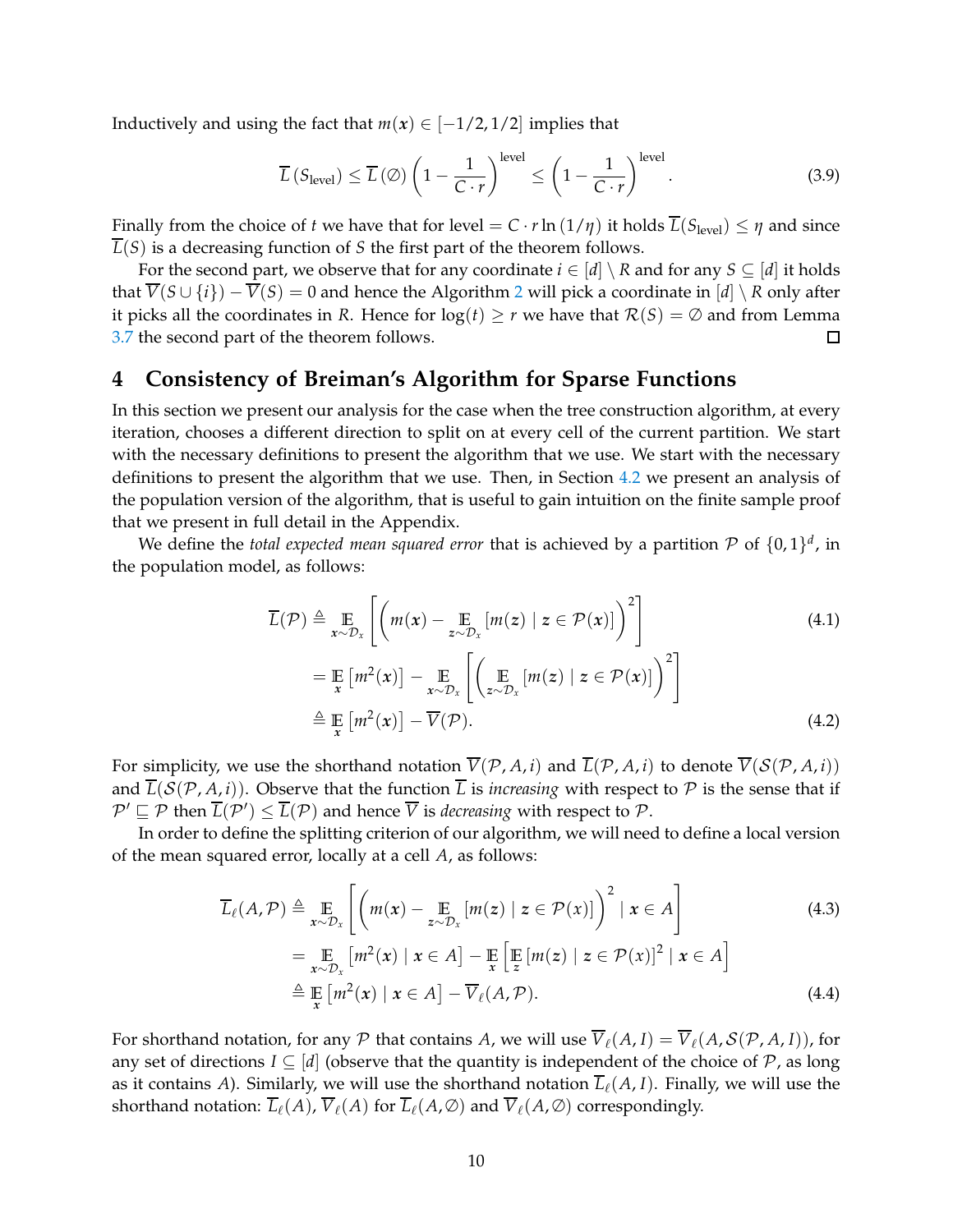We now need to define the corresponding property of submodularity and strong sparsity in this more complicated setting. Inspired by the economics literature we call the analogue of submodularity for this setting the *diminishing returns* property. Moreover, we call the analogue of strong sparsity, strong partition sparsity.

<span id="page-10-1"></span>**Assumption 4.1** (APPROXIMATE DIMINISHING RETURNS). For  $C \geq 1$ , we say that the function  $\overline{V}$  has *the approximate diminishing returns property if for any cells*  $A$ *,*  $A'$ *, any*  $i \in [d]$  *and any*  $T \subseteq [d]$  *such that*  $A' \subseteq A$  *it holds that*  $\overline{V}_{\ell}(A', T \cup \{i\}) - \overline{V}_{\ell}(A', T) \leq C \cdot (\overline{V}_{\ell}(A, i) - \overline{V}_{\ell}(A)).$ 

<span id="page-10-3"></span>**Assumption 4.2** (STRONG PARTITION SPARSITY). *A target function m* :  $\{0,1\}^d$   $\rightarrow$   $[-1/2,1/2]$  *is* (*β*,*r*)*-strongly partition sparse if m is r-sparse with relevant features R and the function V satisfies:*  $\overline{V}_\ell(A, T \cup j) - \overline{V}_\ell(A, T) + \beta \leq \overline{V}_\ell(A, T \cup i) - \overline{V}_\ell(A, T)$ , for all possible cells A and for all  $i \in \mathcal{R}$ ,  $j \in [d] \setminus \mathcal{R}$ .

For some of the results in this section we need to assume that the density or the marginal density with respect to *x* is lower bounded by some constant. The reason that we need this assumption is that Algorithm [3](#page-11-0) makes a greedy split decision separately at every leaf of the tree. Therefore we need to make sure that, at least in the first few important splits, every leaf has enough samples to choose the correct greedy option. For this reason we define the following assumption on the lower bound of the marginal density.

<span id="page-10-2"></span>**Assumption 4.3** (MARGINAL DENSITY LOWER BOUND). We say that the density  $\mathcal{D}_x$  is  $(\zeta, q)$ -lower *bounded, if for every set Q*  $\subset$  [*d*] *with size*  $|Q| = q$  *then for every*  $w \in \{0,1\}^q$  *it holds that*  $\mathbb{P}_{x \sim \mathcal{D}_x} (x_Q = w) \ge$ *ζ*/2*<sup>q</sup> .*

Importantly, this assumption will be required only for a subset of our results that provide faster rates and whenever required, it will be for the case of  $q = r$ . Hence, it will for instance be satisfied with  $\zeta = (1 - \varepsilon)^r$  (which is a constant, independent of the dimension *d*) if each coordinate of *x* is independent and takes each of the values 0, 1, with probability at least  $(1 - \varepsilon)/2$ .

We next need to define the estimator that is defined by a tree that produces a partition  $P$  of the space  $\{0,1\}^d$ . Given a training set  $D_n$  and a cell  $A \in \mathcal{P}$ , we define:

$$
g_n(A) = \frac{1}{N_n(A)} \sum_{j \in [n]} y^{(j)} \cdot \mathbb{1}\{\boldsymbol{x}^{(j)} \in A\} = \sum_{j \in [n]} W_n(\boldsymbol{x}^{(j)}; A) \cdot y^{(j)}, \tag{4.5}
$$

where in both the aforementioned definition  $N_n(\cdot)$  and  $W_n(\cdot;\cdot)$  are defined as follows

$$
N_n(A) = \sum_{j \in [n]} 1\{x^{(j)} \in A\}, \ \ W_n(x;A) = \frac{1\{x \in A\}}{N_n(A)}
$$
(4.6)

In words, the function  $N_n(A)$  is the number of training point in the cell A and  $W_n(x; A)$  is the coefficient of the training points that lie in the cell *A*, when computing the local estimate at *A*. We also define the set  $\mathcal{Z}_n(A)$ , as the subset of the training set  $\mathcal{Z}_n(A) = \{j \mid x^{(j)} \in A\}$ . Based on this we also define the partition  $U_n(\mathcal{P})$  of the training set  $D_n$  as  $U_n(\mathcal{P}) = \{Z_n(A) | A \in \mathcal{P}\}\.$ Given an input *x* we define the estimate  $m(x; P, D_n)$  as follows (for simplicity, we use  $m_n(\cdot; \cdot)$ ,  $N_n(\cdot)$  and  $W_n(\cdot;\cdot)$  instead of  $m(\cdot;\cdot,D_n)$ ,  $N(\cdot;D_n)$  and  $W(\cdot;\cdot,D_n)$ :

<span id="page-10-0"></span>
$$
m_n(x; \mathcal{P}) = g_n(\mathcal{P}(x)), \tag{4.7}
$$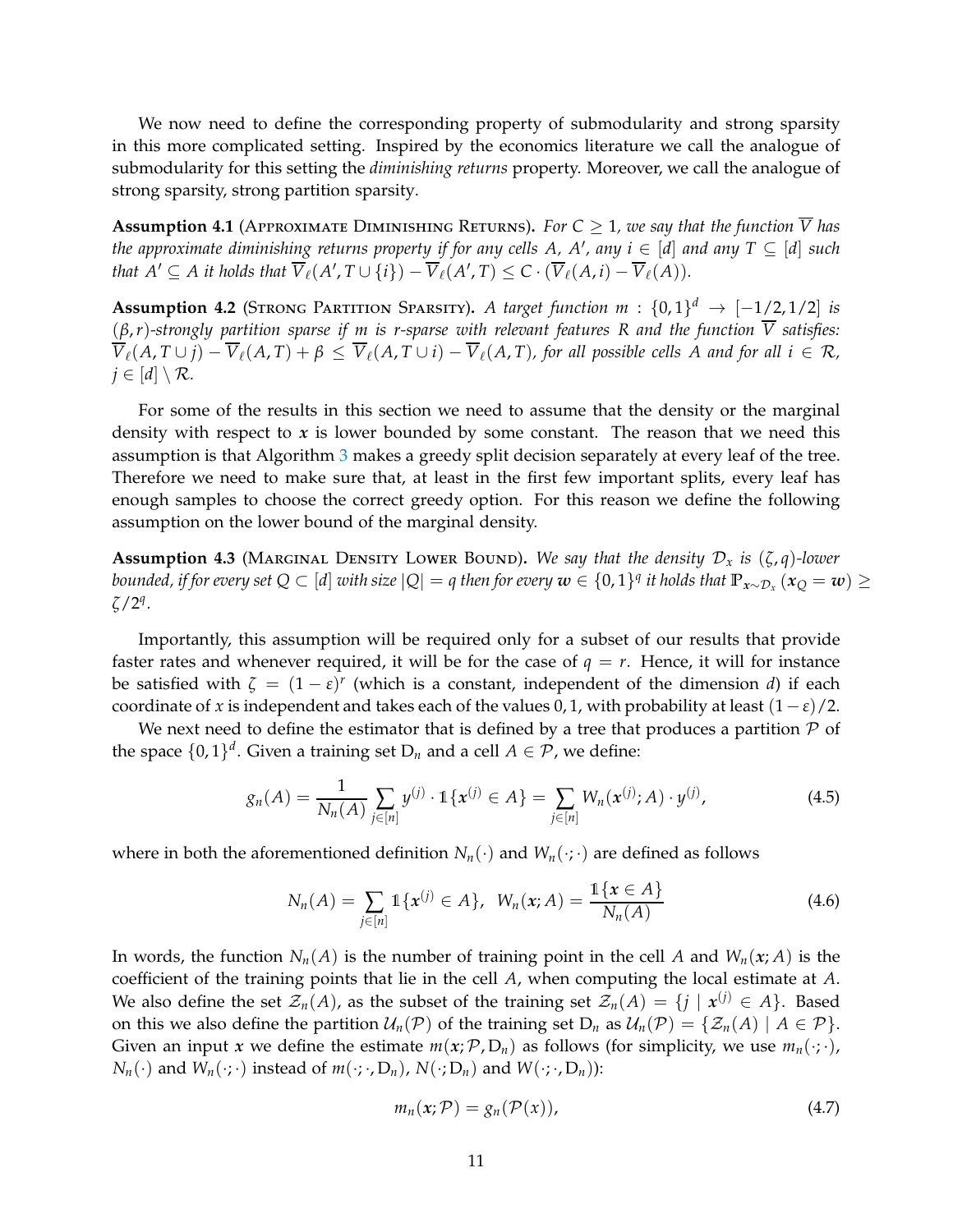For the presentation of the algorithm we also need the definition of the *empirical mean squared error*, conditional on a cell *A* and a potential split direction *i*, as follows.

$$
L_n^{\ell}(A, i) \triangleq \sum_{z \in \{0, 1\}} \frac{N_n(A_z^i)}{N_n(A)} \sum_{j \in \mathcal{Z}_n(A_z^i)} \frac{1}{N_n(A_z^i)} \left( y^{(j)} - m_n \left( x^{(j)} ; \mathcal{P} \left( x^{(j)} \right) \right) \right)^2
$$
(4.8)  

$$
= \frac{1}{N_n(A)} \sum_{j \in \mathcal{Z}_n(A_j)} \left( y^{(j)} \right)^2 - \sum_{j \in \mathcal{Z}_n(A_j)} \frac{N_n(A_z^i)}{N_n(A)} \left( g_n(A_z^i) \right)^2
$$

<span id="page-11-1"></span>
$$
= \frac{1}{N_n(A)} \sum_{j \in Z_n(A)} \left( y^{(j)} \right)^2 - \sum_{z \in \{0,1\}} \frac{N_n(A_z)}{N_n(A)} \left( g_n(A_z^i) \right)^2
$$
  

$$
\triangleq \frac{1}{N_n(A)} \sum_{j \in Z_n(A)} \left( y^{(j)} \right)^2 - V_n^{\ell}(A, i), \tag{4.9}
$$

We are now ready to present the Breiman's tree construction algorithm both with and without honesty (we use the honesty flag *h*, where  $h = 1$  means we use honesty).

#### <span id="page-11-0"></span>**Algorithm 3:** Breiman's Tree Construction Algorithm

**Input:** maximum number of nodes *t*, a training data set D*n*, honesty flag *h*.

**Output:** tree approximation of *m*.  $V$  ←  $D_{n,x}$  if  $h = 1$  then Split randomly  $D_n$  in half,  $D_{n/2}$ ,  $D'_{n/2}$ , set  $n \leftarrow n/2$ , set  $\mathcal{V} \leftarrow D'_{n,x}$ ; Set  $\mathcal{P}_0 = \{\{0,1\}^d\}$  the partition associated with the root of the tree. For all  $1 \leq \ell \leq t$ , set  $\mathcal{P}_{\ell} = \emptyset$ . level ← 0,  $n_{nodes}$  ← 1, **queue** ←  $P_0$ . **while**  $n_{\text{nodes}} < t$  **do if queue**  $=$   $\emptyset$  **then e** level  $\leftarrow$  level + 1, **queue**  $\leftarrow$   $\mathcal{P}_{\text{level}}$  Pick *A* the first element in **queue if** |V ∩ *A*| ≤ 1 **then dueue** ← **queue**  $\setminus$  {*A*},  $\mathcal{P}_{level+1}$  ←  $\mathcal{P}_{level+1} \cup$  {*A*} **12 else** Select  $i \in [d]$  that maximizes  $V_n^{\ell}$  $f_n^{\ell}(A,i)$  (*see* [\(4.9\)](#page-11-1)) with ties broken randomly

**14** Cut the cell *A* to cells  $A_k^i = \{x \mid x \in A \land x_i = k\}, k = 0, 1$ 

$$
\qquad \qquad \text{15} \qquad \qquad \text{queue} \leftarrow \text{queue} \setminus \{A\}, \, \mathcal{P}_{\text{level}+1} \leftarrow \mathcal{P}_{\text{level}+1} \cup \{A_0^i, A_1^i\}
$$

**16 end**

**17 end**

**<sup>18</sup>** Plevel+<sup>1</sup> ← Plevel+<sup>1</sup> ∪ **queue**

**19 return**  $(\mathcal{P}_n, m_n) = (\mathcal{P}_{level+1}, x \mapsto m_n(x; \mathcal{P}_{level+1}))$  [see [\(4.7\)](#page-10-0)]

We can now state our main result for the consistency of shallow trees with Breiman's splits as described in Algorithm [3.](#page-11-0) The proof of this theorem can be found in the Appendix  $D$ . As we can see in Theorem [4.4](#page-11-2) the rates are better as we make our assumptions stronger similar to the results for the level-split algorithm. The main difference between the results in this section and the results for the level-split algorithm is that for the analysis of Breiman's algorithm we need to assume that the probability mass function of the distribution  $\mathcal{D}_x$  is lower bounded by  $\zeta/2^d$ .

<span id="page-11-2"></span>**Theorem 4.4.** Let  $D_n$  be i.i.d. samples from the non-parametric regression model  $y = m(x) + \varepsilon$ , where  $m(x)$  ∈ [−1/2, 1/2],  $\varepsilon \sim \mathcal{E}$ ,  $\mathbb{E}_{\varepsilon \sim \mathcal{E}}[\varepsilon] = 0$  and  $\varepsilon \in [-1/2, 1/2]$  *with m an r-sparse function. Let also*  $\mathcal{P}_n$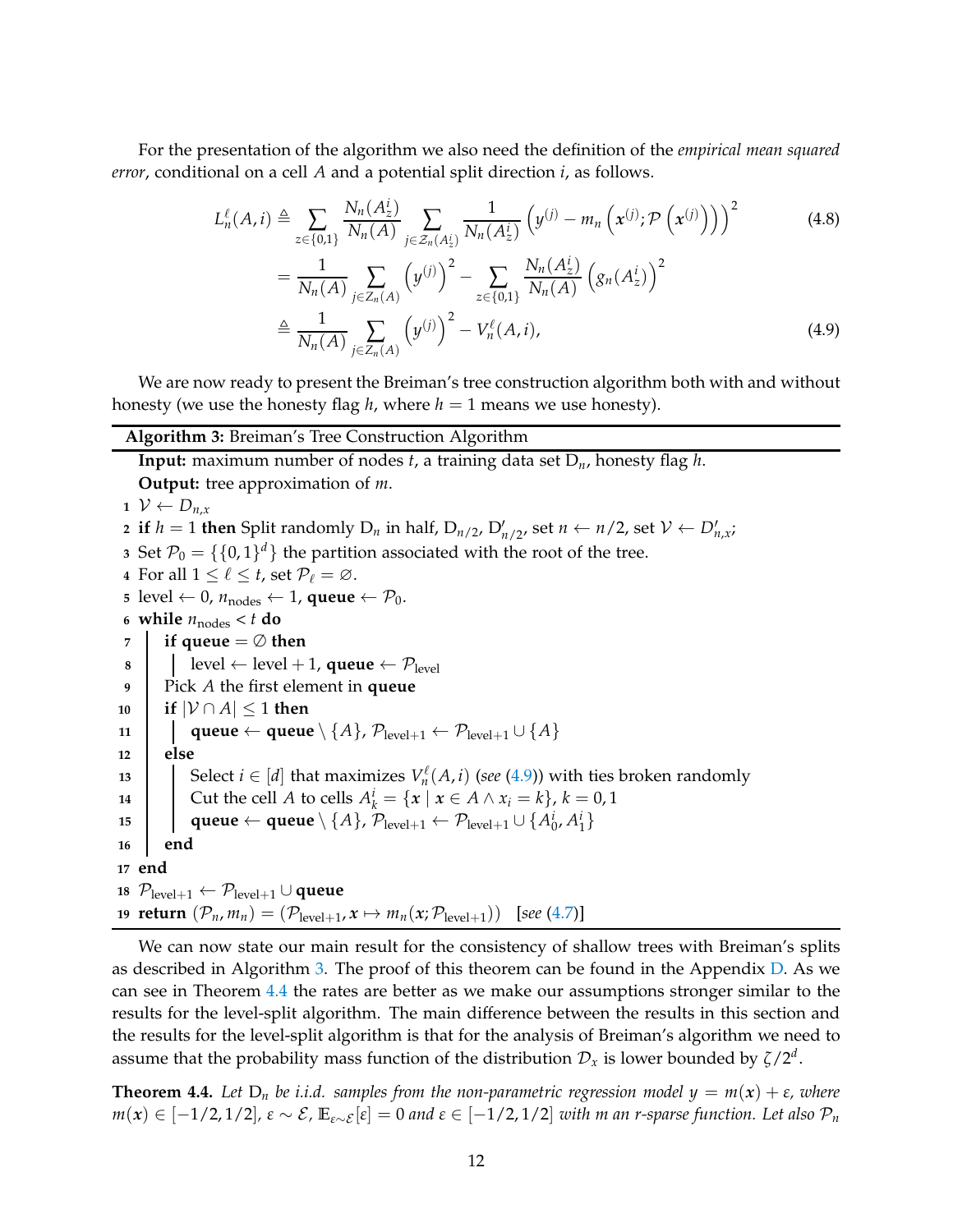*be the partition that the Algorithm [3](#page-11-0) returns with input h* = 0*. Then the following statements hold.*

*1. Let q* =  $\frac{Cr}{Cr+3}(\log(n) - \log(\log(d/\delta)))$  *and assume that the approximate diminishing returns Assumption* [4.1](#page-10-1) *holds.* Moreover if we set the number of nodes t such that  $log(t) \geq q$ , and if we *have number of samples n*  $\geq \Omega(\log(d/\delta))$  *then it holds that* 

$$
\mathbb{P}_{D_n \sim \mathcal{D}^n}\left(\mathbb{E}_{x \sim \mathcal{D}_x}\left[(m(x) - m_n(x; \mathcal{P}_n))^2\right] > \tilde{\Omega}\left(C \cdot r \cdot \sqrt[C]{\frac{\log(d/\delta)}{n}}\right)\right) \leq \delta.
$$

*2. Suppose that the distribution* D*<sup>x</sup> is a product distribution (see Assumption [2.2\)](#page-3-1) and that Assumption* [4.1](#page-10-1) *holds.* Moreover if  $log(t) \geq r$ , then it holds that

$$
\mathbb{P}_{D_n \sim \mathcal{D}^n}\left(\mathbb{E}_{x \sim \mathcal{D}_x}\left[(m(x) - m_n(x,\mathcal{P}_n))^2\right] > \tilde{\Omega}\left(\sqrt[3]{C^2 \cdot \frac{2^r \cdot \log(d/\delta))}{n}}\right)\right) \leq \delta.
$$

*3. Suppose that the distribution*  $\mathcal{D}_x$  *is a product distribution (see Assumption [2.2\)](#page-3-1), that is also*  $(\zeta, r)$ -*lower bounded (see Assumption [4.3\)](#page-10-2)* and that Assumption [4.1](#page-10-1) holds. Moreover if  $log(t) \geq r$ , then *it holds that*

$$
\mathbb{P}_{D_n \sim \mathcal{D}^n} \left( \mathop{\mathbb{E}}_{x \sim \mathcal{D}_x} \left[ \left( m(x) - m_n(x, \mathcal{P}_n) \right)^2 \right] > \tilde{\Omega} \left( C \cdot \sqrt{\frac{2^r \cdot \log(d/\delta)}{\zeta \cdot n}} \right) \right) \leq \delta.
$$

*4. Suppose that m is* (*β*,*r*)*-strongly sparse (see Assumption [4.2\)](#page-10-3) and that* D*<sup>x</sup> is* (*ζ*,*r*)*-lower bounded (see Assumption [4.3\)](#page-10-2).* If  $n \geq \tilde{\Omega} \left( \frac{2^r (\log(d/\delta))}{\zeta \cdot \beta^2} \right)$  $\frac{\log(d/\delta)}{\delta \sqrt{\delta}}$ , and  $\log(t) \geq r$ , then we have

$$
\mathop{\mathbb{P}}_{D_n \sim \mathcal{D}^n} \left( \mathop{\mathbb{E}}_{x \sim \mathcal{D}_x} \left[ \left( m(x) - m_n(x, \mathcal{P}_n) \right)^2 \right] > \tilde{\Omega} \left( \frac{2^r \log(d/\delta) \log(n)}{n} \right) \right) \leq \delta.
$$

### **4.1 Fully Grown Honest Forests with Breiman's Algorithm**

In this section we consider the case of fully grown honest trees. As in the case of level splits we are going to use the subsampling technique and honesty. That is, for any subset D*<sup>s</sup>* of size *s* of the set of samples  $D_n$ , we build one tree estimator  $m(\cdot; D_s)$  according to Algorithm [3](#page-11-0) with inputs,  $log(t)$  large enough so that every leaf has two or three samples, training set  $D_s$  and  $h = 1$ . Then our final estimator  $m_{n,s}$  can be computed as follows

$$
m_{n,s}(x) = \frac{1}{\binom{n}{s}} \sum_{\substack{\mathbf{D}_s \subseteq \mathbf{D}_{n,r}|\mathbf{D}_s| = s}} \mathbb{E}[m(x; \mathbf{D}_s)]. \tag{4.10}
$$

Where  $\omega$  is the internal randomness of the tree building algorithm. For this estimator  $m_{n,s}$ and under the strong partition sparsity Assumption [4.2](#page-10-3) we have the following consistency and asymptotic normality theorems. The proof of the following theorems is presented in Appendices [D.3](#page-47-0) and [E.](#page-48-0)

<span id="page-12-0"></span>**Theorem 4.5.** Let  $D_n$  be i.i.d. samples from the non-parametric regression model  $y = m(x) + \varepsilon$ , where *m*(*x*) ∈ [−1/2,1/2], ε ∼ E,  $\mathbb{E}_{\varepsilon \sim \mathcal{E}}[\varepsilon] = 0$  and  $\varepsilon$  ∈ [−1/2,1/2]. Suppose that  $\mathcal{D}_x$  is (ζ, r)-lower bounded *(see Assumption [4.3\)](#page-10-2). Let mn*,*<sup>s</sup> be the forest estimator that is built with sub-sampling of size s from the training set and where every tree m*(*x*; D*s*) *is built using the Algorithm [3,](#page-11-0) with inputs:* log(*t*) *large enough* so that every leaf has two or three samples, training set  $D_s$  and  $h=1$ . Then using  $s=\tilde{\Theta}\left(\frac{2^r(\log(d/\delta))}{7\cdot\beta^2}\right)$ *ζ*·*β* 2 *and under Assumption [4.2:](#page-10-3)*

$$
\mathbb{P}_{D_n \sim \mathcal{D}^n} \left( \mathop{\mathbb{E}}_{x \sim \mathcal{D}_x} [(m(x) - m_{n,s}(x))^2] > \tilde{\Omega} \left( \frac{2^r \log(d/\delta)}{n \cdot \zeta \cdot \beta^2} \right) \right) \leq \delta.
$$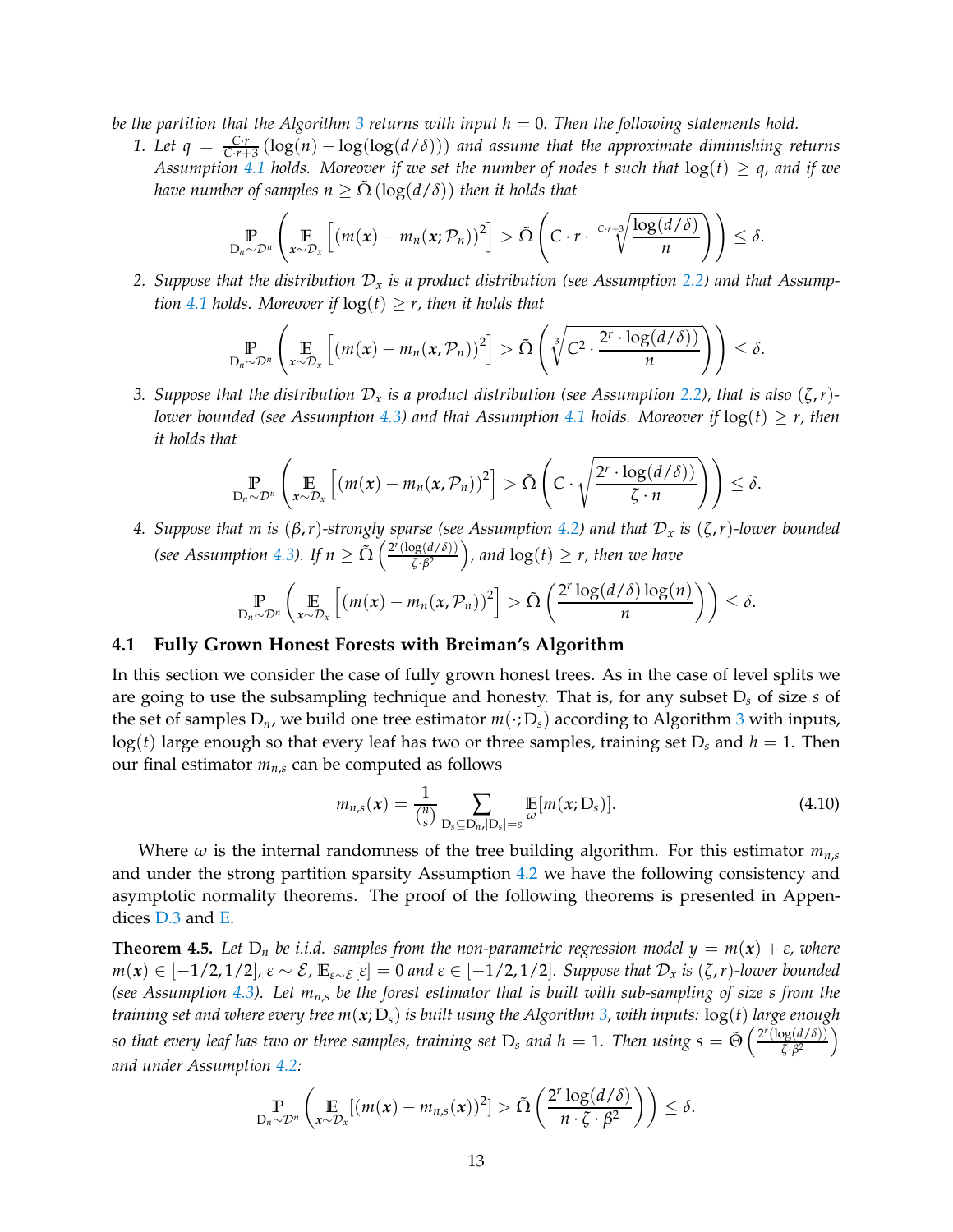Our next goal is to prove the asymptotic normality of the estimate *mn*,*<sup>s</sup>* . As we have already discussed for the level-splits algorithm, to prove the asymptotic normality we need that our estimation algorithm treats samples, a priori symmetrically (i.e. the estimate is invariant to permutations of the sample indices). Since for simplicity, we have presented  $m_{n,s}$  based on a deterministic algorithm, this might be violated. For this reason, for the normality result, before computing the  $m_{n,s}$  we apply a random permutation  $\tau \in S_n$  in the training set  $D_n$ . The permutation *τ* is part of the internal randomness *ω* of the algorithm. Given the permutation *τ* we denote estimate that we compute by *mn*,*s*,*τ*. Ideally we would like to compute the expected value of *mn*,*s*,*<sup>τ</sup>* over a uniform choice of *τ* which we denote by *mn*,*<sup>s</sup>* . However this is computationally very expensive since we need to repeat the estimate for all the *n*! permutations. Instead we compute a Monte Carlo approximation of  $\overline{m}_{n,s}$  by sampling *B* permutations from  $S_n$  and sub-samples of size *s* (where each sub-sample is drawn uniformly from the set of all possible sub-samples of size *s*) and then taking the empirical average of those. We denote this estimator as *mn*,*s*,*B*.

<span id="page-13-2"></span>**Theorem 4.6.** *Under the same conditions of Theorem [4.5](#page-12-0) and with the further assumption that:*  $\sigma^2(x)$  =  $\text{Var}(y^{(i)} \mid x^{(i)} = x) \geq \sigma^2 > 0$  and that for an a priori fixed x it holds  $\mathbb{P}_{z \sim \mathcal{D}_x} (z_R = x_R) \geq \zeta/2^r$ , if we  $set: \tilde{\Theta} \left( \frac{2^r (\log(d n))}{7 \cdot 6^2} \right)$  $\left(\frac{\log(d n))}{\zeta \cdot \beta^2}\right) \leq s \leq o(\sqrt{n})$ , then for  $\sigma_n^2(x) = O\left(\frac{s^2}{n}\right)$  $\binom{s^2}{n}$  it hold that

$$
\sigma_n^{-1}(x) (m_{n,s,B}(x) - m(x)) \to_d N(0,1).
$$
 (4.11)

<span id="page-13-0"></span>*where*  $B \geq n^2 \log(n)$ *.* 

### **4.2 Population Algorithm of Breiman's Algorithm**

In this section we present the population versions of the Breiman's algorithm together its convergence analysis. We believe that this section is a good step before presenting the full proofs of the aforementioned theorems in the Appendix.

We first present the Breiman's algorithm in the population model.

| Algorithm 4: Breiman's Tree Construction Algorithm - Population Model |  |  |
|-----------------------------------------------------------------------|--|--|
|                                                                       |  |  |

<span id="page-13-1"></span>**Input:** maximum number of nodes *t*.

**Output:** tree approximation of *m*.

**1** Set  $\mathcal{P}_0 = \{\{0,1\}^d\}$  the partition associated with the root of the tree.

**2** level ← 0,  $n_{nodes}$  ← 1, **queue** ←  $P_0$ .

3 while 
$$
n_{\text{nodes}} < t
$$
 do\n4 if queue =  $\emptyset$  then

$$
\begin{array}{c|c} \n 5 & | & | & level \leftarrow level + 1, \text{ queue} \leftarrow \mathcal{P}_{level} \n\end{array}
$$

```
6 end
```
7 
$$
\mid
$$
 Pick *A* the first element in **queue**

8 Select 
$$
i \in [d]
$$
 that maximizes  $\overline{V}_{\ell}(A, i)$  (see (4.4)) with ties broken randomly

9 Cut the cell *A* to cells 
$$
A_k^i = \{x \mid x \in A \land x_i = k\}, k = 0, 1
$$

$$
\text{10} \quad \text{queue} \leftarrow \text{queue} \setminus \{A\}, \, \mathcal{P}_{\text{level}+1} \leftarrow \mathcal{P}_{\text{level}+1} \cup \{A_0^i, A_1^i\}
$$

**11 end**

**12**  $\mathcal{P}_{level+1}$  ←  $\mathcal{P}_{level+1}$  ∪ **queue.** 13  ${\bf return} \ (\overline{\mathcal{P}}, \overline{m}) = \left( \mathcal{P}_{\text{level}+1}, x \mapsto \mathbb{E}_{(z,y) \sim \mathcal{D}} \left[ y | z \in \mathcal{P}_{\text{level}+1}(x) \right] \right)$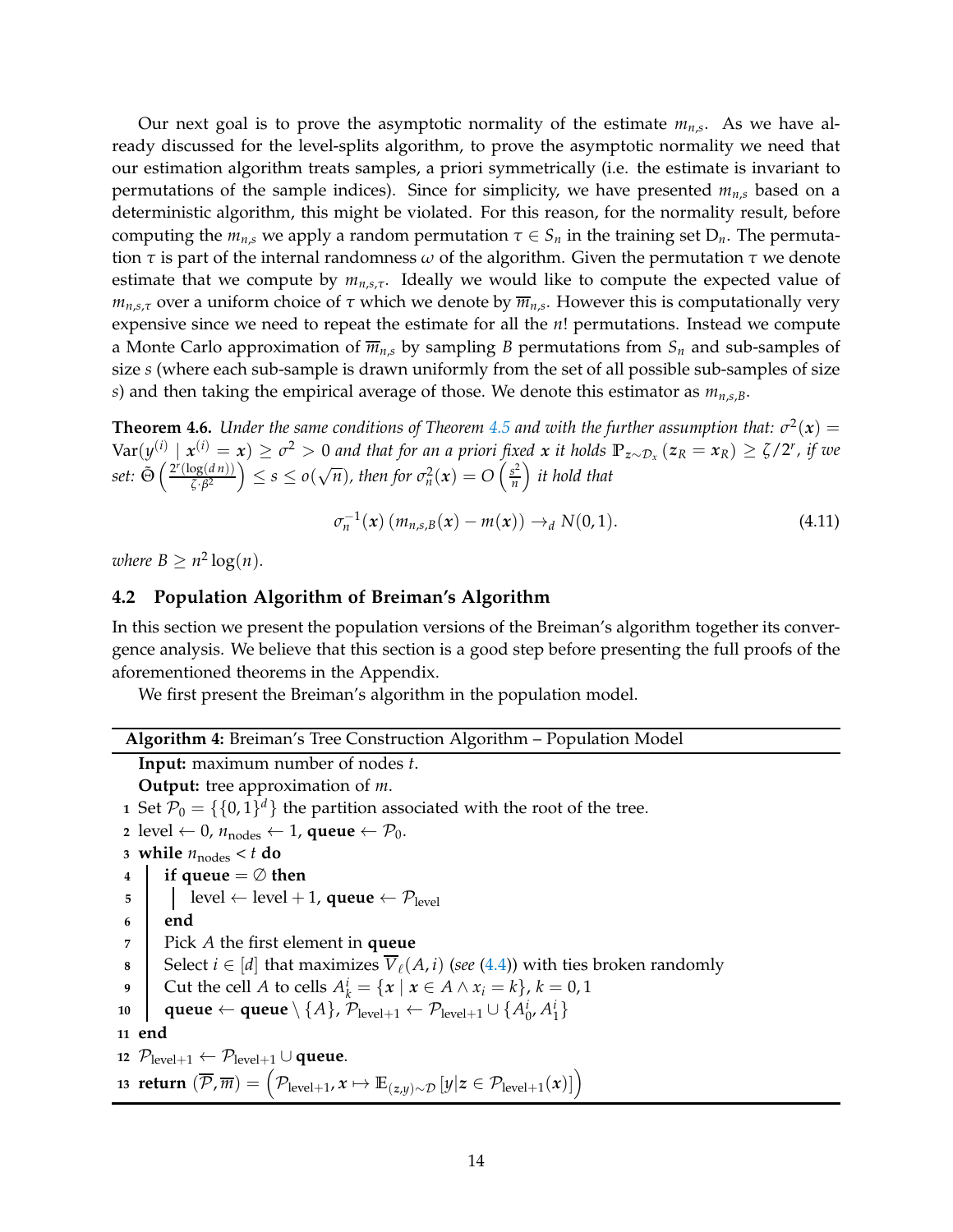We now prove some important properties of the functions *V*, *V*ℓ , *L* and *L*ℓ as presented in Equations  $(3.1)$ ,  $(3.2)$ ,  $(4.3)$  and  $(4.4)$ .

<span id="page-14-0"></span>**Lemma 4.7.** *For any partition*  $P$  *and any cell*  $A \in P$  *the following hold* 

- 1.  $\overline{V}(\mathcal{P}) = \sum_{A \in \mathcal{P}} \mathbb{P}_x(x \in A) \cdot \overline{V}_\ell(A)$
- 2.  $\overline{L}(\mathcal{P}) = \sum_{A \in \mathcal{P}} \mathbb{P}_x \left( x \in A \right) \cdot \overline{L}_{\ell}(A)$ ,
- 3.  $\overline{V}(\mathcal{P}, A, i) \overline{V}(\mathcal{P}) = \mathbb{P}_x(x \in A) \cdot (\overline{V}_{\ell}(A, i) \overline{V}_{\ell}(A)),$
- 4. Under Assumption [4.1](#page-10-1) for any two partitions  $P' \sqsubseteq P$  and any cells A, A', such that  $A' \subseteq A$  and  $A' \in \mathcal{P}'$ ,  $A \in \mathcal{P}$ , it holds that  $V(\mathcal{P}', A', i) - V(\mathcal{P}') \leq C \cdot (V(\mathcal{P}, A, i) - V(\mathcal{P})).$
- *5. Under Assumption* [4.1](#page-10-1) for any two partitions  $P' \sqsubseteq P$  and any cells A, A', such that  $A' \subseteq A$  and  $A' \in \mathcal{P}'$ ,  $A \in \mathcal{P}$  and for any  $T \subseteq [d]$ ,  $i \in [d]$  it holds that  $V(\mathcal{P}', A', T \cup \{i\}) - V(\mathcal{P}', A', T) \leq$  $C \cdot (\overline{V}(\mathcal{P}, A, i) - \overline{V}(\mathcal{P})).$

*Proof.* The equations (1.), (2.) follow from the definitions of *V*, *V*<sub>ℓ</sub>, *L*, *L*<sub>ℓ</sub>. For equation 3. we have

$$
\overline{V}(\mathcal{P}, A, i) - \overline{V}(\mathcal{P}) = \mathbb{P}_{x} \left( x \in A_{0}^{i} \right) \cdot \overline{V}_{\ell}(A_{0}^{i}) + \mathbb{P}_{x} \left( x \in A_{1}^{i} \right) \cdot \overline{V}_{\ell}(A_{1}^{i}) - \mathbb{P}_{x} \left( x \in A \right) \cdot \overline{V}_{\ell}(A)
$$
\n
$$
\overline{V}_{\ell}(A, i) - \overline{V}_{\ell}(A) = \mathbb{P}_{x} \left( x \in A_{0}^{i} \mid x \in A \right) \cdot \overline{V}_{\ell}(A_{0}^{i}) + \mathbb{P}_{x} \left( x \in A_{1}^{i} \mid x \in A \right) \cdot \overline{V}_{\ell}(A_{1}^{i}) - \overline{V}_{\ell}(A)
$$

and therefore we have that

$$
\overline{V}(\mathcal{P}, A, i) - \overline{V}(\mathcal{P}) = \mathop{\mathbb{P}}_{x} (x \in A) \cdot (\overline{V}_{\ell}(A, i) - \overline{V}_{\ell}(A))
$$

and equation (3.) follows. Now from Assumption [4.1](#page-10-1) we have that

$$
\overline{V}_{\ell}(A',i) - \overline{V}_{\ell}(A') \leq C \cdot (\overline{V}_{\ell}(A,i) - \overline{V}_{\ell}(A)) \implies
$$
  

$$
\mathbb{P}_{x}(x \in A) \cdot (\overline{V}_{\ell}(A',i) - \overline{V}_{\ell}(A')) \leq \mathbb{P}_{x}(x \in A) \cdot C \cdot (\overline{V}_{\ell}(A,i) - \overline{V}_{\ell}(A))
$$

but now since  $A' \subseteq A$  this implies  $\mathbb{P}_x$   $(x \in A') \leq \mathbb{P}_x$   $(x \in A)$  and hence

$$
\mathop{\mathbb{P}}_{x} (x \in A') \cdot (\overline{V}_{\ell}(A', i) - \overline{V}_{\ell}(A')) \leq \mathop{\mathbb{P}}_{x} (x \in A) \cdot C \cdot (\overline{V}_{\ell}(A, i) - \overline{V}_{\ell}(A))
$$

combining the last inequality with equation 3. we get a proof of equation (4.). The statement in (5.) can be proven in an identical manner to (4.).  $\Box$ 

<span id="page-14-2"></span>**Definition 4.8.** Given a cell *A*, we define the set  $\mathcal{R}(A) = \{i \in [d] \mid \overline{V}_{\ell}(A, i) > \overline{V}_{\ell}(A)\}$ . We also define the set  $\mathcal{I}(A) = \{i \in [d] \mid A_0^i \subset A\}$  and  $\mathcal{O}(A) = [d] \setminus \mathcal{I}(A)$ .

<span id="page-14-1"></span>**Lemma 4.9.** For every partition P, under the Assumption [4.1,](#page-10-1) if for every  $A \in \mathcal{P}$  it holds that  $\mathcal{R}(A) =$  $\emptyset$ , then for any  $B \in \mathcal{P}$ , with  $\mathbb{P}_x(x \in B) > 0$ , and  $x, x' \in B$  it holds that  $m(x) = m(x')$ .

*Proof.* We prove this by contradiction. Let  $B \in \mathcal{P}$ , if there exist  $x, x' \in B$  such that  $m(x) \neq m(x')$ then obviously there exists a  $\tilde{x} \in B$  such that  $m(\tilde{x}) \neq \mathbb{E}_x[m(x)|x \in B]$ . Therefore it holds that  $\overline{L}(\mathcal{P}) > \overline{L}(\mathcal{P}, B, [d])$  and hence  $\overline{V}(\mathcal{P}, B, [d]) > \overline{V}(\mathcal{P})$ . Now let's assume an arbitrary enumeration  $\{i_1, \ldots, i_k\}$  of the set  $\mathcal{I}(B)$ . Because the function  $\overline{V}$  is decreasing with respect to  $\mathcal P$ and  $\overline{V}(\mathcal{P}, B, [d]) > \overline{V}(\mathcal{P})$ , there has to be a number  $j \in [k]$  such that  $\overline{V}(\mathcal{P}, B, \{i_1, \ldots, i_j\}) >$  $\overline{V}(\mathcal{P}, B, \{i_1, \ldots, i_{j-1}\})$ . But because of Assumption [4.1](#page-10-1) of  $\overline{V}_\ell$  and Lemma [4.7](#page-14-0) it holds that

$$
0 < \overline{V}(\mathcal{P}, B, \{i_1, \ldots, i_j\}) - \overline{V}(\mathcal{P}, B, \{i_1, \ldots, i_{j-1}\}) \leq C \cdot (\overline{V}(\mathcal{P}, B, i_j) - \overline{V}(\mathcal{P}, B)),
$$

by Lemma [4.7](#page-14-0) we have that  $\overline{V}_\ell(B,i_j) > \overline{V}_\ell(B)$  and together with  $\mathbb{P}_{x \sim \mathcal{D}_x}(x \in B) > 0$  these contradict the assumption  $\mathcal{R}(B) = \emptyset$ .  $\Box$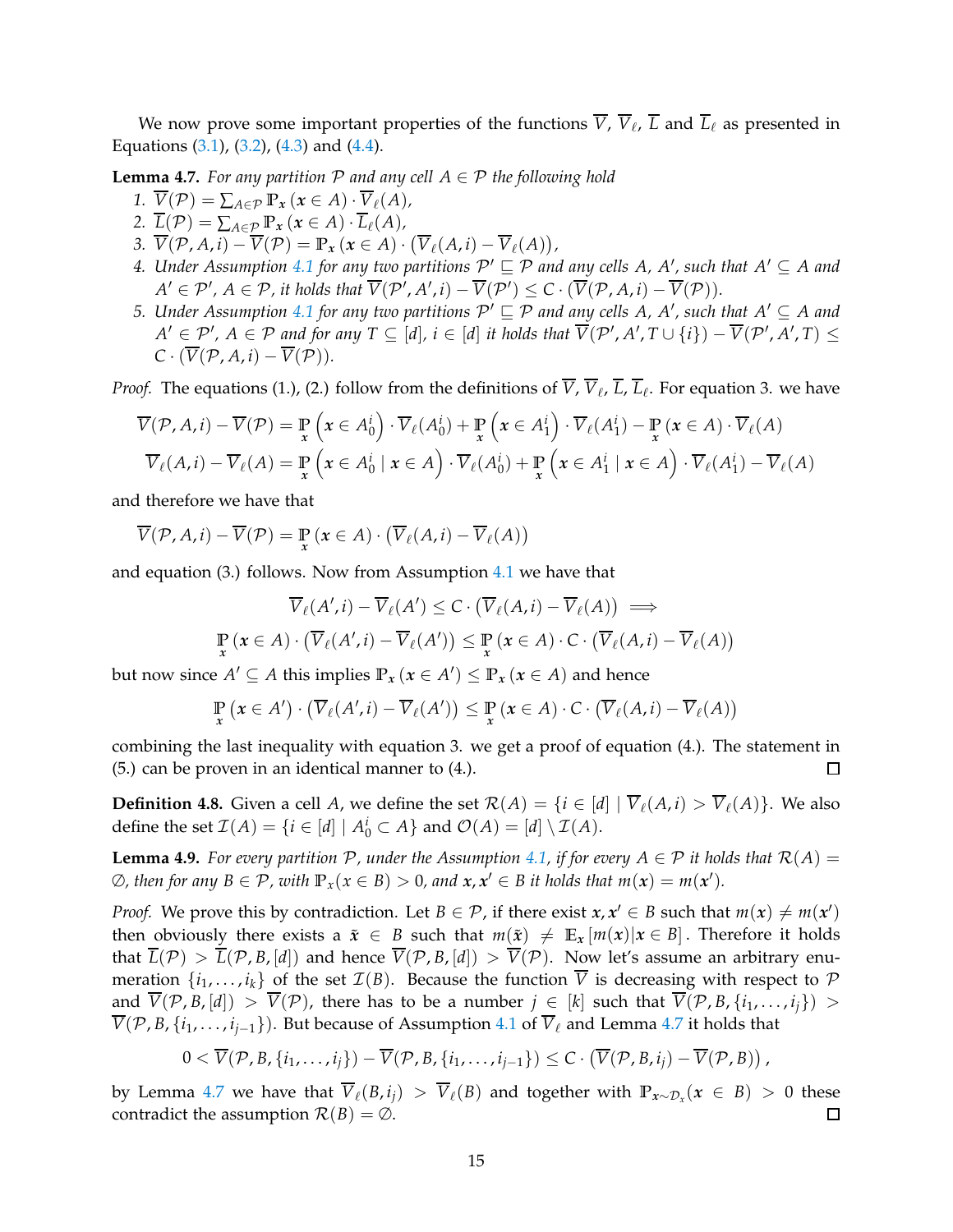**Theorem 4.10.** *Consider the non-parametric regression model*  $y = m(x) + \varepsilon$ *, where*  $m : \{0,1\}^d \rightarrow$  $\left[-\frac{1}{2},\frac{1}{2}\right]$  $\frac{1}{2}$ ] *is a r-sparse function and ε* ∼ *E*, with ε ∈  $[-\frac{1}{2},\frac{1}{2}]$  $\frac{1}{2}$  and  $\mathbb{E}\left[\varepsilon\right]=0$ . Let  $\overline{m}$  be the function that the  $A$ lgorithm  $4$  returns with input  $t \geq (1/\eta)^{C \cdot r}$ , then under the Assumption  $4.1$  it holds that

$$
\mathop{\mathbb{E}}_x\left[\left(m(x)-\overline{m}(x)\right)^2\right] \leq \eta.
$$

*Also, under the Independence of Features Assumption [2.2](#page-3-1) if*  $t \geq 2^r$  *then*  $\mathbb{P}_{x \sim \mathcal{D}_x} (\overline{m}(x) = m(x)) = 1$ *.* 

*Proof.* When the value of level changes, then the algorithm considers separately every cell *A* in  $\mathcal{P}_{\text{level}}$ . For every such cell *A* it holds that  $\overline{L}_{\ell}(A, R) = 0$  and hence  $\overline{V}_{\ell}(A, R) \triangleq V^*(A)$  is maximized. Since  $m(x) \in [-1, 1]$  it holds that the maximum value of  $V_{\ell}$  is 1. Now let  $\{i_1, \ldots, i_r\}$ be an arbitrary enumeration of *R* and let  $R_i = \{i_1, \ldots, i_j\}$  then by adding and subtracting terms of the form  $\overline{V}_{\ell}(A, R_i)$  we have the following equality

$$
(\overline{V}_{\ell}(A,R)-\overline{V}_{\ell}(A,R_{r-1}))+\cdots+(\overline{V}_{\ell}(A,R_2)-\overline{V}_{\ell}(A,i_1))+\overline{V}_{\ell}(A,i_1)=V^*(A).
$$

From Assumption [4.1](#page-10-1) we have that

$$
(\overline{V}_{\ell}(A,i_r)-\overline{V}_{\ell}(A))+\cdots+(\overline{V}_{\ell}(A,i_2)-\overline{V}_{\ell}(A))+(\overline{V}_{\ell}(A,i_1)-\overline{V}_{\ell}(A))\geq \frac{V^*(A)-V_{\ell}(A)}{C}
$$

which implies

$$
\max_{j\in[r]} \left( \overline{V}_{\ell}(A,i_j) - \overline{V}_{\ell}(A) \right) \geq \frac{V^*(A) - \overline{V}_{\ell}(A)}{C \cdot r}.
$$

Let  $i_A^{\text{level}}$  be the coordinate that the algorithm chose to split cell *A* at level level. Now from the greedy criterion that we use to pick the next coordinate to split in Algorithm [4](#page-13-1) we get that for the coordinate  $i_A^{\text{level}}$  that we picked to split  $A$  was at least as good as the best of the coordinates in *R*, hence it holds that

$$
\overline{V}_{\ell}\left(A, i_A^{\text{level}}\right) \ge \overline{V}_{\ell}(A) + \frac{V^*(A) - \overline{V}_{\ell}(A)}{C \cdot r}
$$

which in turn because  $L^*(A) \triangleq \overline{L}_{\ell}(A, R) = 0$  implies that

<span id="page-15-0"></span>
$$
\overline{L}_{\ell}\left(A, i_A^{\text{level}}\right) \le \overline{L}_{\ell}(A)\left(1 - \frac{1}{C \cdot r}\right). \tag{4.12}
$$

Again we fix  $\mathcal{Q}_{level}$  to be the partition  $\mathcal{P}_{level}$  when level changed and  $\mathcal{P}_{level}$  is a full partition of  $\{0,1\}^d$ . Then because of [4.12](#page-15-0) and Lemma [4.7](#page-14-0) it holds that

$$
\overline{L}\left(\mathcal{Q}_{\text{level}+1}\right) = \sum_{A \in \mathcal{Q}_{\text{level}}} \Pr_{\mathbf{x}}\left(\mathbf{x} \in A\right) \overline{L}_{\ell}\left(A, i_A^{\text{level}}\right) \le \sum_{A \in \mathcal{Q}_{\text{level}}} \overline{L}_{\ell}\left(A\right)\left(1 - \frac{1}{C \cdot r}\right) \tag{4.13}
$$

$$
= \overline{L} \left( \mathcal{Q}_{\text{level}} \right) \left( 1 - \frac{1}{C \cdot r} \right). \tag{4.14}
$$

Inductively and using the fact that  $m(x) \in [-1,1]$  implies that

$$
\overline{L}\left(\mathcal{Q}_{\text{level}}\right) \leq \overline{L}\left(\mathcal{P}_0\right) \left(1 - \frac{1}{C \cdot r}\right)^{\text{level}} \leq \left(1 - \frac{1}{C \cdot r}\right)^{\text{level}}.\tag{4.15}
$$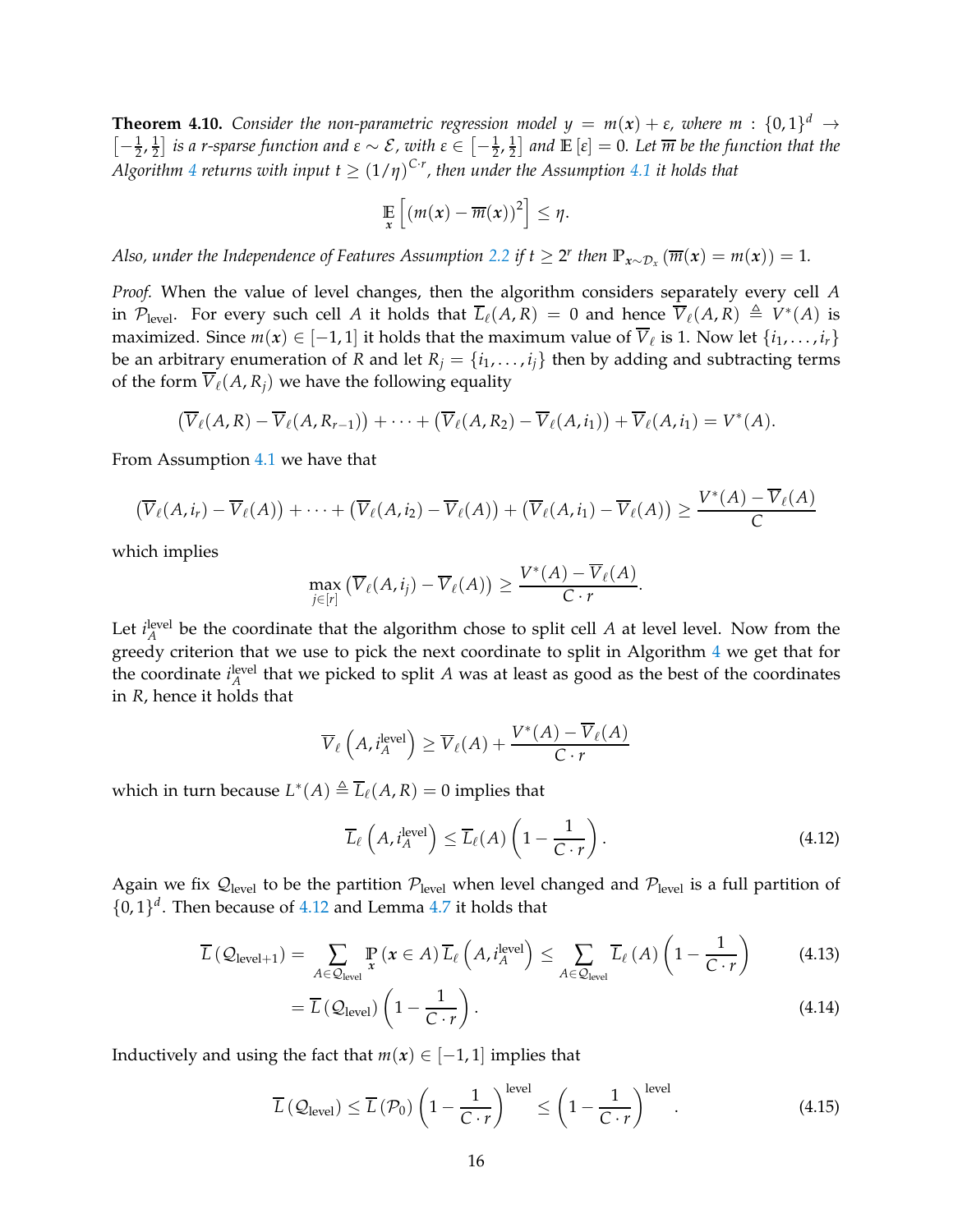Finally from the choice of *t* we have that level  $\geq C \cdot r \cdot \ln(1/\eta)$  and hence  $\overline{L}(\mathcal{Q}_{\text{level}}) \leq \eta$  and hence the first part of the theorem follows.

For the second part, we observe that for any coordinate  $i \in [d] \setminus R$  and for any cell A it holds that  $\overline{V}_\ell(A, i) - \overline{V}_\ell(A) = 0$  and hence the Algorithm [4](#page-13-1) will pick a coordinate in  $[d] \setminus R$  only after it picks all the coordinates in *R*. Hence for  $t \geq 2^r$  we have that  $\mathcal{R}(A) = \emptyset$  for all the cells *A* in the output partition and from Lemma [4.9](#page-14-1) the second part of the theorem follows.

# <span id="page-16-0"></span>**5 Necessity of Approximate Submodularity**

Let  $m: \{0,1\}^d \to [-1,1]$  be a 2-sparse function such that  $m(x) = a \cdot x_1 + a \cdot x_2 - b \cdot x_1x_2$  where and assume that the feature vector *x* is sampled uniformly at random from  $\{0,1\}^d$  and there is no noise, i.e.  $\varepsilon_i = 0$  for all  $i \in [n]$ . Then it is easy to see the following

$$
\overline{V}(\emptyset) = \left(b - \frac{a}{4}\right)^2
$$

$$
\overline{V}(\{1\}) = \overline{V}(\{2\}) = \frac{5}{4}a^2 - \frac{3}{4}a \cdot b + \frac{1}{8}b^2
$$

$$
\overline{V}(\{1,2\}) = \frac{3}{2}a^2 - a \cdot b + \frac{1}{4}b^2.
$$

Additionally from the definition of *m* we have that for any set  $S \subseteq [d] \setminus \{1,2\}$  it holds that  $\overline{V}(S) =$  $\overline{V}(\emptyset)$ ,  $\overline{V}(S \cup \{i\}) = \overline{V}(i)$  with  $i \in \{1,2\}$ , and  $\overline{V}(S \cup \{1,2\}) = \overline{V}(1,2)$ . Putting these together we can see that the smallest possible constant *C* for which the approximate submodularity holds is the following

$$
C = \frac{\overline{V}(\{1,2\}) - \overline{V}(\{2\})}{\overline{V}(\{1\}) - \overline{V}(\emptyset)}, \frac{\overline{V}(\{1,2\}) - \overline{V}(\{2\})}{\overline{V}(\{1\}) - \overline{V}(\emptyset)} = 2 \cdot \frac{2a^2 - 2a \cdot b + b^2}{(b - 2a)^2}
$$

.

Hence the constant *C* is finite for all values of *a* and *b* unless the denominator is zero which corresponds to the case  $b = 2a$  which implies that  $m(x) = a \cdot (x_1 \oplus x_2)$ , where with  $\oplus$  we denote the xor operator. So for symmetric 2-sparse functions the only case where our theorems do not apply is the case where *m* is a multiple of the xor function. Nevertheless, we next argue that this is not a limitation of our analysis but a limitation of the greedy algorithms that we analyze in this paper.

We next make a formal argument about the failure of the greedy algorithms that we analyze in this paper when  $m(x) = a \cdot (x_1 \oplus x_2)$  even in the case where we have infinite number of samples available. In this case it holds that  $V_n = \overline{V}$  and hence we can assume we can run Algorithm [2.](#page-7-1) In that the greedy choice of the coordinate *i* is based on the value of  $\overline{V}$ . But from the above discussion we have that for any set  $S \subseteq [d] \setminus \{1,2\}$  it holds that

$$
\overline{V}(S \cup \{1\}) = \overline{V}(S \cup \{2\}) = \overline{V}(S \cup \{j\}) = \overline{V}(\emptyset), \text{ where } j \in [d] \setminus \{1,2\}.
$$

Hence in every step, starting from the first one and until the coordinates 1 or 2 are chosen, all the remaining coordinates achieve the same  $\overline{V}$  value and hence we have a tie among all of them. According to Algorithm [2](#page-7-1) this implies that at every level *i* if *Si*−<sup>1</sup> is the set of splits that we have already picked and if  $1, 2 \notin S_{i-1}$  then for every  $j \in [d] \setminus S_{i-1}$  it holds that

$$
\mathbb{P}(\text{pick } j \text{ at level } i) = \frac{1}{d - (i - 1)}.
$$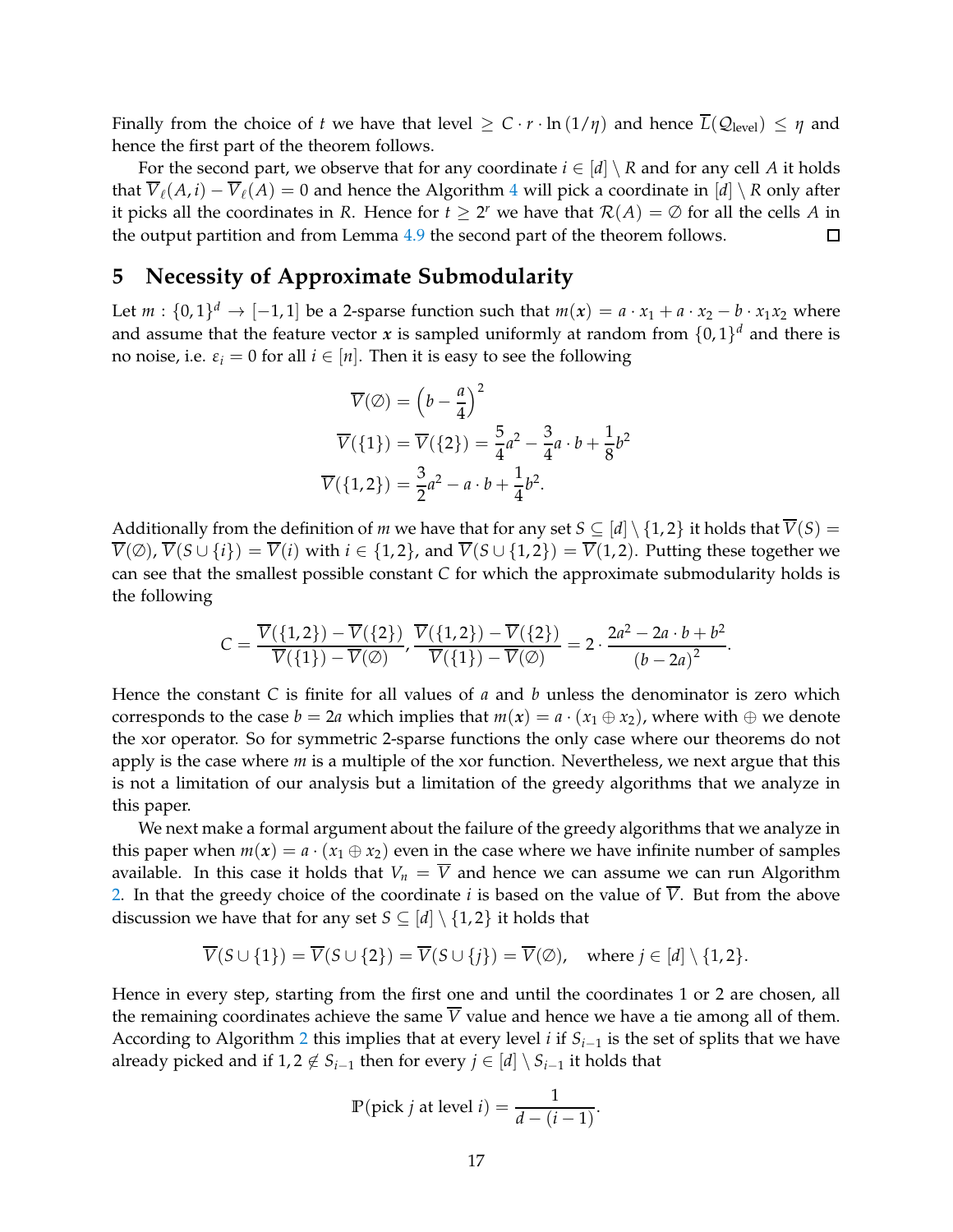Therefore we continue to pick random coordinates until we pick one of 1 or 2 and when this happens we pick the other important coordinate at the next level and then we have an accurate estimation of the function and a mean squared error 0. Before picking coordinates 1 or 2 the mean squared error of our estimation is a constant and hence our estimation is not consistent. Our next goal is to show that with high probability we will not pick neither 1 or 2 until the level  $\sqrt{d}$ . Formally we compute for level  $i = \left[\sqrt{d}\right]$  the following

$$
\mathbb{P}\left(\text{we do not pick 1 or 2 until level }\left\lfloor\sqrt{d}\right\rfloor\right) = \prod_{\ell=0}^{i} \left(1 - \frac{2}{d-\ell}\right) \ge \left(1 - \frac{2}{d-\sqrt{d}}\right)^{i}
$$

$$
\ge 1 - \frac{2i}{d-\sqrt{d}} \ge 1 - \frac{4}{\sqrt{d}}.
$$

This means that we need depth at least  $\Omega(\sqrt{d})$  to get small mean square error for this function *m*. Since we need to get to level at least  $\Omega(\sqrt{d})$  this means that the greedy algorithm will take time at least  $\Omega(\sqrt{d})$  and hence it is not possible to achieve a running time of order  $O(\log(d))$ which is the running time that we would expect for a 2-sparse function. It is also the running time of our algorithm when the target function *m* is 2-sparse and satisfies approximate submodularity. This is proves an exponential separation between target functions that satisfy approximate submodularity and functions that do not satisfy approximate submodularity.

# **References**

<span id="page-17-8"></span><span id="page-17-7"></span><span id="page-17-6"></span><span id="page-17-5"></span><span id="page-17-4"></span><span id="page-17-3"></span><span id="page-17-2"></span><span id="page-17-1"></span><span id="page-17-0"></span>[AG14] Sylvain Arlot and Robin Genuer. Analysis of purely random forests bias. *arXiv e-prints*, page arXiv:1407.3939, Jul 2014. [BBM02] Peter L. Bartlett, Olivier Bousquet, and Shahar Mendelson. Localized rademacher complexities. In Jyrki Kivinen and Robert H. Sloan, editors, *Computational Learning Theory*, pages 44–58, Berlin, Heidelberg, 2002. Springer Berlin Heidelberg. [BFOS84] Leo Breiman, Jerome Friedman, Richard Olshen, and Charles Stone. Classification and regression trees. wadsworth int. *Group*, 37(15):237–251, 1984. [Bia10] Gérard Biau. Analysis of a random forests model. *Journal of Machine Learning Research*, 13, 05 2010. [Bre01] Leo Breiman. Random forests. *Machine learning*, 45(1):5–32, 2001. [Bre04] Leo Breiman. Consistency for a simple model of random forests. statistical department. *University of California at Berkeley. Technical Report,(670)*, 2004. [CD12] Laëtitia Comminges and Arnak S Dalalyan. Tight conditions for consistency of variable selection in the context of high dimensionality. *The Annals of Statistics*, 40(5):2667–2696, 2012. [DMdF14] Misha Denil, David Matheson, and Nando de Freitas. Narrowing the gap: Random forests in theory and in practice. In *International Conference on Machine Learning (ICML)*, 2014. [DS16] Roxane Duroux and Erwan Scornet. Impact of subsampling and pruning on random forests. *arXiv e-prints*, page arXiv:1603.04261, Mar 2016.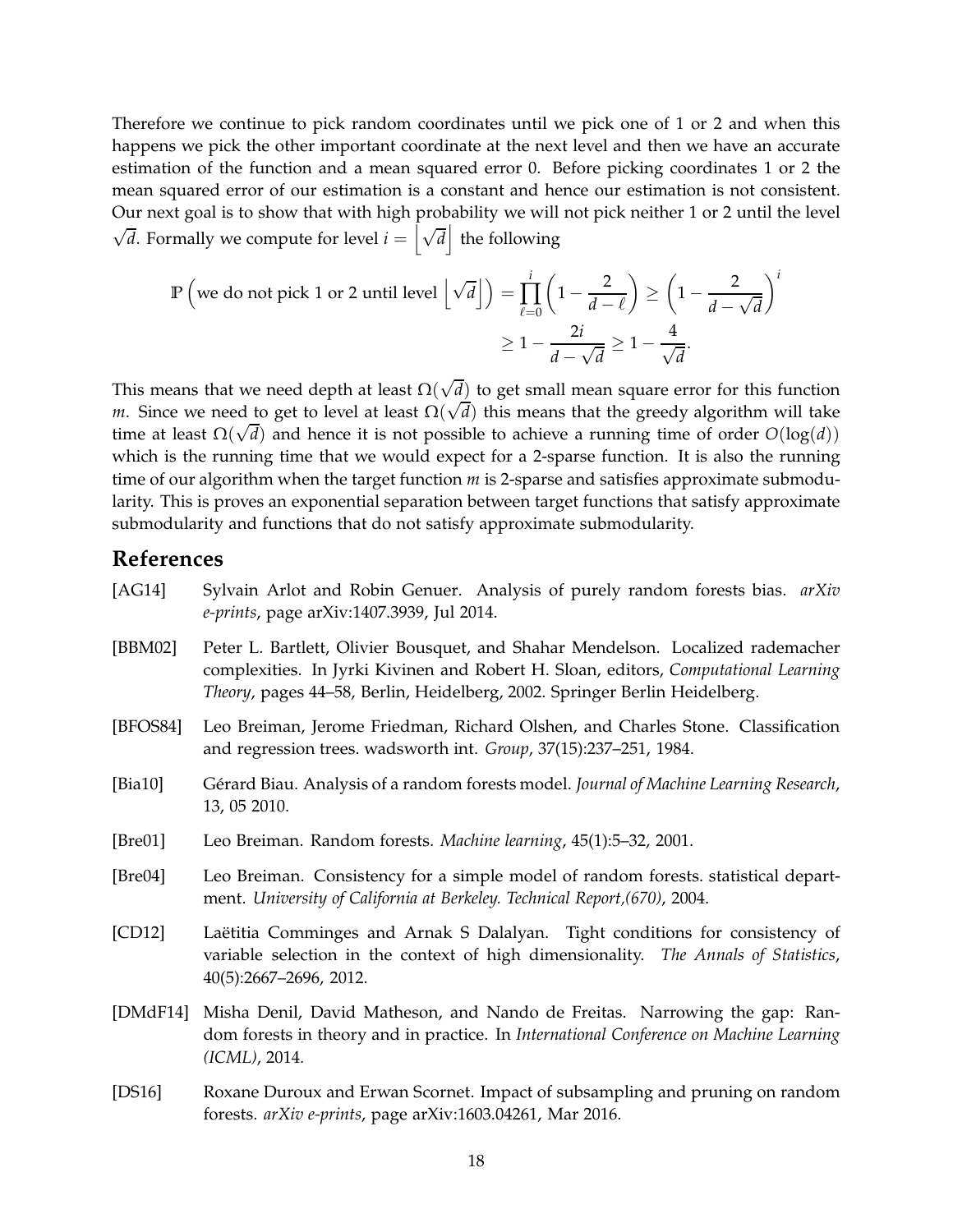- <span id="page-18-5"></span>[FLW18] Yingying Fan, Jinchi Lv, and Jingbo Wang. DNN: A Two-Scale Distributional Tale of Heterogeneous Treatment Effect Inference. *arXiv e-prints*, page arXiv:1808.08469, Aug 2018.
- <span id="page-18-9"></span>[Fri91] JH Friedman. Multivariate adaptive regression splines (with discussion). *Ann. Statist*, 19(1):79–141, 1991.
- <span id="page-18-13"></span>[FS19] Dylan J Foster and Vasilis Syrgkanis. Orthogonal statistical learning. *arXiv preprint arXiv:1901.09036*, 2019.
- <span id="page-18-4"></span>[GKKW06] László Györfi, Michael Kohler, Adam Krzyzak, and Harro Walk. *A distribution-free theory of nonparametric regression*. Springer Science & Business Media, 2006.
- <span id="page-18-10"></span>[GM97] Edward I George and Robert E McCulloch. Approaches for bayesian variable selection. *Statistica sinica*, pages 339–373, 1997.
- <span id="page-18-14"></span>[Hoe94] Wassily Hoeffding. Probability inequalities for sums of bounded random variables. In *The Collected Works of Wassily Hoeffding*, pages 409–426. Springer, 1994.
- <span id="page-18-8"></span>[HTF09] Trevor Hastie, Robert Tibshirani, and Jerome Friedman. *The elements of statistical learning: data mining, inference, and prediction*. Springer Science & Business Media, 2009.
- <span id="page-18-12"></span>[LC09] Han Liu and Xi Chen. Nonparametric greedy algorithms for the sparse learning problem. In *Advances in Neural Information Processing Systems*, pages 1141–1149, 2009.
- <span id="page-18-6"></span>[LJ02] Yi Lin and Yongho Jeon. Random forests and adaptive nearest neighbors. *JOURNAL OF THE AMERICAN STATISTICAL ASSOCIATION*, pages 101–474, 2002.
- <span id="page-18-1"></span>[LN96] Gábor Lugosi and Andrew Nobel. Consistency of data-driven histogram methods for density estimation and classification. *Ann. Statist.*, 24(2):687–706, 04 1996.
- <span id="page-18-11"></span>[LW+08] John Lafferty, Larry Wasserman, et al. Rodeo: sparse, greedy nonparametric regression. *The Annals of Statistics*, 36(1):28–63, 2008.
- <span id="page-18-7"></span>[Mei06] Nicolai Meinshausen. Quantile regression forests. *Journal of Machine Learning Research*, 7:983–999, 06 2006.
- <span id="page-18-3"></span>[MH16] Lucas Mentch and Giles Hooker. Quantifying uncertainty in random forests via confidence intervals and hypothesis tests. *Journal of Machine Learning Research*, 17(26):1– 41, 2016.
- <span id="page-18-2"></span>[MM00] Yishay Mansour and David A. McAllester. Generalization bounds for decision trees. In *Proceedings of the Thirteenth Annual Conference on Computational Learning Theory*, COLT '00, page 69–74, San Francisco, CA, USA, 2000. Morgan Kaufmann Publishers Inc.
- <span id="page-18-0"></span>[Nob96] Andrew Nobel. Histogram regression estimation using data-dependent partitions. *Ann. Statist.*, 24(3):1084–1105, 06 1996.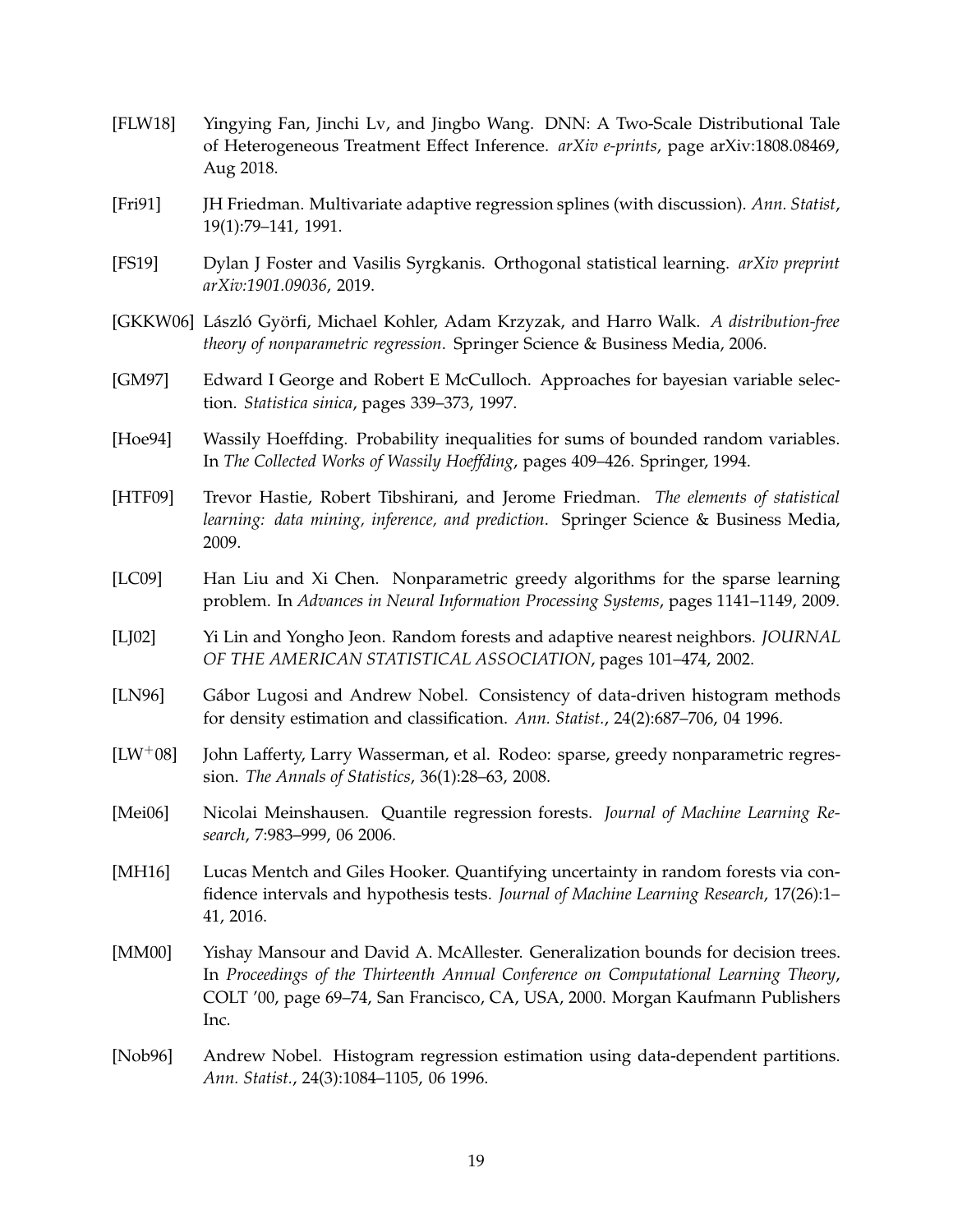- <span id="page-19-7"></span>[OSW19] Miruna Oprescu, Vasilis Syrgkanis, and Zhiwei Steven Wu. Orthogonal random forest for causal inference. In *International Conference on Machine Learning*, pages 4932–4941, 2019.
- <span id="page-19-10"></span>[PAR10] Thomas Peel, Sandrine Anthoine, and Liva Ralaivola. Empirical bernstein inequalities for u-statistics. In *Advances in Neural Information Processing Systems*, pages 1903– 1911, 2010.
- <span id="page-19-5"></span>[SB01] Alex J Smola and Peter L Bartlett. Sparse greedy gaussian process regression. In *Advances in neural information processing systems*, pages 619–625, 2001.
- <span id="page-19-0"></span>[SBV15] Erwan Scornet, Gérard Biau, and Jean-Philippe Vert. Consistency of random forests. *Ann. Statist.*, 43(4):1716–1741, 08 2015.
- <span id="page-19-3"></span>[Sco16] Erwan Scornet. On the asymptotics of random forests. *Journal of Multivariate Analysis*, 146:72 – 83, 2016. Special Issue on Statistical Models and Methods for High or Infinite Dimensional Spaces.
- <span id="page-19-9"></span>[VW96] A. W. Van Der Vaart and J. A. Wellner. *Weak Convergence and Empirical Processes: With Applications to Statistics*. Springer Series, March 1996.
- <span id="page-19-1"></span>[WA18] Stefan Wager and Susan Athey. Estimation and inference of heterogeneous treatment effects using random forests. *Journal of the American Statistical Association*, 113(523):1228–1242, 2018.
- <span id="page-19-2"></span>[Wai19] Martin J. Wainwright. *High-Dimensional Statistics: A Non-Asymptotic Viewpoint*. Cambridge Series in Statistical and Probabilistic Mathematics. Cambridge University Press, 2019.
- <span id="page-19-8"></span>[WHE14] Stefan Wager, Trevor Hastie, and Bradley Efron. Confidence intervals for random forests: The jackknife and the infinitesimal jackknife. *Journal of Machine Learning Research*, 15:1625–1651, 2014.
- <span id="page-19-4"></span>[WW15] Stefan Wager and Guenther Walther. Adaptive Concentration of Regression Trees, with Application to Random Forests. *arXiv e-prints*, page arXiv:1503.06388, Mar 2015.
- <span id="page-19-6"></span>[YT15] Yun Yang and Surya T Tokdar. Minimax-optimal nonparametric regression in high dimensions. *The Annals of Statistics*, 43(2):652–674, 2015.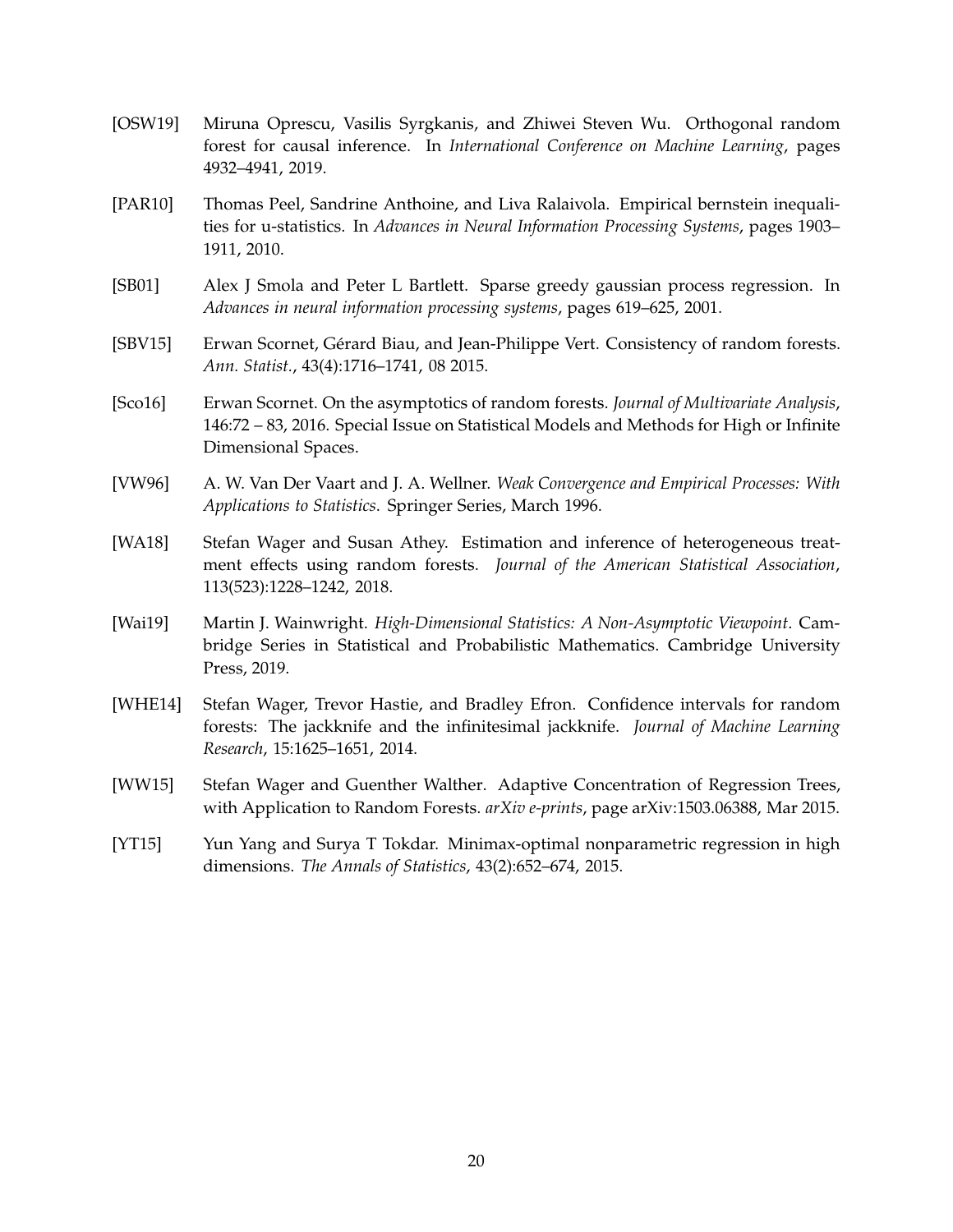# **A Bias-Variance Decomposition of Shallow Trees**

In this section, we prove a bias-variance decomposition of estimators defined via partitions of the function space; a special case of which are tree-based estimators. Moreover, we prove a bound on the variance via an adaptation of the localized Rademacher complexity analysis, to account for partition-based estimators (which are not necessarily global minimizers of the empirical risk).

**Definition A.1.** Given a partition  $\mathcal{P} = \{A_1, \ldots, A_k\}$  of  $\{0, 1\}^d$  we define the set  $\mathcal{F}(\mathcal{P})$  of *piecewise constant* functions that have the value for every set in  $P$ , i.e.

$$
\mathcal{F}(\mathcal{P}) = \{m : \{0,1\}^d \rightarrow [-1,1] \mid \forall A \in \mathcal{P}, \ \forall x, x' \in A, m(x) = m(x')\}.
$$

If  $\mathcal{Z} = \{P_1, \ldots, P_s\}$  is a family of partitions of  $\{0, 1\}^d$ , then we define  $\mathcal{F}(\mathcal{Z})$  to be the union of  $\mathcal{F}(\mathcal{P})$  for all  $\mathcal{P} \in \mathcal{Z}$ .

For any function class  $G$ , we define the critical radius as any solution to the inequality:

$$
\mathcal{R}(\delta; \mathcal{G}) \le \delta^2 \tag{A.1}
$$

where  $\mathcal{R}(\delta; \mathcal{G})$  is the localized Rademacher complexity, defined as:

$$
\mathcal{R}(\delta;G) = \mathop{\mathbb{E}}_{D_n \sim \mathcal{D}^n, \ \varepsilon \sim \text{Rad}^n} \left[ \sup_{g \in G: \|g\|_2 \le \delta} \left| \frac{1}{s} \sum_i \varepsilon_i g(x_i, y_i) \right| \right]
$$
(A.2)

where  $\varepsilon_i$  are independent Rademacher random variables taking values equi-probably in  $\{-1,1\}$ . Moreover, we define the star-hull of the function class as: star(*G*) = { $\kappa g : g \in G, \kappa \in [0,1]$  }.

<span id="page-20-0"></span>**Lemma A.2** (Bias-Variance Decomposition). *Consider a random mapping*  $\mathcal{A}(D_n)$ *, that maps a set of* training samples into a partition of the space  $\{0,1\}^d$  and let  $\mathcal{P}_n \triangleq \mathcal{A}(\mathrm{D}_n)$ , denote the random partition *output by* A *(where randomness is over*  $D_n$  *and the randomness of* A). Let  $\overline{Z}$  *be the image of this mapping, i.e. the union of the supports of the random variable* A(D*n*) *for all possible* D*n. Suppose that an estimator m*, minimizes the empirical mean squared error among all piece-wise constant functions  $f \in \mathcal{F}(\mathcal{P}_n)$ , i.e.:

$$
\hat{m} = \underset{f \in \mathcal{F}(\mathcal{P}_n)}{\operatorname{argmin}} \sum_{i \in [n]} \left( y^{(i)} - f(x) \right)^2.
$$
\n(A.3)

Let  $\overline{\mathcal{F}} = \mathcal{F}(\overline{\mathcal{Z}})$  and let  $\delta_n^2 \geq \Theta\left(\frac{\log(\log(n))}{n}\right)$  $\left(\frac{\log(n)}{n}\right)$  be an upper bound on the critical radius of star  $(\overline{\mathcal{F}} - m)$ . *Moreover, let*  $\tilde{m}_n(\cdot) = \mathbb{E}_{z \sim D_x}[m(\tilde{z}) \mid z \in \mathcal{P}_n(\cdot)].$  Then for a universal constant C, w.p.  $1 - \zeta$ :

<span id="page-20-1"></span>
$$
\mathop{\mathbb{E}}_{x \sim \mathcal{D}_x} \left[ \left( \hat{m}(x) - m(x) \right)^2 \right] \leq C \left( \left( \delta_n + \sqrt{\frac{\log(1/\zeta)}{n}} \right)^2 + \mathop{\mathbb{E}}_{x \sim \mathcal{D}_x} \left[ \left( \tilde{m}_n(x) - m(x) \right)^2 \right] \right) \tag{A.4}
$$

#### **A.1 Proof of Lemma [A.2](#page-20-0)**

**Notation.** To simplify the exposition we introduce here some notation that we need for our local Radermader complexity analysis. We define  $c(x, y; m)$  to be represent the error of the sample  $(x, y)$  according to the function *m*. In our setting we have that  $c(x, y; m) = (y - m(x))^2$  and we may drop the argument *m* from *c* when *m* is clear from the context. We define  $D<sub>X</sub>$  to be the marginal with respect to *x* of the distribution of *D*. Also we use the notation  $\|m\|_2 =$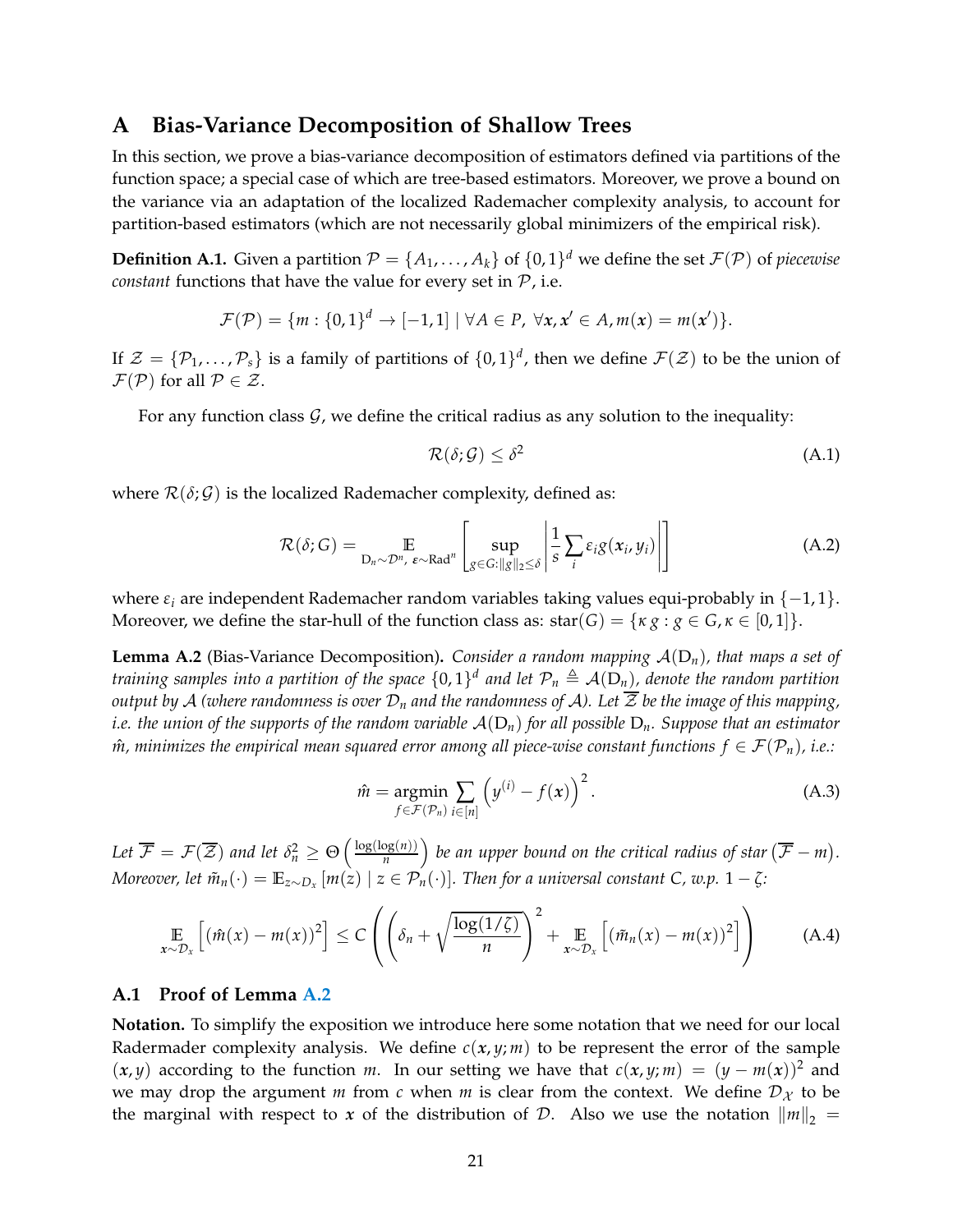$\sqrt{\mathbb{E}_{x \sim \mathcal{D}_x}[m(x)]}$ . In this section we sometimes use  $\hat{m}$  is place for  $m_n$  but they have the same meaning. We next give a formal definition of the set of piece-wise constant functions. Finally, let  $\mathbb{E}_n$  denote the empirical expectation with respect to  $D_n$ .

For simplicity of notation, we define  $\mathcal{F}_n \triangleq \mathcal{F}(\mathcal{P}_n)$  and  $\overline{\mathcal{F}} \triangleq \mathcal{F}(\overline{\mathcal{Z}})$ . From the definition of  $\hat{m}$ we have:

$$
\sum_{i \in [n]} \left( y^{(i)} - \hat{m}(x^{(i)}) \right)^2 \le \inf_{f \in \mathcal{F}_n} \sum_{i \in [n]} \left( y^{(i)} - f(x) \right)^2.
$$
 (A.5)

Now for any function  $g: \{0,1\}^d \to \mathbb{R}$  we have that

$$
\mathbb{E}_{(x,y)\sim\mathcal{D}}\left[(y-g(x))^2 - (y-m(x))^2\right] = \mathbb{E}_{(x,y)\sim\mathcal{D}}\left[g^2(x) - m^2(x) - 2y(g(x) + m(x))\right]
$$
\n
$$
= \mathbb{E}_{x\sim\mathcal{D}_x}\left[g^2(x) - m^2(x) - 2\mathbb{E}\left[y \mid x\right](g(x) + m(x))\right]
$$
\n
$$
= \mathbb{E}_{x\sim\mathcal{D}_x}\left[g^2(x) + m^2(x) - 2m(x)g(x)\right]
$$
\n
$$
= \|g - m\|_2^2.
$$
\n(A.6)

If we plug in  $g = \hat{m}$  in [\(A.6\)](#page-21-0) then we get that

$$
\|\hat{m} - m\|_2^2 = \mathop{\mathbb{E}}_{(x,y)\sim\mathcal{D}} [c(x,y;\hat{m}) - c(x,y;m)] \tag{A.7}
$$

We define also the following function

<span id="page-21-0"></span>
$$
\tilde{m}_n = \underset{f \in \mathcal{F}_n}{\operatorname{argmin}} \mathop{\mathbb{E}}_{x \sim \mathcal{D}_X} [(f(x) - m(x))^2]. \tag{A.8}
$$

Observe that the solution to this optimization takes the form:

$$
\tilde{m}_n(\cdot) = \mathop{\mathbb{E}}\limits_{z \sim \mathcal{D}_x} [m(z) \mid z \in \mathcal{P}_n(\cdot)] \tag{A.9}
$$

Conditional on the training set D*n*, we have:

$$
\|\hat{m} - m\|_2^2 = \mathop{\mathbb{E}}_{(x,y)\sim\mathcal{D}} [c(x, y; \hat{m}) - c(x, y; m)]
$$
  
\n
$$
= \mathop{\mathbb{E}}_{(x,y)\sim\mathcal{D}} [c(x, y; \hat{m}) - c(x, y; \tilde{m}_n)] + \mathop{\mathbb{E}}_{(x,y)\sim\mathcal{D}} [c(x, y; \tilde{m}_n) - c(x, y; m)]
$$
  
\n
$$
= \mathop{\mathbb{E}}_{(x,y)\sim\mathcal{D}} [c(x, y; \hat{m}) - c(x, y; \tilde{m}_n)] + \|\tilde{m}_n - m\|_2^2
$$
 (by (A.6))

Now we can relate the population generalization error with the empirical.

$$
\mathbb{E}_{(x,y)\sim\mathcal{D}}[c(x,y;\hat{m}) - c(x,y;\tilde{m}_n)] = \mathbb{E}_{n}[c(x,y;\hat{m}) - c(x,y;\tilde{m}_n)] + \mathbb{E}_{(x,y)\sim\mathcal{D}}[c(x,y;\hat{m}) - c(x,y;\tilde{m}_n)] - \mathbb{E}_{n}[c(x,y;\hat{m}) - c(x,y;\tilde{m}_n)]
$$

Since by definition  $\hat{m}$  minimizes the empirical loss over  $\mathcal{F}_n$  and since  $\tilde{m}_n \in \mathcal{F}_n$  the first term is non-positive and hence

$$
\mathbb{E}\left[c(x,y;\hat{m})-c(x,y;\tilde{m}_n)\right] \leq \mathbb{E}\left[c(x,y;\hat{m})-c(x,y;\tilde{m}_n)\right] - \mathbb{E}\left[c(x,y;\hat{m})-c(x,y;\tilde{m}_n)\right]
$$
\n
$$
= \mathbb{E}\left[c(x,y;\hat{m})-c(x,y;\hat{m})\right] - \mathbb{E}\left[c(x,y;\hat{m})-c(x,y;\hat{m})\right] + \mathbb{E}\left[c(x,y;\hat{m})-c(x,y;\hat{m})\right] + \mathbb{E}\left[c(x,y;\hat{m})-c(x,y;\hat{m}_n)\right] - \mathbb{E}\left[c(x,y;\hat{m})-c(x,y;\tilde{m}_n)\right]
$$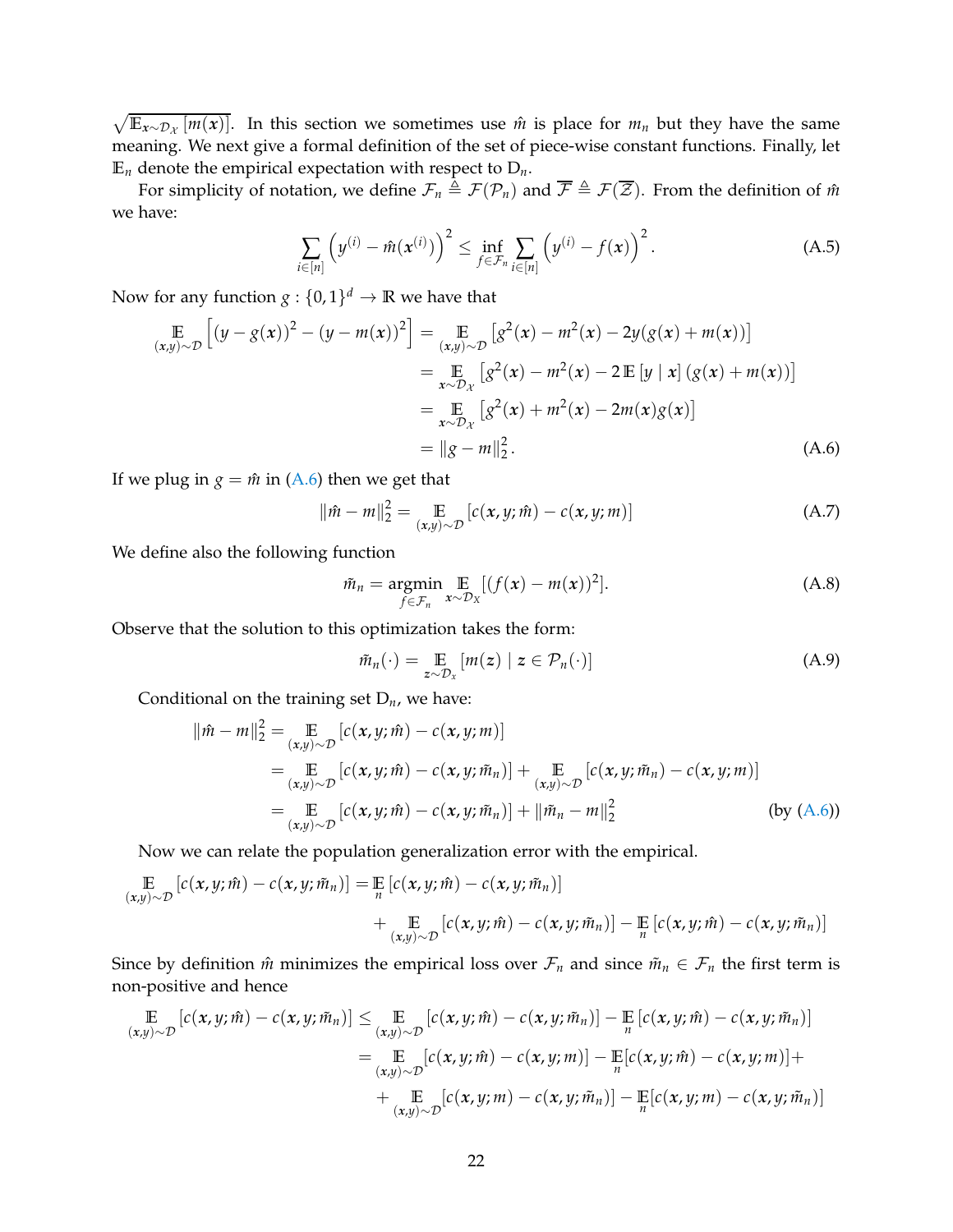Observe that the space of functions  $\mathcal{F}_n$  is a subset of the space of functions  $\overline{\mathcal{F}}$ , which is independent of D*n*. Thus it suffices to prove a uniform convergence tail bound for all functions in the latter space.

By Lemma 7 of [\[FS19\]](#page-18-13), we have that if  $\delta_n^2 \geq \Theta\left(\frac{\log(\log(n))}{n}\right)$  $\left(\frac{\log(n)}{n}\right)$  is any solution to the inequality:

$$
\mathcal{R}(\delta; \text{star}(\overline{\mathcal{F}} - m)) \le \delta^2 \tag{A.10}
$$

then for some universal constant *C*, we have that with probability  $1 - \delta$  for all  $f \in \overline{\mathcal{F}}$  it holds that

$$
\left| \mathop{\mathbb{E}}_{(x,y)\sim\mathcal{D}}[c(x,y;f)-c(x,y;m)] - \frac{1}{n}\sum_{i=1}^{n}c(x_i,y_i;f)-c(x_i,y_i;m) \right| \leq C(\delta_n+\zeta) \|f-m\|_2 + C(\delta_n+\zeta)^2
$$

for  $\zeta = \sqrt{\frac{\log(1/\delta)}{n}}$ *n* . Applying the same lemma to loss function −*c*, we get

$$
\left| \mathop{\mathbb{E}}_{(x,y)\sim\mathcal{D}}[c(x,y;m)-c(x,y;f)] - \frac{1}{n}\sum_{i=1}^n c(x_i,y_i;m)-c(x_i,y_i;f) \right| \leq C(\delta_n+\zeta) \|f-m\|_2 + C(\delta_n+\zeta)^2.
$$

Applying the first inequality for  $f = \hat{m}$  and the second for  $f = \tilde{m}_n$  and taking a union bound over both events, we have that for  $\zeta = \sqrt{\frac{\log(2/\delta)}{n}}$  $\frac{2}{n}$ , w.p.  $1 - \delta$ :

$$
\mathbb{E}_{(x,y)\sim\mathcal{D}}[c(x,y;\hat{m}) - c(x,y;\hat{m})] - \mathbb{E}[c(x,y;\hat{m}) - c(x,y;\hat{m})]
$$
\n
$$
\leq C(\delta_n + \zeta) \|\hat{m} - m\|_2 + C(\delta_n + \zeta)^2
$$
\n
$$
\mathbb{E}_{(x,y)\sim\mathcal{D}}[c(x,y;\hat{m}) - c(x,y,\tilde{m}_n)] - \mathbb{E}[c(x,y;\hat{m}) - c(x,y,\tilde{m}_n)]
$$
\n
$$
\leq C(\delta_n + \zeta) \|\tilde{m}_n - m\|_2 + C(\delta_n + \zeta)^2
$$
\n
$$
\leq C(\delta_n + \zeta) \|\tilde{m}_n - m\|_2 + C(\delta_n + \zeta)^2
$$

Combining all these we have, w.p.  $1 - \delta$  over the training set:

$$
\|\hat{m} - m\|_{2}^{2} \leq C \left(\delta_{n} + \zeta\right) \left(\|\hat{m} - m\|_{2} + \|\tilde{m}_{n} - m\|_{2}\right) + 2C \left(\delta_{n} + \zeta\right)^{2} + \|\tilde{m}_{n} - m\|_{2}^{2}
$$
  
\n
$$
\leq C \left(C \left(\delta_{n} + \zeta\right)^{2} + \frac{1}{4C} (\|\hat{m} - m\|_{2} + \|\tilde{m}_{n} - m\|_{2})^{2}\right) + 2C \left(\delta_{n} + \zeta\right)^{2} + \|\tilde{m}_{n} - m\|_{2}^{2}
$$
  
\n
$$
\leq C \left(2 + C \right) \left(\delta_{n} + \zeta\right)^{2} + \frac{1}{2} \left(\|\hat{m} - m\|_{2}^{2} + \|\tilde{m}_{n} - m_{0}\|_{2}^{2}\right) + \|\tilde{m}_{n} - m\|_{2}^{2}
$$

Re-arranging the last inequality, yields:

$$
\|\hat{m} - m\|_2^2 \le 2C\left(1 + C\right)(\delta_n + \zeta)^2 + 3\|\tilde{m}_n - m\|_2^2\tag{A.11}
$$

#### **A.2 Critical Radius of Shallow Trees**

**VC dimension of**  $\overline{\mathcal{F}}$ **.** We now show that when the partition  $\mathcal{P}_n \triangleq \mathcal{A}(D_n)$  is defined by a tree with *t* leafs, then the function class  $\overline{\mathcal{F}}$  is a VC-subgraph class. Let  $\overline{\mathcal{F}}(\zeta)$  denote the subgraph of  $\overline{\mathcal{F}}$  at any level  $\zeta$  (i.e. the space of binary functions  $\overline{\mathcal{F}}(\overline{\zeta}) \triangleq \{x \to \mathbb{1}\{f(x) > \zeta\} : f \in \overline{\mathcal{F}}\}$ . To show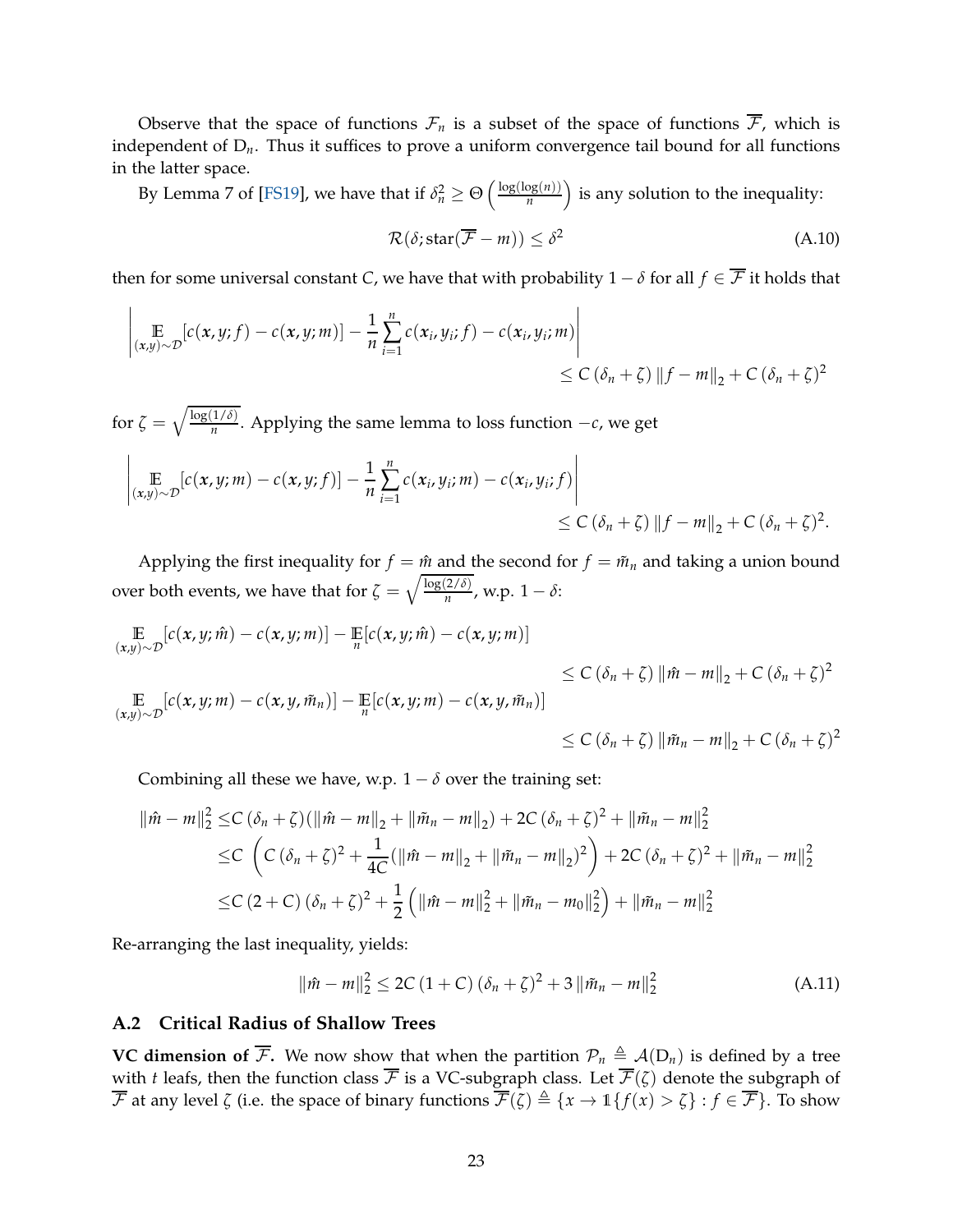that  $\overline{\mathcal{F}}$  is VC-subgraph with VC dimension *v*, we need to show that  $\overline{\mathcal{F}}(\zeta)$  has VC dimension at most *v*.

Observe that the number of all possible observationally equivalent functions that the function class  $\overline{\mathcal{F}}(\zeta)$  can output on *n* samples is at most  $(nd)^t 2^t$ . This follows by the following argument: the number of possible functions is equal to the number of possible partitions of the *n* samples that can be induced by a tree with *t* leafs, multiplied by the number of possible binary value assignments at the leafs. The latter is  $2^t$ . The former is at most  $(nd)^{t}$ .<sup>[1](#page-23-0)</sup>

On the other hand, the set of all binary functions on *n* points is 2*<sup>n</sup>* . Thus for the function class  $\overline{F}(\zeta)$  to be able to shatter a set of *n* points, it must be that  $2^n \leq (2 \, n \, d)^t$ . Equivalently:

$$
n \leq t \log(2d) + t \log(n) \Rightarrow m \leq 4t \log(t) + 2t \log(2d) = O(t \log(dt)) \tag{A.12}
$$

Thus we get that the function class  $\overline{\mathcal{F}}(\zeta)$  has VC dimension at most  $v = O(t \log(dt))$ . Thus  $\overline{\mathcal{F}}$  is a VC-subgraph class of VC dimension  $v = O(t \log(dt))$ .

**Bounding the critical radius.** We will use the fact that the critical radius of star  $(\mathcal{F} - m)$  is  $O(\delta_n)$ , where  $\delta_n$  is any solution to the inequality (see e.g. [\[Wai19\]](#page-19-2)):

$$
\int_{\delta^2/8}^{\delta} \sqrt{\frac{\mathcal{H}_2(\varepsilon, \text{star}(\overline{\mathcal{F}} - m)_{\delta, n}, z_{1:s})}{n}} \leq \delta^2 \tag{A.13}
$$

where  $G_{\delta,n} = \{g \in G : ||g||_n = \sqrt{\frac{1}{n} \sum_i g(z_i)^2} \le \delta\}$  and  $H_2(\varepsilon, G, z_{1:n})$  is the logarithm of the size of the smallest *ε*-cover of *G*, with respect to the empirical  $\ell_2$  norm  $\|g\|_n$  on the samples  $z_{1:n}$ .

First observe that the star hull can only add at most a logarithmic extra factor to the metric entropy, by a simple discretization argument on the parameter  $\delta$ , i.e.:

$$
\mathcal{H}_2(\varepsilon, \operatorname{star}(\overline{\mathcal{F}}-m)_{\delta,n}, z_{1:n}) \leq \mathcal{H}_2(\varepsilon/2, (\overline{\mathcal{F}}-m)_{\delta,n}, z_{1:n}) + \log(2 \sup_{f \in (\overline{\mathcal{F}}-m)_{\delta,n}} \|f\|_{2,n}/\varepsilon)
$$
  

$$
\leq \mathcal{H}_2(\varepsilon, (\overline{\mathcal{F}}-m)_{\delta,n}, z_{1:n}) + \log(2\delta/\varepsilon)
$$

Moreover, observer that the metric entropy of  $(\overline{F} - m)_{\delta,n}$  is at most the metric entropy of  $\overline{F}$  − *m*, which is at most the metric entropy of  $\overline{F}$  (since *m* is a fixed function). Thus it suffices to bound the metric entropy of  $\overline{\mathcal{F}}$ .

Theorem 2.6.7 of [\[VW96\]](#page-19-9) shows that for any VC-subgraph class *G* of VC dimension *v* and bounded in  $[-1, 1]$  we have:

$$
\mathcal{H}_2(\varepsilon, G, z_{1:n}) = O(v(1 + \log(1/\varepsilon))) \tag{A.14}
$$

This implies that the critical radius of star( $\overline{F}$  − *m*) is of the order of any solution to the inequality:

$$
\int_{\delta^2/8}^{\delta} \sqrt{\frac{v(1+\log(2/\varepsilon)+\log(2\delta/\varepsilon)}{n}} \leq \delta^2
$$

<span id="page-23-0"></span><sup>&</sup>lt;sup>1</sup>This can be shown by induction; Let  $S_{s,t}$  be the number of possible partitions induced by a tree with *t* leafs. Then *Ss*,1 = 1 and in order to create a tree with *t* leafs, we need to take a tree with *t* − 1 leafs and expand the leaf that one of the *s* samples belongs to along the dimension of one of the *d* features. Thus we have *d s* total choices, leading to  $S_{s,t} = S_{s,t-1} d s = (ds)^t$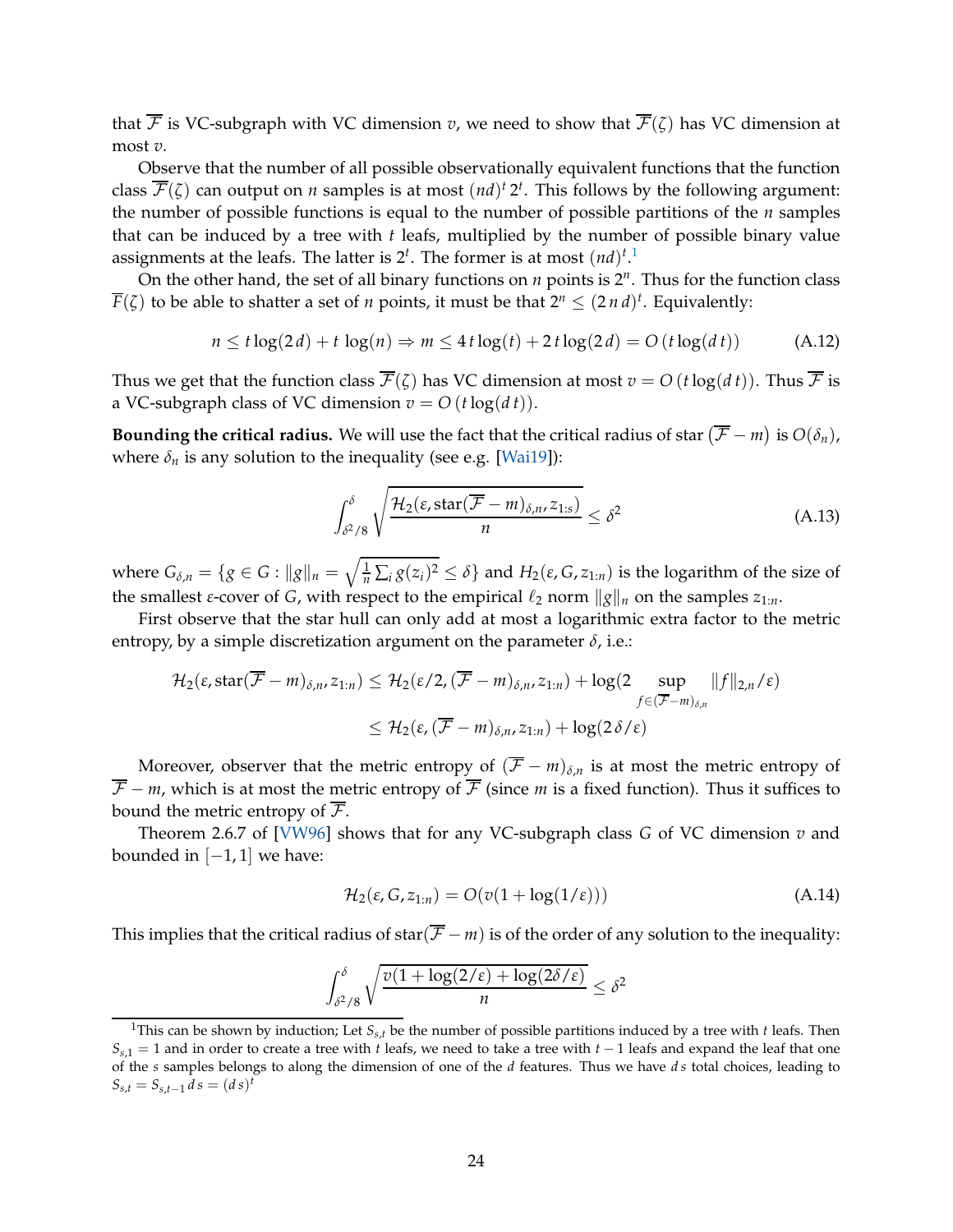The left hand side is of order  $\delta \sqrt{\frac{v(1+\log(1/\delta))}{n}}$  $\frac{g(1/v)}{n}$ . Thus the critical radius needs to satisfy for some constant *D*, that:

$$
\delta \ge D\sqrt{\frac{v(1+\log(1/\delta))}{n}}\tag{A.15}
$$

This is satisfied for:

$$
\delta = \Theta\left(\sqrt{\frac{v(1 + \log(n))}{n}}\right)
$$
\n(A.16)

Thus the critical radius of star( $\overline{\mathcal{F}} - m$ ) is  $\Theta\left(\sqrt{\frac{t \log(dt) (1 + \log(n))}{n}}\right)$ *n* .

<span id="page-24-0"></span>**Corollary A.3** (Critical Radius of Shallow Trees)**.** *Let* A*, be a function that maps any set of training* samples  $D_n$  into a partition  $\mathcal{P}_n$  of  $\{0,1\}^d$ , defined in the for<u>m of a binary tree</u> with t leafs. Then the critical *radius of star*( $\overline{\mathcal{F}} - m$ ), as defined in Lemma [A.2](#page-20-0) is  $\Theta\left(\sqrt{\frac{t\log(dt)\,(1+\log(n))}{n}}\right)$ *n .*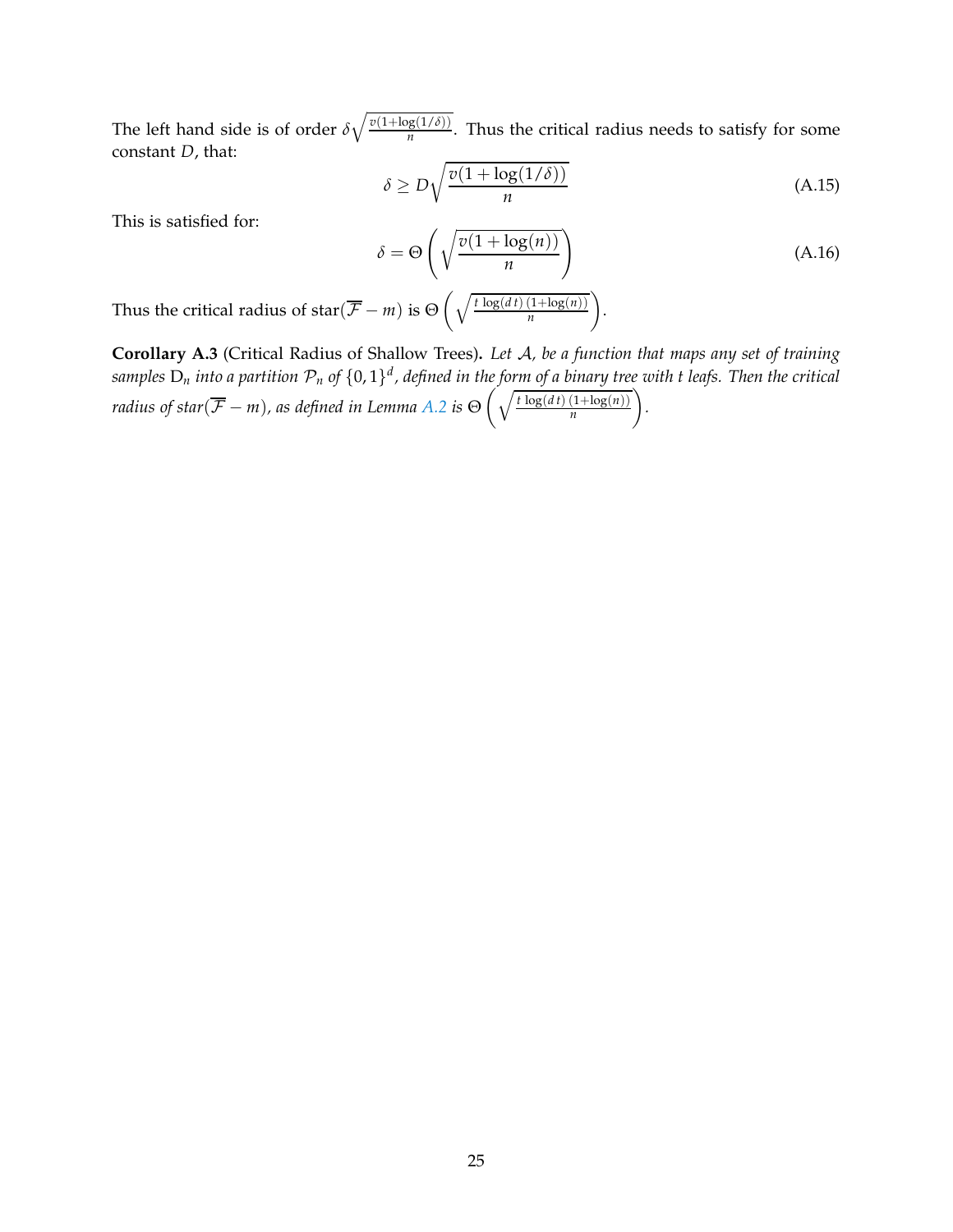### **B Bias-Variance Decomposition of Deep Honest Forests**

In this section we offer a type of bias-variance decomposition for the case of deep honest forests. We will couple this result with bounds on the bias part in subsequent sections to get our final mean squared error bounds for deep honest forests.

To define our bias-variance decomposition, we first need the notion of diameter of a cell *A* with respect to the value of  $m(x)$ .

<span id="page-25-1"></span>**Definition B.1** (Value-Diameter of a Cell). Given set  $B \subseteq \{0,1\}^d$  we define the subset  $\overline{B} \subseteq B$ such that  $x \in \overline{B}$  if and only if  $\mathbb{P}_{z \sim \mathcal{D}_x}(z \in B) > 0$ . The value-diameter  $\Delta(B)$  of *B* to be equal to  $\Delta_m(B) = \max_{x,y \in \overline{B}} (m(x) - m(y))^2$ . For any partition P of  $\{0,1\}^d$  we define the value-diameter of the partition  $\mathcal{P}$  to be  $\Delta_m(\mathcal{P}) = \max_{A \in \mathcal{P}} \mathbb{P}_{x \sim \mathcal{D}_x}(x \in A) \cdot \Delta_m(A)$ .

We can now show that the mean squared error of deep honest forests is upper bounded by the expected diameter of the returned partition by any single tree, plus *O*(*s*/*n*). The expected diameter can be thought of as the bias of the forest and the latter term as the variance.

<span id="page-25-2"></span>**Lemma B.2.** *Consider any forest with B trees, where each tree is built with honesty and on a random sub-sample of size s. Let*  $\varepsilon(s) = \mathbb{E}_{x \sim \mathcal{D}_x, D_s/2} \sim \mathcal{D}^{s/2} [\Delta_m(\mathcal{P}_{s/2}(x))]$ *. Then* 

$$
\mathop{\mathbb{P}}_{D_n \sim \mathcal{D}^n} \left( \mathop{\mathbb{E}}_{x \sim \mathcal{D}_x} [(m_{n,s}(x) - m(x))^2] \leq O\left(\frac{s \log(n/\delta)}{n}\right) + \varepsilon(s)\right) \geq 1 - \delta.
$$

*Proof.* We start with defining the following function

$$
\overline{m}_s(x) = \mathop{\mathbb{E}}_{D_n \sim \mathcal{D}^n} [m_{n,s}(x)] = \mathop{\mathbb{E}}_{D_s \sim \mathcal{D}^s} [m_s(x)]. \tag{B.1}
$$

For mean squared error of *mn*,*<sup>s</sup>* we have:

$$
\mathop{\mathbb{E}}_{x \sim \mathcal{D}_x, D_n \sim \mathcal{D}^n} [(m_{n,s}(x) - m(x))^2] = \mathop{\mathbb{E}}_{x \sim \mathcal{D}_x, D_n \sim \mathcal{D}^n} [(m_{n,s}(x) - \overline{m}_s(x))^2] + \mathop{\mathbb{E}}_{x \sim \mathcal{D}_x} [(\overline{m}_s(x) - m(x))^2]
$$

The first part we know that it is bounded for every *x* and with exponential tails due to con-centration of U-statistics [\[Hoe94,](#page-18-14) [PAR10\]](#page-19-10)., i.e. for any fixed *x* with probability  $1 - \delta$  it holds that

$$
(m_{n,s}(x) - \overline{m}_s(x))^2 \le O\left(\frac{s \log(1/\delta)}{n}\right)
$$
 (B.2)

Thus integrating over  $x \sim \mathcal{D}_x$ , we have:

<span id="page-25-0"></span>
$$
\mathbb{P}_{x \sim \mathcal{D}_x, D_n \sim \mathcal{D}^n} \left( (m_{n,s}(x) - \overline{m}_s(x))^2 \ge O\left(\frac{s \log(1/\delta)}{n}\right) \right) \le \delta.
$$
 (B.3)

Let  $T(x) = (m_{n,s}(x) - \overline{m}_s(x))^2$  and  $\varepsilon = \Theta\left(\frac{s \log(1/\delta)}{n}\right)$  $\left(\frac{(1/\delta)}{n}\right)$ . Suppose that with probability more than *n δ* over the training set  $D_n \sim \mathcal{D}^n$ , we had that  $\mathbb{P}_{x \sim \mathcal{D}_x}(T(x) \geq \varepsilon \mid D_n) \geq 1/n$ . Then we have that **<sup>P</sup>***x*∼D*x*,D*n*∼D*<sup>n</sup>* (*T*(*x*) <sup>≥</sup> *<sup>ε</sup>*) <sup>≥</sup> *<sup>δ</sup>*, which contradict [B.3.](#page-25-0) Thus we know that with probability 1 <sup>−</sup> *<sup>n</sup> <sup>δ</sup>* over  $D_n \sim \mathcal{D}^n$  it holds that  $\mathbb{P}_{x \sim \mathcal{D}_x} (T(x) \ge \varepsilon \mid D_n) \le 1/n$ . Hence with probability  $1 - n \delta$  over the training set  $D_n \sim \mathcal{D}^n$  it holds that

$$
\mathop{\mathbb{E}}_{x \sim \mathcal{D}_x} [(m_{n,s}(x) - \overline{m}_s(x))^2] \leq \varepsilon + \mathop{\mathbb{P}}_{x \sim \mathcal{D}_x} (T(x) \geq \varepsilon) \leq \varepsilon + \frac{1}{n} = O\left(\frac{s \log(1/\delta)}{n}\right) + \frac{1}{n}
$$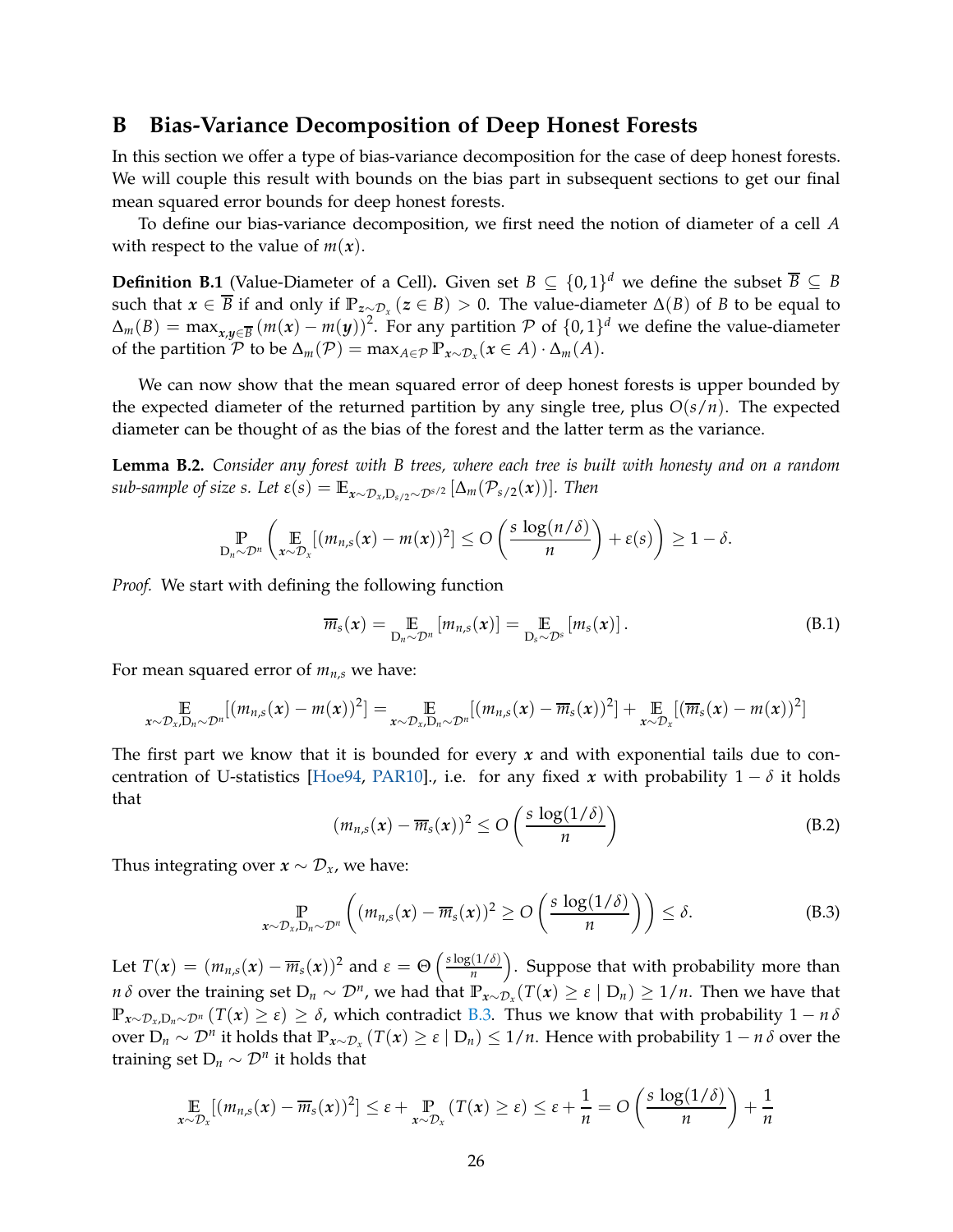Setting  $\delta' = n \, \delta$ , we have the following

$$
\mathbb{P}_{D_n \sim \mathcal{D}^n} \left( \mathbb{E}_{x \sim \mathcal{D}_x} [(m_{n,s}(x) - \overline{m}_s(x))^2] \le O \left( \frac{s \log(n/\delta')}{n} \right) \right) \ge 1 - \delta'. \tag{B.4}
$$

For the bias term we define for simplicity  $w^{(j)}(x) = \frac{\mathbb{1}\{x \in \mathcal{P}_n(x^{(j)})\}}{N(\mathcal{P}_n(x^{(j)}))}$  $\frac{\{x \in \mathcal{P}_n(x^{(j)})\}}{N_n(\mathcal{P}_n(x^{(j)}))}$  and hence  $m_s(x) = \sum_{i=1}^s w^{(j)}(x) y^{(j)}$ and we have:

$$
\mathbb{E}_{\mathbf{x}\sim\mathcal{D}_{\mathbf{x}}}[(\overline{m}_{s}(\mathbf{x}) - m(\mathbf{x}))^{2}] = \mathbb{E}_{\mathbf{x}\sim\mathcal{D}_{\mathbf{x}}} \left[ \left( \mathbb{E}_{\mathcal{D}_{n}\sim\mathcal{D}^{n}}[m_{n,s}(\mathbf{x})] - m(\mathbf{x}) \right)^{2} \right]
$$
\n
$$
= \mathbb{E}_{\mathbf{x}\sim\mathcal{D}_{\mathbf{x}}} \left[ \left( \mathbb{E}_{\mathcal{D}_{s}\sim\mathcal{D}^{s}}\left[ \sum_{j=1}^{s} w^{(j)}(\mathbf{x}) \left( y^{(j)} - m(\mathbf{x}^{(j)}) \right) \right] + \mathbb{E}_{\mathcal{D}_{n}\sim\mathcal{D}^{n}}\left[ \sum_{j=1}^{s} w^{(j)}(\mathbf{x}) \left( m(\mathbf{x}^{(j)}) - m(\mathbf{x}) \right) \right] \right)^{2} \right]
$$

Due to honesty  $w^{(j)}(x)$  is independent of  $y^{(j)}$  and we have that the first term is equal to 0 by a tower law. Thus we have:

$$
\mathop{\mathbb{E}}_{x \sim \mathcal{D}_x} [(\overline{m}_s(x) - m(x))^2] = \mathop{\mathbb{E}}_{x \sim \mathcal{D}_x} \left[ \mathop{\mathbb{E}}_{D_n \sim \mathcal{D}^n} \left[ \sum_{j=1}^s w^{(j)}(x) (m(x^{(j)}) - m(x)) \right]^2 \right]
$$
\n
$$
\leq \mathop{\mathbb{E}}_{x \sim \mathcal{D}_x, D_n \sim \mathcal{D}^n} \left[ \left( \sum_{j=1}^s w^{(j)}(x) (m(x^{(j)}) - m(x)) \right)^2 \right]
$$
\n
$$
\leq \mathop{\mathbb{E}}_{x \sim \mathcal{D}_x, D_{s/2} \sim \mathcal{D}^{s/2}} \left[ \Delta_m(\mathcal{P}_{s/2}(x)) \right]
$$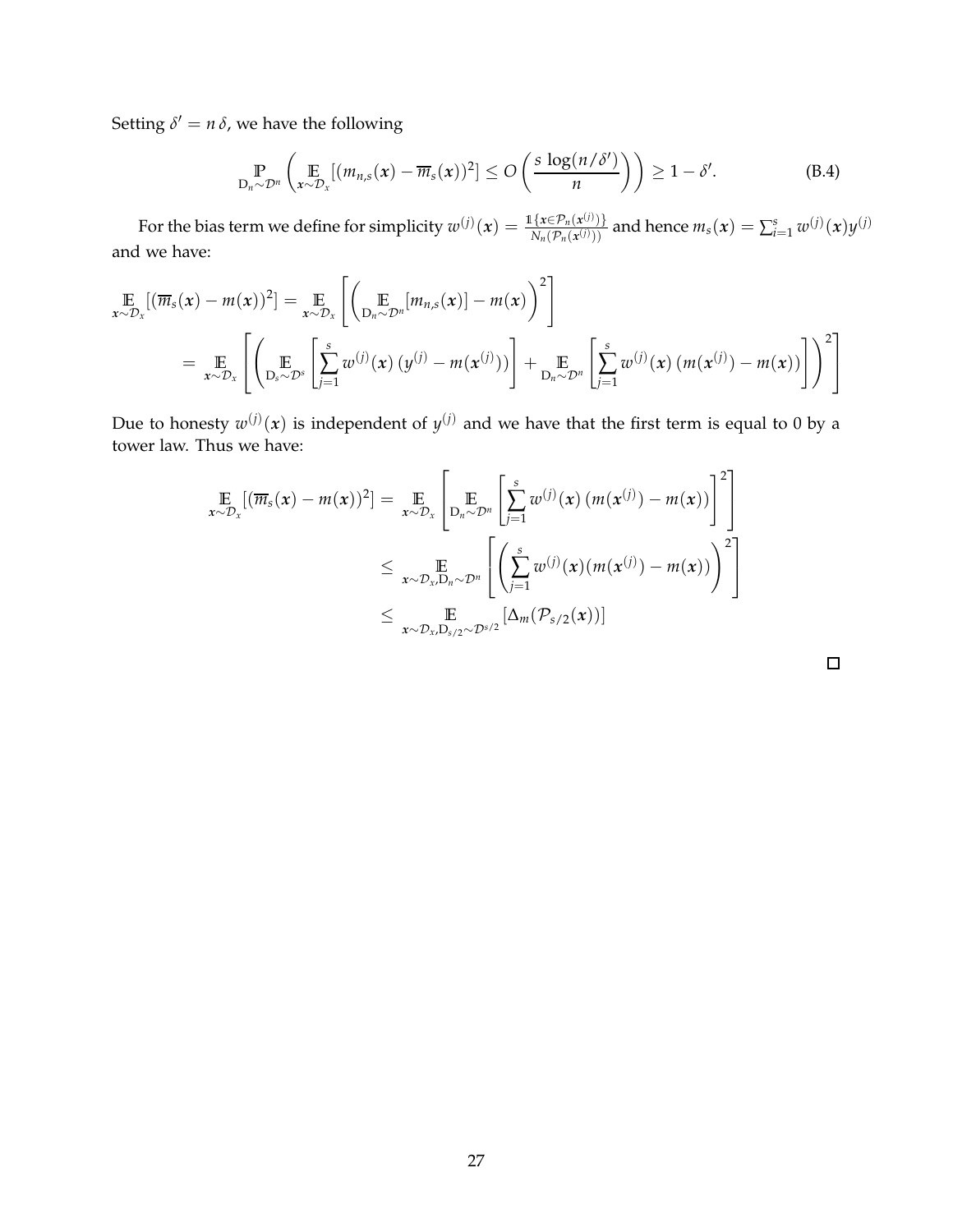# <span id="page-27-0"></span>**C Proofs for Level Splits Algorithms**

In this section we present the proofs of Theorem [3.3](#page-5-1) and Theorem [3.4.](#page-6-0) We start with a proof about the bias of the trees that are produced by Algorithm [1](#page-5-0) and then we show how we can bound the variance term. First, we define the set  $\mathcal{K}(S; D_n)$ , or for simplicity  $\mathcal{K}_n(S)$ , as the partition of the samples induced by the set of splits *S*, i.e.  $\mathcal{K}_n(S) = \{ \mathcal{K}_n(S, z) \mid z \in \{0, 1\}^d \}$  where we define  $\mathcal{K}_n(S,z)$  as the following set  $\mathcal{K}_n(S,z) = \left\{ j \mid \mathbf{x}_{\mathcal{T}_n(S,z)}^{(j)} = z_{\mathcal{T}_n(S,z)}, j \in [n] \right\}$ . Observe that  $\mathcal{K}_n$  is the same as the partition of the samples implied by the partition  $\mathcal{P}_n$  of the space  $\{0,1\}^d$ , returned by Algorithm [1.](#page-5-0)

#### **C.1 Bounding The Bias**

We first prove a technical lemma for the concentration of the function  $V_n$  around the function  $\overline{V}$ . Observe that  $\overline{V}$  is not the expected value of  $V_n$  and hence this concentration bound is not trivial.

<span id="page-27-2"></span>**Lemma C.1.** Assuming that  $d > 1$ ,  $q \in [d]$  and  $k > 1$ , we have that

$$
\Pr_{D_n \sim \mathcal{D}^n} \left( \sup_{S \subseteq [d], |S| \le q} |V_n(S) - \overline{V}(S)| \ge 10 \sqrt{\frac{2^q \cdot (q \log (d \cdot q) + t)}{n}} \right) \le \exp(-t) \, .
$$

*Proof.* For the purpose of the proof we will define the following function that interpolates between then sample based function  $V_n$  and the population based function  $\overline{V}$ .

$$
J_n(S) \triangleq \sum_{K \in \mathcal{K}_n(S)} \frac{|K|}{n} \left( \mathop{\mathbb{E}}_{(x,y) \sim \mathcal{D}} \left[ y \mid x_S = x_S^{(K)} \right] \right)^2 \tag{C.1}
$$

First we bound the difference  $|V_n(S) - J_n(S)|$  in the following claim.

<span id="page-27-1"></span>**Claim C.2.** Assuming that  $d > 1$ ,  $r \in [d]$  and  $t > 1$ , we have that

$$
\mathbb{P}_{D_n \sim \mathcal{D}^n} \left( \sup_{S \subseteq [d], |S| \leq r} |V_n(S) - J_n(S)| \geq 5\sqrt{\frac{2^r \cdot (r \log (d \cdot r) + t)}{n}} \right) \leq \exp(-t).
$$

*Proof.* For the first part of the proof, we fix a particular set of splits *S*. Using the fact that both  $y^{(j)}$ ,  $m(\cdot)$  take values in  $[0,1]$  we get that

$$
|V_n(S) - J_n(S)| = \left| \sum_{K \in \mathcal{K}_n(S)} \frac{|K|}{n} \left( \left( \sum_{j \in K} \frac{1}{|K|} y^{(j)} \right)^2 - \sum_{(x,y)} \left[ y \mid x_S = x_S^{(K)} \right]^2 \right) \right|
$$
  

$$
\leq 2 \sum_{K \in \mathcal{K}_n(S)} \frac{|K|}{n} \left| \left( \sum_{j \in K} \frac{1}{|K|} y^{(j)} \right) - \sum_{(x,y)} \left[ y \mid x_S = x_S^{(K)} \right] \right|.
$$

Now let  $\mathcal{Y}_S(x_S)$  be the distribution of the random variable *y* conditional that the random variable  $x$  takes value  $x_S$  at the subset  $S$  of the coordinates. Observe that conditional on  $x_S^{(j)}$  $S^{\prime}$ , the variables  $y^{(j)}$  for  $j \in K \in \mathcal{K}_n(S)$  are i.i.d. samples from the distribution  $\mathcal{Y}_S(x_S^{(K)})$ *S* ). Hence, using the Hoeffding's inequality we have that for any  $K \in \mathcal{K}_n(S)$  it holds that

$$
\Pr_{y^{(j)} \sim \mathcal{Y}_S(x_S^{(K)})} \left( \left| \sum_{j \in K} \frac{1}{|K|} y^{(j)} - \mathop{\mathbb{E}}_{(x,y)} \left[ y \mid x_S = x_S^{(K)} \right] \right| \ge \sqrt{\frac{2t}{|K|}} \right) \le \exp(-t) \, ,
$$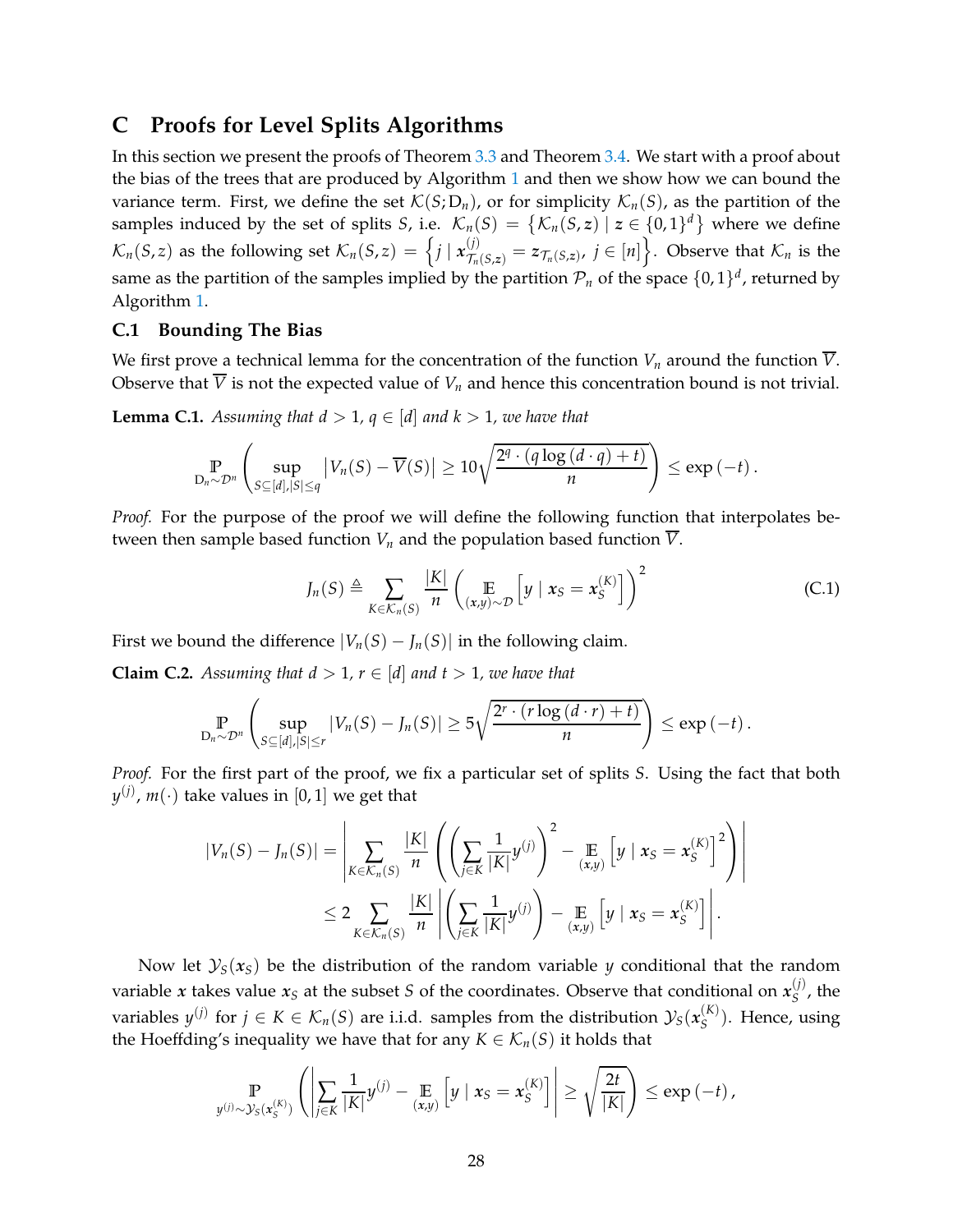which, by a union bound over  $\mathcal{K}_n(S)$ , implies that

$$
\Pr_{y^{(j)} \sim \mathcal{Y}_S(x_S^{(j)})} \left( \bigvee_{K \in \mathcal{K}_n(S)} \left( \left| \sum_{j \in K} \frac{1}{|K|} y^{(j)} - \mathop{\mathbb{E}}_{(x,y)} \left[ y \mid x_S = x_S^{(K)} \right] \right| \geq \sqrt{\frac{2\left( |S| + t \right)}{|K|}} \right) \right) \leq \exp(-t),
$$

where we have used the fact that after splitting on  $|S|$  coordinates we can create at most  $2^{|S|}$  leaf nodes, i.e.  $|\mathcal{K}_n(S)| \leq 2^{|S|}$ . Hence we have that

$$
\mathbb{P}_{y^{(j)} \sim \mathcal{Y}_S(x_S^{(j)})}\left(|V_n(S) - J_n(S)| \geq \sqrt{8(|S| + t)} \frac{\sum_{K \in \mathcal{K}_n(S)} \sqrt{|K|}}{n}\right) \leq \exp(-t).
$$
 (C.2)

But we know that  $\sum_{K \in \mathcal{K}_n(S)} |K| = n$ , and also we have that the for any vector  $w \in \mathbb{R}^k$  it holds that  $||w||_1 \leq \sqrt{k} ||w||_2$ . Therefore if we define the vector  $w = (\sqrt{|K|})_{K \in \mathcal{K}_n(S)}$  we have that

<span id="page-28-0"></span>
$$
\frac{\sum_{K\in\mathcal{K}_n(S)}\sqrt{|K|}}{n} = \frac{\|w\|_1}{\|w\|_2^2} \leq \frac{\sqrt{|K_S|}}{\|w\|_2} \leq \sqrt{\frac{2^{|S|}}{n}}.
$$

Now using this in the inequality [\(C.2\)](#page-28-0) and taking the expectation over  $x_S^{(j)}$  $S^{\prime\prime}$  for all *j* we get the following inequality for any *S*  $\subseteq$  [*d*].

$$
\mathbb{P}_{D_n \sim \mathcal{D}^n} \left( |V_n(S) - J_n(S)| \ge \sqrt{\frac{8(|S| + t)2^{|S|}}{n}} \right) \le \exp\left(-t\right). \tag{C.3}
$$

To finalize the proof, using a union bound over all  $S \subseteq [d]$  with  $|S| \leq r$  we get that

$$
\Pr_{D_n \sim \mathcal{D}^n} \left( \sup_{S \subseteq [d], |S|=r} |V_n(S) - J_n(S)| \ge \sqrt{\frac{8(r+t)2^r}{n}} \right) \le \left( \sum_{i=0}^r \binom{d}{i} \right) \exp(-t).
$$
 (C.4)

Finally using the fact that  $\log\left(\sum_{i=0}^r\binom{d_i}{i}\right)$  $\binom{d}{i}$   $\leq$   $(r+1)\log(d\cdot r)$  and assuming that  $d>1$ , we have that  $r + (r + 1) \log(d r) \leq 3r \log(d r)$  and the claim follows.  $\Box$ 

Next we bound the difference  $|J_n(S) - \overline{V}(S)|$ .

<span id="page-28-1"></span>**Claim C.3.** *If we assume that*  $d > 1$ ,  $r \in [d]$ ,  $t > 1$  *then we have that* 

$$
\Pr_{D_n \sim \mathcal{D}^n} \left( \sup_{S \subseteq [d], |S| \le r} |J_n(S) - \overline{V}(S)| \ge \sqrt{2 \frac{r \cdot \log(d \cdot r) + t}{n}} \right) \le \exp(-t) \, .
$$

*Proof.* For the first part of the proof, we fix a particular set of splits *S*. We then have that

$$
\left(\mathop{\mathbb{E}}_{(x,y)\sim\mathcal{D}}[y \mid x_{S}=z_{S}]\right)^{2}=\left(\mathop{\mathbb{E}}_{x\sim\mathcal{D}_{x}}[m(x) \mid x_{S}=z_{S}]\right)^{2}\triangleq M_{S}(z_{S}),
$$

and hence

$$
J_n(S) - \overline{V}(S) = \sum_{K \in \mathcal{K}_n(S)} \frac{|K|}{n} \left( \mathbb{E} \left[ m(x) \mid x_S = x_S^{(K)} \right] \right)^2 - \mathbb{E} \left[ \left( \mathbb{E} \left[ m(x) \mid x_S \right] \right)^2 \right]
$$
  
= 
$$
\frac{1}{n} \sum_{j \in [n]} M_S(x_S^{(j)}) - \mathbb{E} \left[ M_S(x_S) \right].
$$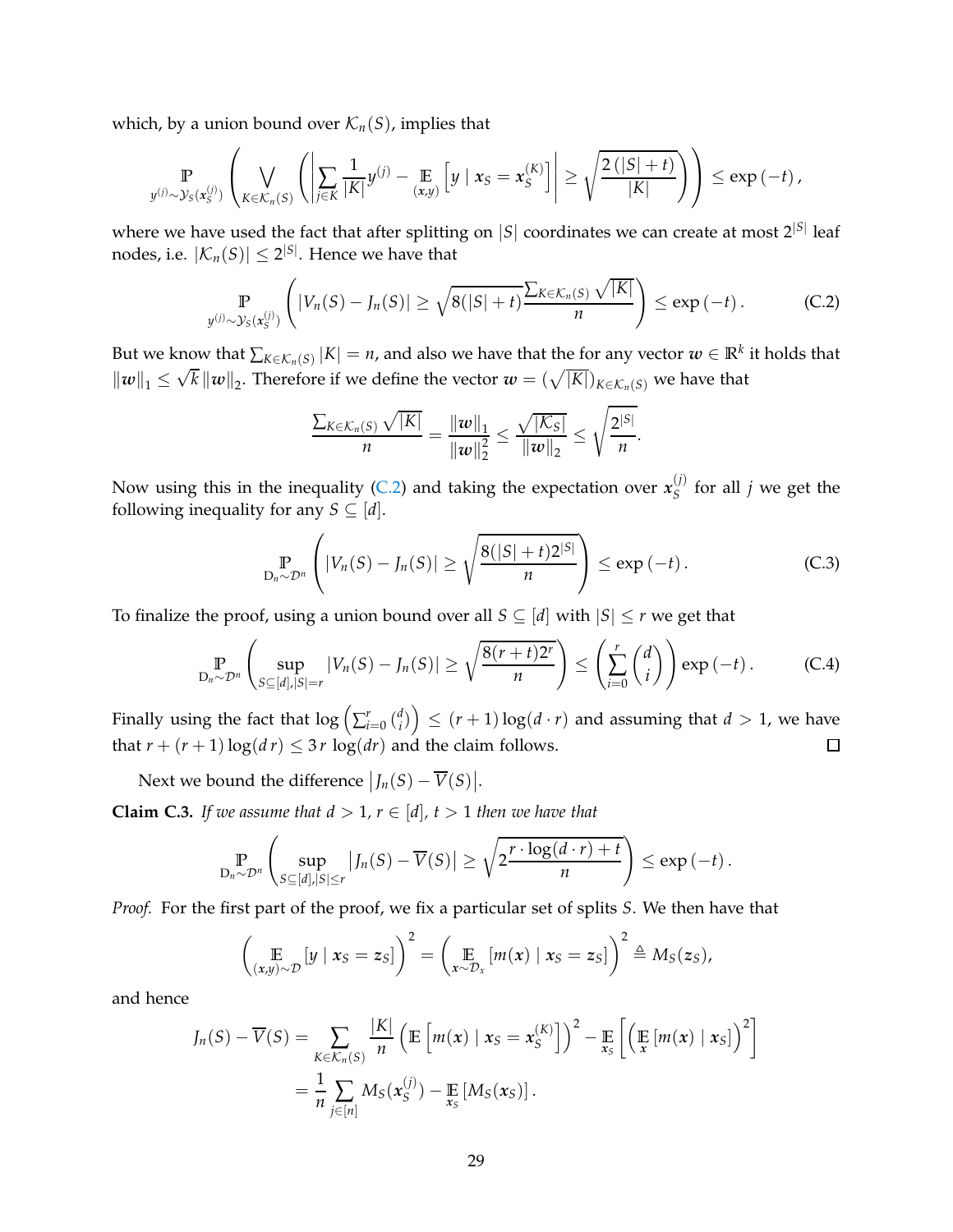Now since  $m(\cdot) \in \left[-\frac{1}{2}, \frac{1}{2}\right]$  $\left(\frac{1}{2}\right]$ , we have that for any  $x \in \{0,1\}^d$  it holds that  $|M_S(x_S)| \leq 1$  and hence from Hoeffding's inequality we get that

$$
\Pr_{D_n \sim \mathcal{D}^n} \left( \left| \frac{1}{n} \sum_{j \in [n]} M_S(x_S^{(j)}) - \mathop{\mathbb{E}}_{x_S} \left[ M_S(x_S) \right] \right| \geq \sqrt{\frac{t}{2n}} \right) \leq \exp(-t).
$$

Finally if we apply the union bound over all sets  $S \subseteq [d]$ , with  $|S| = r$ , the claim follows.  $\Box$ 

If we combine Claim [C.2](#page-27-1) and [C.3,](#page-28-1) the Lemma [C.1](#page-27-2) follows.

Towards bounding the bias term we provide a relaxed version of the Definition [3.6.](#page-7-3)

<span id="page-29-0"></span>**Definition C.4.** Given a set *S*, a positive number  $\eta$  and a training set  $D_n$ , we define the sets  $\mathcal{R}_n^{\eta}(S) = \{i \in [d] \mid V_n(S \cup \{i\}) - V_n(S) > \eta\}$  and  $\mathcal{R}^{\eta}(S) = \{i \in [d] \mid \overline{V}(S \cup \{i\}) - \overline{V}(S) > \eta\}$ . For simplicity for  $\eta = 0$  we use the simpler notation  $\mathcal{R}(S)$  and  $\mathcal{R}_n(S)$ .

Since *V<sub>n</sub>* is a monotone increasing function we have that  $V_n(S \cup i) \geq V_n(S)$ . Hence given *S* the Algorithm [1](#page-5-0) chooses the direction *i* that maximizes the positive quantity  $V_n(S \cup i) - V_n(S)$ . So the bad event is that for all  $j \in [d]$ ,  $V_n(S \cup i) - V_n(S) > V_n(S \cup j) - V_n(S)$  but  $\overline{V}(S \cup i) - \overline{V}(S) = 0$ and there exists a  $k \in [d]$  such that  $\overline{V}(S \cup k) - \overline{V}(S) > 0$ . A relaxed version of this bad event can be described using the Definition [C.4.](#page-29-0) In this language the bad event is that the index  $i \in [d]$  that the Algorithm [1](#page-5-0) chooses to split does not belong to  $\mathcal{R}^{\eta}(S)$  although  $\mathcal{R}^{\eta}(S) \neq \emptyset$ . We bound the probability of this event in the next lemma.

<span id="page-29-1"></span>**Lemma C.5.** Let 
$$
\eta = 10\sqrt{\frac{2^r \cdot (r \log(d \cdot r) + t)}{n}}
$$
 and assume that  $d > 1$ ,  $r \in [d]$  and  $t > 1$ , then it holds that

$$
\mathop{\mathbb{P}}_{D_n \sim \mathcal{D}^n} \left( \bigvee_{S \subseteq [d], |S| \leq r} \left( \left( \operatorname{argmax}_{i \in [d]} V_n(S \cup i) \right) \notin \mathcal{R}(S) \mid \mathcal{R}^{2\eta}(S) \neq \emptyset \right) \right) \leq 2 \exp(-t)
$$

*Proof.* Directly applying Lemma [C.1](#page-27-2) to Definition [C.4](#page-29-0) we have that

$$
\mathbb{P}_{D_n \sim \mathcal{D}^n} \left( \bigvee_{i,S} \left( i \in \mathcal{R}_n^{\eta}(S) \mid i \notin \mathcal{R}(S) \right) \right) \le \exp(-t), \tag{C.5}
$$

where  $\eta = 10 \sqrt{\frac{2^r \cdot (r \log(d \cdot r) + t)}{n}}$ . Similarly we have that

$$
\mathbb{P}_{D_n \sim \mathcal{D}^n} \left( \bigvee_{i,S} \left( i \notin \mathcal{R}_n^{\eta}(S) \mid i \in \mathcal{R}^{2\eta}(S) \right) \right) \le \exp(-t). \tag{C.6}
$$

If we combine the above inequalities we get that there is a very small probability that there exists an index  $i \in \mathcal{R}^{2\eta}(S)$  but an index  $j \notin \mathcal{R}(S)$  is chosen instead. This is summarized in the following inequality

$$
\mathbb{P}_{D_n \sim \mathcal{D}^n} \left( \bigvee_{S} \left( \left( \operatorname{argmax}_{i \in [d]} V_n(S \cup i) \right) \notin \mathcal{R}(S) \mid \mathcal{R}^{2\eta}(S) \neq \emptyset \right) \right) \leq 2 \exp(-t) \tag{C.7}
$$

and the lemma follows.

30

 $\Box$ 

 $\Box$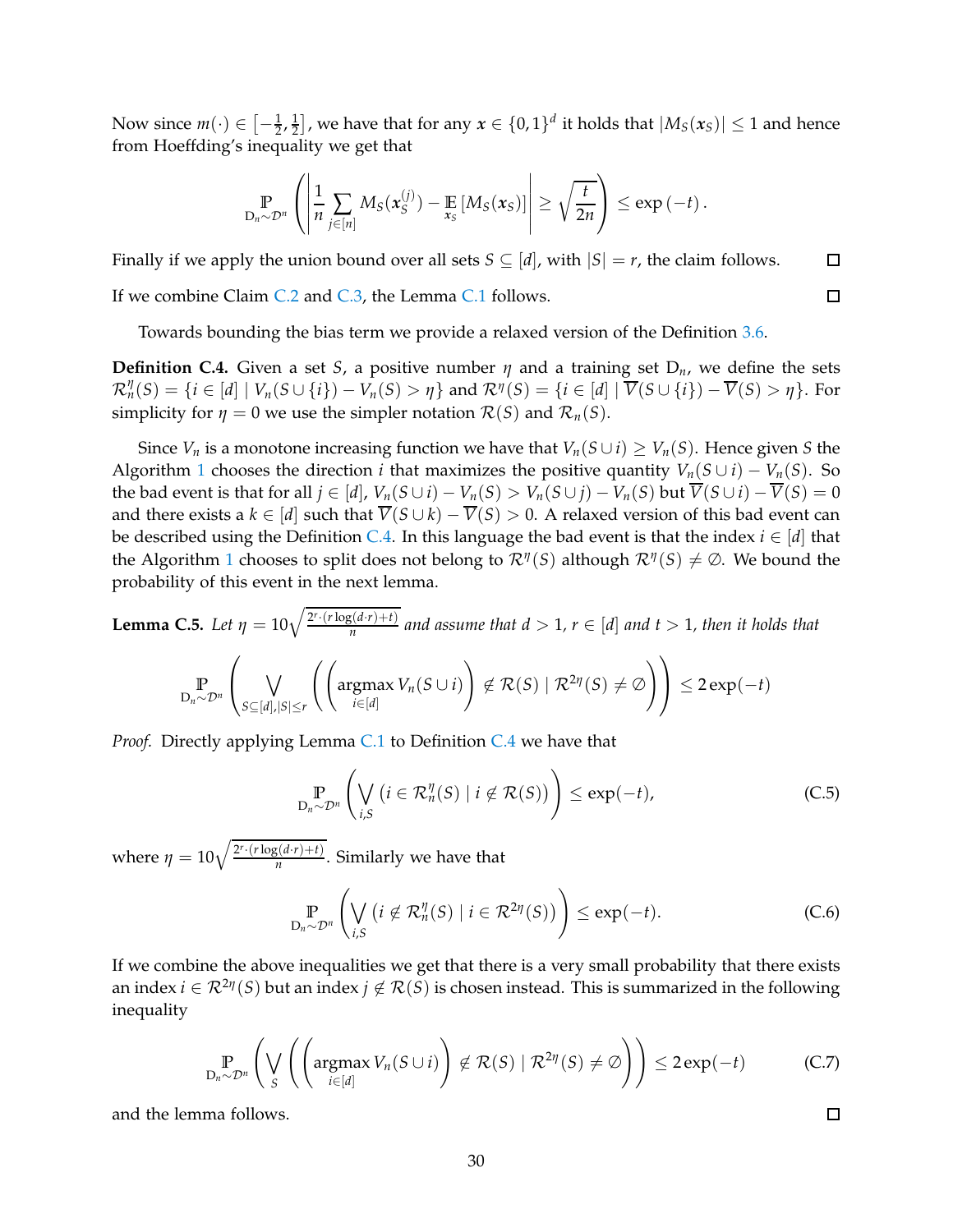<span id="page-30-0"></span>**Lemma C.6.** *For every set*  $S \subseteq [d]$ *, under Assumption* [3.1,](#page-4-1) *if*  $\mathcal{R}^{\eta}(S) = \emptyset$ , then

$$
\mathop{\mathbb{E}}_{(x,y)\sim\mathcal{D}}\left[\left(m(x)-\mathop{\mathbb{E}}_{(x,y)\sim\mathcal{D}}[m(x)\mid x_{S}]\right)^{2}\right]\leq C\cdot\eta\cdot\left|\mathcal{R}(S)\right|.
$$

*Proof.* We know that  $\overline{L}([d]) = 0$  and under the Assumption [3.1,](#page-4-1) the function  $\overline{L}(\cdot)$  is approximate supermodular. We first prove that  $\overline{L}(S \cup \mathcal{R}(S)) = 0$ . If this is not the case then there exists an  $i \notin \mathcal{R}(S)$  such that  $\overline{L}(S \cup \mathcal{R}(S) \cup i) - \overline{L}(S \cup \mathcal{R}(S)) < 0$ . But because of the approximate supermodularity of  $\overline{L}$  we have that

$$
\overline{L}(S \cup i) - \overline{L}(S) < C \cdot (\overline{L}(S \cup \mathcal{R}(S) \cup i) - \overline{L}(S \cup \mathcal{R}(S))) < 0
$$

which contradicts with the assumption that  $i \notin \mathcal{R}(S)$ .

Now assume that  $\mathcal{R}^{\eta}(S) = \emptyset$  and for the sake of contradiction also assume that  $\overline{L}(S) > \emptyset$  $C \cdot \eta \cdot |\mathcal{R}(S)|$ . Let  $\{r_1, \ldots, r_k\}$  be an arbitrary enumeration of the set  $\mathcal{R}(S)$ . From the argument before we have that  $\overline{L}(S \cup \mathcal{R}(S)) = 0$  hence there exists an element  $r_i$  of  $\mathcal{R}(S)$  such that

$$
\overline{L}(S \cup \{r_1,\ldots,r_{j-1}\}) - \overline{L}(S \cup \{r_1,\ldots,r_j\}) > C \cdot \eta,
$$

otherwise we would immediately have  $\overline{L}(S) \leq C \cdot \eta \cdot |\mathcal{R}(S)|$ . But because of the approximate supermodularity of  $\overline{L}(\cdot)$  we have that

$$
C \cdot (\overline{L}(S) - \overline{L}(S \cup r_j)) \ge \overline{L}(S \cup \{r_1, \ldots, r_{j-1}\}) - \overline{L}(S \cup \{r_1, \ldots, r_j\}) > C \cdot \eta,
$$

but this last inequality implies  $r_j \in \mathcal{R}^{\eta}(S)$  which contradicts with our assumption that  $\mathcal{R}^{\eta}(S)$  =  $\emptyset$ . Hence  $\overline{L}(S) \leq C \cdot \eta \cdot |\mathcal{R}(S)|$  and the lemma follows.  $\Box$ 

Finally we need one more Lemma to handle the case where Assumption [3.2](#page-4-2) holds.

<span id="page-30-1"></span>**Lemma C.7.** *Let m be a target function that is* (*β*,*r*)*-strongly sparse, with set of relevant features R, and*  $suppose \ n \geq 256 \cdot \frac{2^r \cdot (r \log(d \cdot r) + t)}{\beta^2}$ , then it holds that

$$
\mathbb{P}_{D_n \sim \mathcal{D}^n} \left( \bigvee_{S \subseteq [d], |S| \le r} \left( \left( \operatorname{argmax}_{i \in [d]} V_n(S \cup i) \right) \notin R \mid (R \setminus S) \neq \emptyset \right) \right) \le 2 \exp(-t)
$$

*Proof.* Directly applying Lemma [C.1](#page-27-2) to Definition [C.4](#page-29-0) we have that

$$
\mathbb{P}_{D_n \sim \mathcal{D}^n} \left( \bigvee_{i,S} \left( i \in \mathcal{R}_n^{\eta}(S) \mid i \notin \mathcal{R}(S) \right) \right) \le \exp(-t), \tag{C.8}
$$

where  $\eta = 10 \sqrt{\frac{2^r \cdot (r \log(d \cdot r) + t)}{n}}$ . Similarly we have that

$$
\mathbb{P}_{D_n \sim \mathcal{D}^n} \left( \bigvee_{i,S} \left( i \notin \mathcal{R}_n^{\eta}(S) \mid i \in \mathcal{R}^{2\eta}(S) \right) \right) \le \exp(-t). \tag{C.9}
$$

 $\Box$ 

If we combine the above inequalities with the Assumption [3.2](#page-4-2) the lemma follows.

We are now ready to upper bound the bias of the Algorithm [1](#page-5-0) under the Assumption [3.1.](#page-4-1)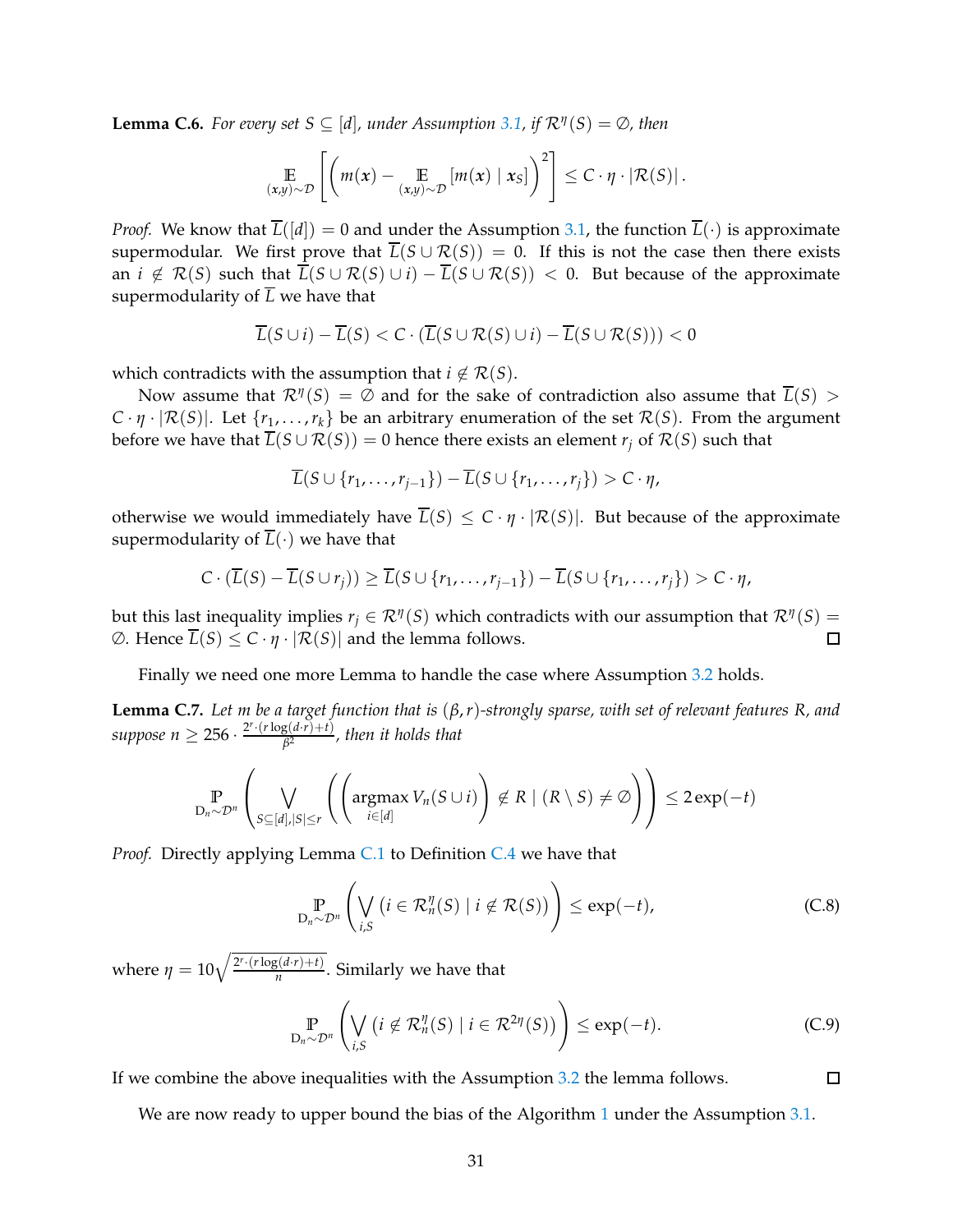<span id="page-31-0"></span>**Theorem C.8** (Bias under Approximate Submodularity)**.** *Let* D*<sup>n</sup> be i.i.d. samples from the nonparametric regression model*  $y = m(x) + \varepsilon$ *, where*  $m(x) \in [-1/2, 1/2]$ ,  $\varepsilon \sim \mathcal{E}$ ,  $\mathbb{E}_{\varepsilon \sim \mathcal{E}}[\varepsilon] = 0$  and  $\varepsilon \in [-1/2, 1/2]$  $\varepsilon \in [-1/2, 1/2]$  $\varepsilon \in [-1/2, 1/2]$ . Let also  $\mathcal{P}_n$  be the partition that Algorithm 1 returns. Then under the submodularity *Assumption [3.1](#page-4-1) the following statements hold.*

1. If m is r-sparse and we set  $log(t) \ge \frac{C \cdot r}{C \cdot r+2} (log(n) - log(log(d/\delta)))$ , then it holds that

$$
\mathbb{P}_{D_n \sim \mathcal{D}^n} \left( \mathop{\mathbb{E}}_{x \sim \mathcal{D}_x} \left[ \left( m(x) - \mathop{\mathbb{E}}_{z \sim \mathcal{D}_x} \left[ m(z) \mid z \in \mathcal{P}_n(x) \right] \right)^2 \right] > \tilde{\Omega} \left( C \cdot r \cdot \sqrt[C]{\frac{\log(d/\delta)}{n}} \right) \right) \leq \delta.
$$

*2.* Under the independence of features Assumption [2.2](#page-3-1) and assuming that m is r-sparse and if  $log(t) \ge$ *r, then it holds that*

$$
\mathop{\mathbb{P}}_{D_n \sim \mathcal{D}^n} \left( \mathop{\mathbb{E}}_{x \sim \mathcal{D}_x} \left[ \left( m(x) - \mathop{\mathbb{E}}_{z \sim \mathcal{D}_x} [m(z) \mid z \in \mathcal{P}_n(x)] \right)^2 \right] > \tilde{\Omega} \left( C \cdot \sqrt{\frac{2^r \cdot \log(d/\delta)}{n}} \right) \right) \leq \delta.
$$

*Proof.* We fix *S* to be the set of splits that Algorithm [1](#page-5-0) chooses. Our goal in this lemma is to show that with high probability the following quantity is small

$$
\overline{L}(\mathcal{P}_n) = \mathop{\mathbb{E}}_{x \sim \mathcal{D}_x} \left[ \left( m(x) - \mathop{\mathbb{E}}_{z \sim \mathcal{D}_x} \left[ m(z) \mid z \in \mathcal{P}_n(x) \right] \right)^2 \right]. \tag{C.10}
$$

We prove this in two steps. First we show that after the completion of the level level of the algorithm the quantity  $\overline{L}(S_{\text{level}})$  is small. Then we bound the difference  $|\overline{L}(\mathcal{P}_{\text{level}}) - \overline{L}(S_{\text{level}})|$  in Claim [C.9.](#page-32-0) Finally we use the monotonicity of  $\overline{L}$  to argue about the upper bound on  $\mathcal{P}_n$ .

Let  $R \subseteq [d]$  be the set of size  $|R| = r$  of the relevant features of the target function *m*. Observe that it holds that  $\overline{L}(S \cup R) = 0$  and hence  $\overline{V}(S \cup R) \triangleq V^*$  is maximized. Since  $m(x) \in [-1/2, 1/2]$ , the maximum value of  $\overline{V}$  is 1.

For the first part of the theorem, let  $\{i_1, \ldots, i_r\}$  and be an arbitrary enumeration of *R* and let  $R_i = \{i_1, \ldots, i_i\}$  then by adding and subtracting terms of the form  $\overline{V}(S \cup R_i)$  we have the following equality

$$
(\overline{V}(S \cup R) - \overline{V}(S \cup R_{r-1})) + \cdots + (\overline{V}(S \cup R_2) - \overline{V}(S \cup \{i_1\})) + \overline{V}(S \cup \{i_1\}) = V^*.
$$

From the approximate submodularity of  $\overline{V}$  we hence have that

$$
\left(\overline{V}(S \cup \{i_r\}) - \overline{V}(S)\right) + \cdots + \left(\overline{V}(S \cup \{i_2\}) - \overline{V}(S)\right) + \left(\overline{V}(S \cup \{i_1\}) - \overline{V}(S)\right) \ge \frac{V^* - \overline{V}(S)}{C}
$$

which implies

$$
\max_{j\in[r]} \left( \overline{V}(S\cup\{i_j\}) - \overline{V}(S) \right) \ge \frac{V^* - V(S)}{C \cdot r}.
$$

Let *i*<sup>level</sup> be the coordinate that the algorithm chose to split at level level. Now from the greedy criterion of Algorithm [1](#page-5-0) we get that the coordinate *i*<sup>level</sup> that we picked to split was at least as good as the best of the coordinates in *R*, hence using Lemma [C.1](#page-27-2) and if we define  $\eta$  =  $8\sqrt{\frac{2^{q}\cdot(q\log(d\cdot q)+\log(1/\delta))}{n}}$ , where *q* is the maximum depth of the tree for which we are applying Lemma [C.1,](#page-27-2) we have that with probability at least  $1 - \delta$  it holds that

$$
\overline{V}\left(S \cup \{i^{\text{level}}\}\right) \ge \overline{V}(S) + \frac{V^* - \overline{V}(S)}{C \cdot r} - 2\eta
$$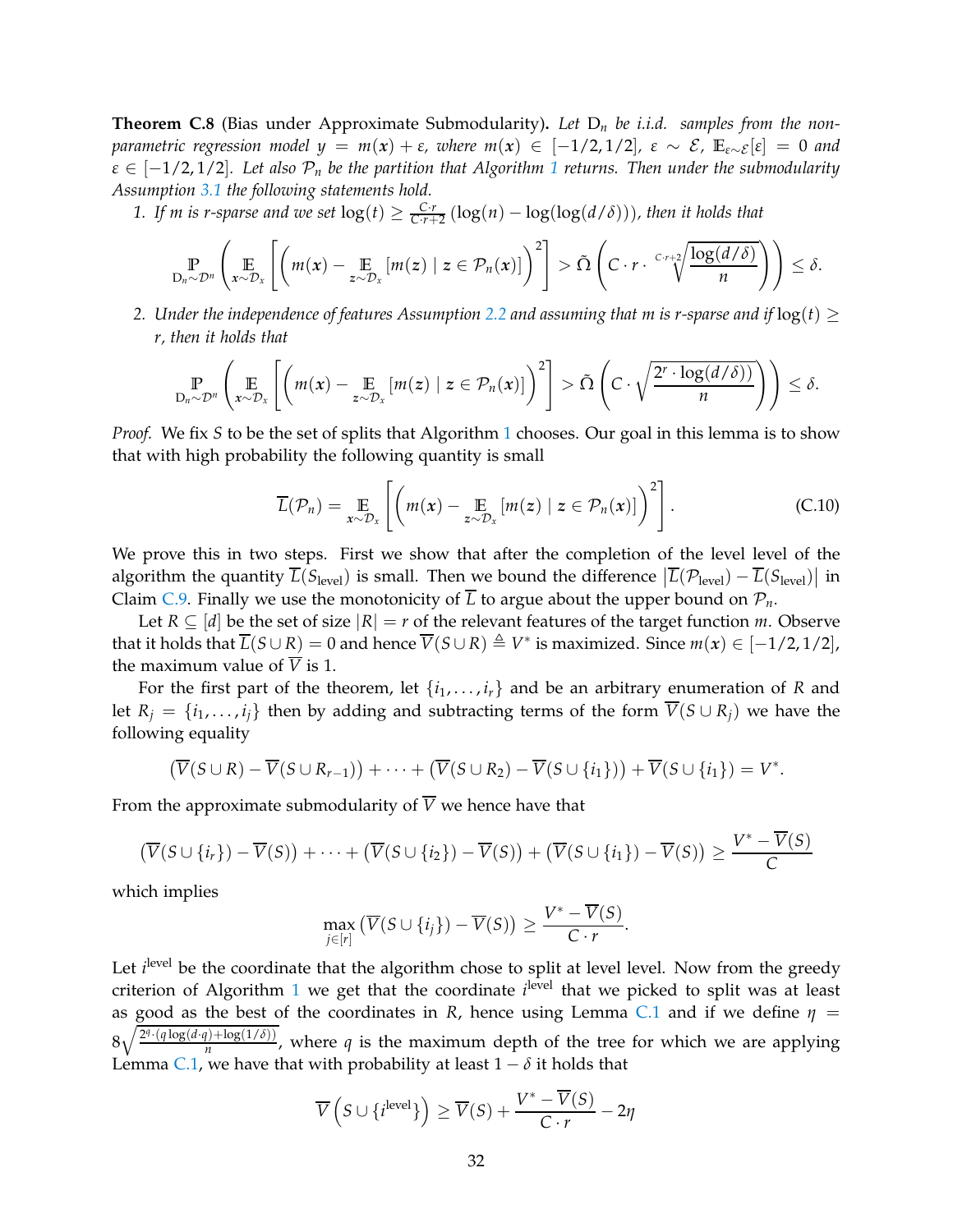which in turn because  $L^* \triangleq \overline{L}(S \cup R) = 0$  implies that

$$
\overline{L}\left(S \cup \{i^{\text{level}}\}\right) \le \overline{L}(S)\left(1 - \frac{1}{C \cdot r}\right) + 2\eta. \tag{C.11}
$$

Let *S*<sub>level</sub> to be the set of splits after the step level of Algorithm [1.](#page-5-0) Then it holds that

$$
\overline{L}\left(S_{\text{level}+1}\right) \leq \overline{L}\left(S_{\text{level}}\right)\left(1 - \frac{1}{C \cdot r}\right) + 2\eta.
$$

Inductively and using the fact that  $m(x) \in [-1/2, 1/2]$ , the latter implies that

$$
\overline{L}\left(S_{\text{level}}\right) \le \overline{L}\left(\emptyset\right) \left(1 - \frac{1}{C \cdot r}\right)^{\text{level}} + 2\text{level} \cdot \eta \le \left(1 - \frac{1}{C \cdot r}\right)^{\text{level}} + 2\text{level} \cdot \eta. \tag{C.12}
$$

From the choice of *t* we have that for level =  $C \cdot r \ln(1/\eta)$  it holds  $\overline{L}(S_{\text{level}}) \leq 3 \cdot C \cdot r \ln(1/\eta) \eta$ . For this analysis to be consistent we have to make sure that the maximum depth *q* for which we are applying Lemma [C.1](#page-27-2) is at least the value required for level. Thus we need to find values for *q*, *η* such that  $q \ge C \cdot r \ln{(1/\eta)}$  at the same time when  $\eta \ge 8\sqrt{\frac{2^q \cdot (q \log(d \cdot q) + \log(1/\delta))}{n}}$ . It is easy to see that the smallest possible value for *η* is hence achieved for  $q = \frac{C \cdot r}{C \cdot r + 2} (\log(n) - \log(\log(d/\delta)))$ and  $\eta = \tilde{\Theta} \left( \sqrt{\frac{C \cdot r + 2}{n}} \frac{\log(d/\delta)}{n} \right)$ *n* . Hence the inequality  $\overline{L}(S_{\text{level}}) \leq 3 \cdot C \cdot r \ln(1/\eta) \eta$  which implies

<span id="page-32-1"></span>
$$
\overline{L}(S_{\text{level}}) \le \tilde{O}\left(C \cdot r \cdot \sqrt[C]{\frac{\log(d/\delta)}{n}}\right). \tag{C.13}
$$

For the second part of the theorem we use Lemma [C.5](#page-29-1) and we have that at every step either the algorithm chooses to split with respect to a direction  $i \in \mathcal{R}(S)$  or  $\mathcal{R}^{\eta}(S) = \emptyset$ . Because of our assumption that *m* is *r*-sparse and because we assume that the features are distributed independently we have that at any step  $|\mathcal{R}(S)| \leq r$ . Hence, it has to be that for some level  $\leq r$ the set  $S_{\text{level}}$  during the execution of the Algorithm [1](#page-5-0) satisfies  $\mathcal{R}^{\eta}(S) = \emptyset$ . Then using Lemma *C*.6 we have that  $\overline{L}(S_{\text{level}}) \leq C \cdot \eta \cdot r$  from which we get that

<span id="page-32-2"></span>
$$
\overline{L}(S_{\text{level}}) \le O\left(C \cdot \sqrt{\frac{2^r \cdot \log(d/\delta)}{n}}\right). \tag{C.14}
$$

Next we need to compare  $\overline{L}(S_{\text{level}})$  with  $\overline{L}(\mathcal{P}_{\text{level}})$ .

<span id="page-32-0"></span>**Claim C.9** (Dealing with Empty Cells). *It holds that with probability*  $1 - \delta$ 

$$
\left|\overline{L}(\mathcal{P}_{\text{level}}) - \overline{L}(S_{\text{level}})\right| \leq 8 \cdot \frac{2^{\text{level}} \text{level} \ln(2d \text{ level}) + \ln(1/\delta)}{n}.
$$

*Proof.* Fix any possible cell *A* after doing a full partition on the first  $q \triangleq$  level splits of the algorithm. For simplicity of the exposition of this proof we define for every subset *B* of  $\{0,1\}^n$ the probability  $P_B \triangleq \mathbb{P}_{x \sim \mathcal{D}_x} [x \in B]$  and the empirical probability  $\hat{P}_B \triangleq \frac{1}{n} \sum_{i=1}^n \mathbb{1} \{x^{(j)} \in B\}$ . Using the Chernoff-Hoeffding bound we get that

$$
\Pr_{D_n \sim \mathcal{D}^n} \left( \hat{P}_A \ge P_A - \sqrt{\frac{2\ln(1/\delta)P_A}{n}} \right) \ge 1 - \delta.
$$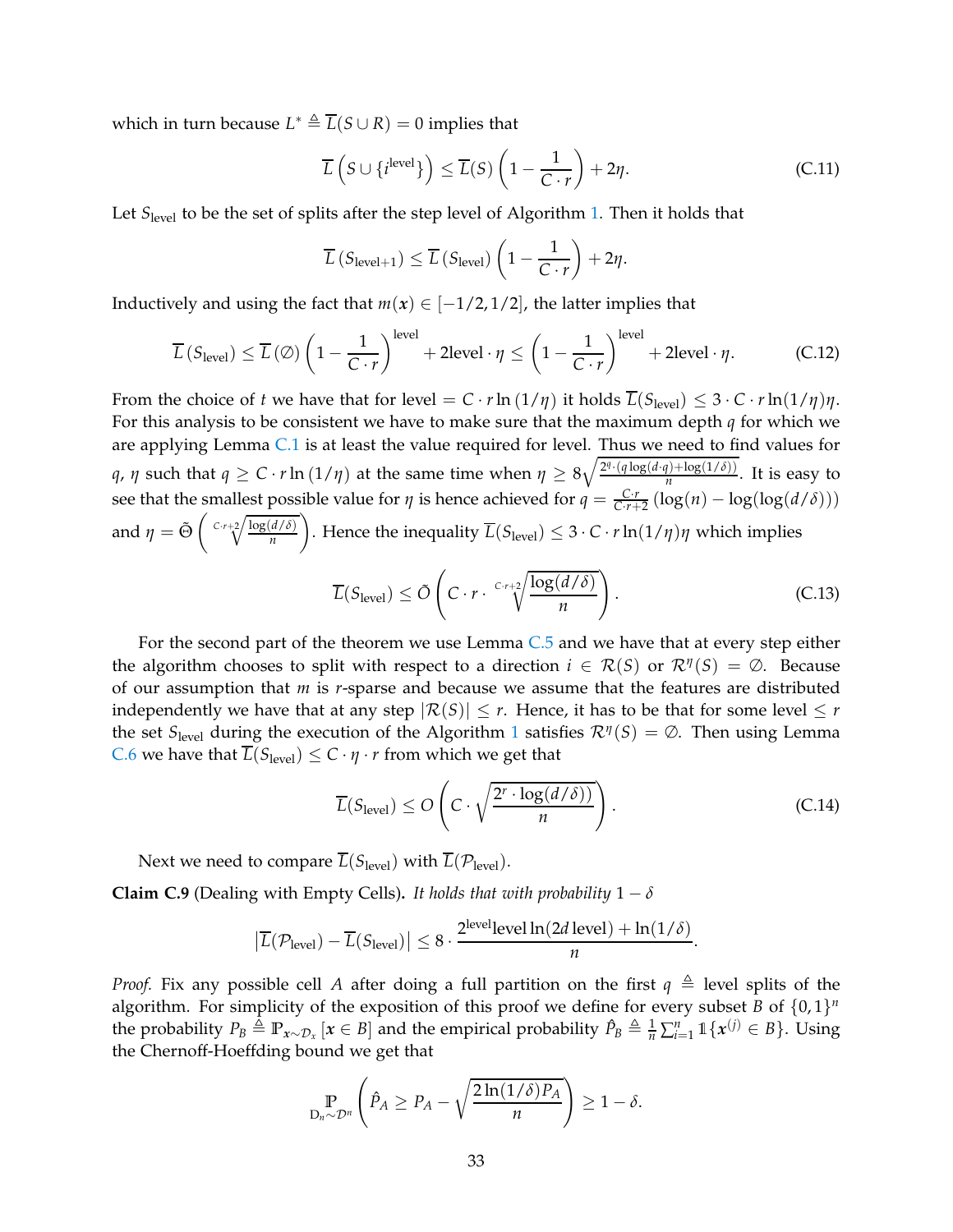If the empirical probability  $\hat{P}_A$  is zero then we get the following

<span id="page-33-0"></span>
$$
\mathbb{P}_{\mathbf{D}_n \sim \mathcal{D}^n} \left( P_A \le \frac{2 \ln(1/\delta)}{n} + \mathbb{1} \{ \hat{P}_A \ne 0 \} \right) \ge 1 - \delta.
$$

The number of possible cells from a tree of depth *q* is at most  $2<sup>q</sup>d<sup>q</sup>q<sup>q</sup>$ . Therefore, by union bound over all the possible cells *A*, we have that

$$
\mathbb{P}_{D_n \sim \mathcal{D}^n} \left( \bigvee_A \left( P_A \le \frac{2q \ln(2dq) + 2\ln(1/\delta)}{n} + 1\{\hat{P}_A \ne 0\} \right) \right) \ge 1 - \delta. \tag{C.15}
$$

Next, we consider the difference  $\overline{L}(\mathcal{P}_{level}) - \overline{L}(S_{level})$ . Let  $\mathcal{P}_{S}^{level}$  be the partition of space if we split along all the coordinates in  $S_{\text{level}}$ . It is easy to see that  $\mathcal{P}_S^{\text{level}}$  is a refinement of the partition  $P_{\text{level}}$ . Hence in the difference  $\overline{L}(\mathcal{P}_{\text{level}}) - \overline{L}(S_{\text{level}})$  we only have terms of the form

$$
\Pr_{x \sim \mathcal{D}_x} (x \in B) \underset{x \sim \mathcal{D}_x}{\mathbb{E}} \left[ \left( m(x) - \underset{z \sim \mathcal{D}_x}{\mathbb{E}} \left[ m(z) \mid z \in B \right] \right)^2 \mid x \in B \right] - \\ - \sum_{j=1}^{\ell} \underset{x \sim \mathcal{D}_x}{\mathbb{P}} \left[ x \in A_j \right] \underset{x \sim \mathcal{D}_x}{\mathbb{E}} \left[ \left( m(x) - \underset{z \sim \mathcal{D}_x}{\mathbb{E}} \left[ m(z) \mid z \in A_j \right] \right)^2 \mid x \in A_j \right].
$$

Where  $B \in \mathcal{P}_{\text{level}}$ ,  $A_j \in \mathcal{P}_{S}^{\text{level}}$  and *B* is the union of the cells  $A_1, \ldots, A_\ell$ . In order for *B* to remain unsplit in  $\mathcal{P}_{level}$  it has to be that for all but one of  $A_j$ 's it holds that  $\hat{P}_{A_j}=0$ . We denote with  $\mathcal{E}(B)$ the above difference and we observe that it is equal to the following

$$
\sum_{j=1}^{\ell} P_{A_j} \underset{x \sim \mathcal{D}_x}{\mathbb{E}} \left[ \left( m(x) - \underset{z \sim \mathcal{D}_x}{\mathbb{E}} \left[ m(z) \mid z \in B \right] \right)^2 - \left( m(x) - \underset{z \sim \mathcal{D}_x}{\mathbb{E}} \left[ m(z) \mid z \in A_j \right] \right)^2 \mid x \in A_j \right].
$$

Without loss of generality we will assume that  $A_1$  is the only subcell of  $B$  that is not empty. We define  $\mathcal{Q}(A_1)$  the following quantity

$$
P_{A_1} \underset{x \sim \mathcal{D}_x}{\mathbb{E}} \left[ \left( m(x) - \underset{z \sim \mathcal{D}_x}{\mathbb{E}} \left[ m(z) \mid z \in B \right] \right)^2 - \left( m(x) - \underset{z \sim \mathcal{D}_x}{\mathbb{E}} \left[ m(z) \mid z \in A_1 \right] \right)^2 \mid x \in A_1 \right].
$$

Since  $m(x) \in [-1/2, 1/2]$ , we get that

<span id="page-33-1"></span>
$$
\mathcal{E}(B) \le \mathcal{Q}(A_1) + 2\sum_{j=2}^{\ell} P_{A_j}.
$$
\n(C.16)

Next we also bound  $\mathcal{Q}(A_1)$  by the measure of cells in  $B \setminus A_1$ . The intuition why  $\mathcal{Q}(A_1)$  is small is that, since the cells  $B \setminus A_1$  have small measure, then the conditional expectation of  $m(z)$ conditional on *z*  $\in$  *B* is very close to the conditional expectation of *m*(*z*) conditional on *z*  $\in$  *A*<sub>1</sub>. More formally, since  $x^2$  is 2-Lipschitz for  $x \in [-1,1]$ ,  $m(z) \in [-1/2,1/2]$  and  $A_1 \subseteq B$ :

$$
\mathcal{Q}(A_1) \leq 2P_{A_1} \left| \underset{z \sim \mathcal{D}_x}{\mathbb{E}} [m(z) \mid z \in B] - \underset{z \sim \mathcal{D}_x}{\mathbb{E}} [m(z) \mid z \in A_1] \right|
$$
  
\n
$$
= 2P_{A_1} \left| \underset{z \sim \mathcal{D}_x}{\mathbb{E}} [m(z) \mid z \in B \setminus A_1] - \underset{z \sim \mathcal{D}_x}{\mathbb{E}} [m(z) \mid z \in A_1] \right| \mathbb{P}(z \in B \setminus A_1 \mid z \in B)
$$
  
\n
$$
\leq 2\frac{P_{A_1}}{P_B} \cdot (P_B - P_{A_1}) \leq 2(P_B - P_{A_1}) = 2\left(\sum_{j=2}^{\ell} P_{A_j}\right)
$$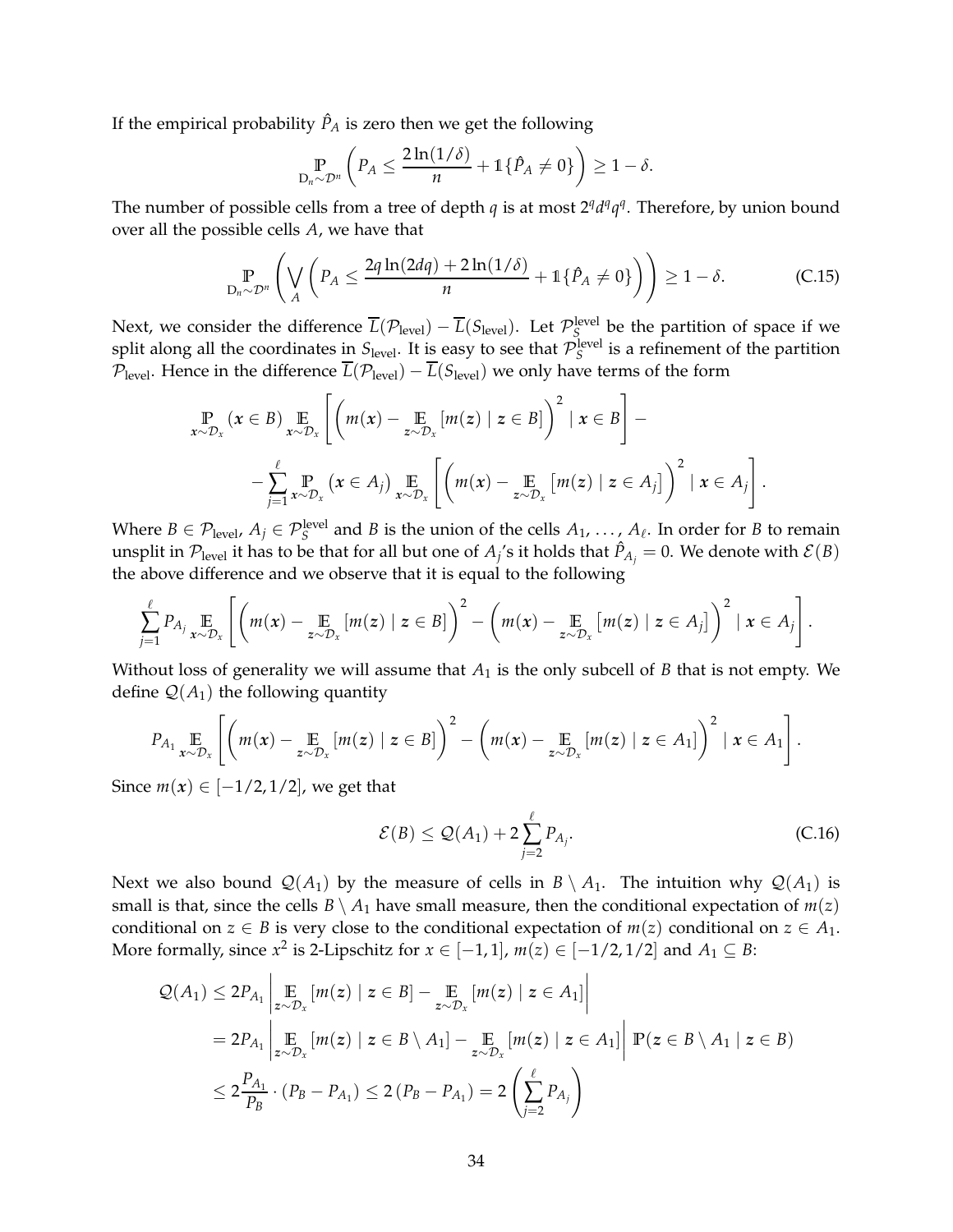Since all the cells  $A_j$ , with  $j \geq 2$ , have  $\hat{P}_{A_j} = 0$ , this means that  $P_{A_j} \leq \frac{2q \ln(2dq) + 2\ln(1/\delta)}{n}$  $\frac{+2\ln(1/\theta)}{n}$  due to  $(C.15)$ . Putting this together with  $(C.16)$  we get that

$$
\mathcal{E}(B) \le 4\sum_{j=2}^{\ell} P_{A_j} \le 8(\ell-1)\frac{q\ln(2dq) + \ln(1/\delta)}{n}.
$$

Let  $\ell_B$  the number of subcells of  $B \in \mathcal{P}_{level}$  that are inside  $\mathcal{P}_{S}^{level}$ . If we sum over all  $B \in \mathcal{P}_{level}$  we get that

$$
\left| \overline{L}(\mathcal{P}_{\text{level}}) - \overline{L}(S_{\text{level}}) \right| \le 8 \left( \sum_{B \in \mathcal{P}_{\text{level}}} \ell_B \right) \frac{q \ln(2dq) + \ln(1/\delta)}{n}
$$

but the sum  $\sum_{B \in \mathcal{P}_\text{level}} \ell_B$  is less than the size of  $\mathcal{P}_S^\text{level}$  which is  $2^q$  and hence we get that

$$
\left|\overline{L}(\mathcal{P}_{level}) - \overline{L}(S_{level})\right| \leq 8 \cdot \frac{2^q q \ln(2dq) + \ln(1/\delta)}{n}.
$$

 $\leq \delta$ .

Using Claim  $C.9$  and equations ( $C.13$ ) and ( $C.14$ ) we get the first two parts of the theorem by observing that the error term in Claim  $C.9$  is less that the error terms in  $(C.13)$  and  $(C.14)$ . 口

We conclude the section by bounding the bias under the strong sparsity Assumption [3.2.](#page-4-2) For this, we use the notion of the value-diameter of a cell given in Definition [B.1.](#page-25-1)

<span id="page-34-0"></span>**Theorem C.10.** Let  $D_n$  be i.i.d. samples from the non-parametric regression model  $y = m(x) + \varepsilon$ , where *m*(*x*) ∈ [−1/2,1/2],  $\varepsilon \sim \mathcal{E}$ ,  $\mathbb{E}_{\varepsilon \sim \mathcal{E}}[\varepsilon] = 0$  and  $\varepsilon \in [-1/2, 1/2]$ . Let also  $\mathcal{P}_n$  be the partition that *Algorithm [1](#page-5-0) returns. If m is* (*β*,*r*)*-strongly sparse as per Assumption [3.2](#page-4-2) then the following statements hold for the bias of the output of Algorithm [1.](#page-5-0)*

1. If 
$$
n \ge \tilde{\Omega} \left( \frac{2^r (\log(d/\delta))}{\beta^2} \right)
$$
 and we set  $\log(t) \ge r$ , then it holds that\n
$$
\mathbb{P}_{D_n \sim \mathcal{D}^n} \left( \mathop{\mathbb{E}}_{x \sim \mathcal{D}_x} \left[ \left( m(x) - \mathop{\mathbb{E}}_{z \sim \mathcal{D}_x} \left[ m(z) \mid z \in \mathcal{P}_n(x) \right] \right)^2 \right] > \tilde{\Omega} \left( \frac{2^r \cdot \log(d/\delta)}{n} \right) \right)
$$

*2.* If R is the set of relevant features and and for every  $w \in \{0,1\}^r$  it holds for the marginal probability *that*  $\mathbb{P}_{z \sim \mathcal{D}_x} (z_R = w) \notin (0, \zeta/2^r)$  *and if n*  $\geq \tilde{\Omega} \left( \frac{2^r (\log(d/\delta))}{\beta^2} \right)$  $\frac{g(d/\delta)}{\beta^2} + \frac{2^r \log(1/\delta)}{\zeta}$  $\left(\frac{g(1/\delta)}{\zeta}\right)$  and we set  $\log(t) \geq r$ , *then it holds that*

$$
\mathop{\mathbb{P}}_{D_n \sim \mathcal{D}^n} (\Delta_m(\mathcal{P}_n) = 0) \geq 1 - \delta.
$$

*3.* Let R be the set of relevant features,  $x \in \{0,1\}^d$  such that  $\mathbb{P}_{z \sim \mathcal{D}_x}(z_R = x_R) \ge \zeta/2^r$ , and assume *that we run Algorithm* [1](#page-5-0) *with input h* = 1 *and*  $log(t) \ge r$ . If  $n \ge \tilde{\Omega} \left( \frac{2^r (log(d/\delta))}{\beta^2} \right)$  $\frac{g(d/\delta)}{\beta^2} + \frac{2^r \log(1/\delta)}{\zeta}$ *ζ , then it holds that*

$$
\left(\mathop{\mathbb{E}}_{D_n\sim\mathcal{D}^n}\left[m_n(x)\right]-m(x)\right)^2\leq\delta.
$$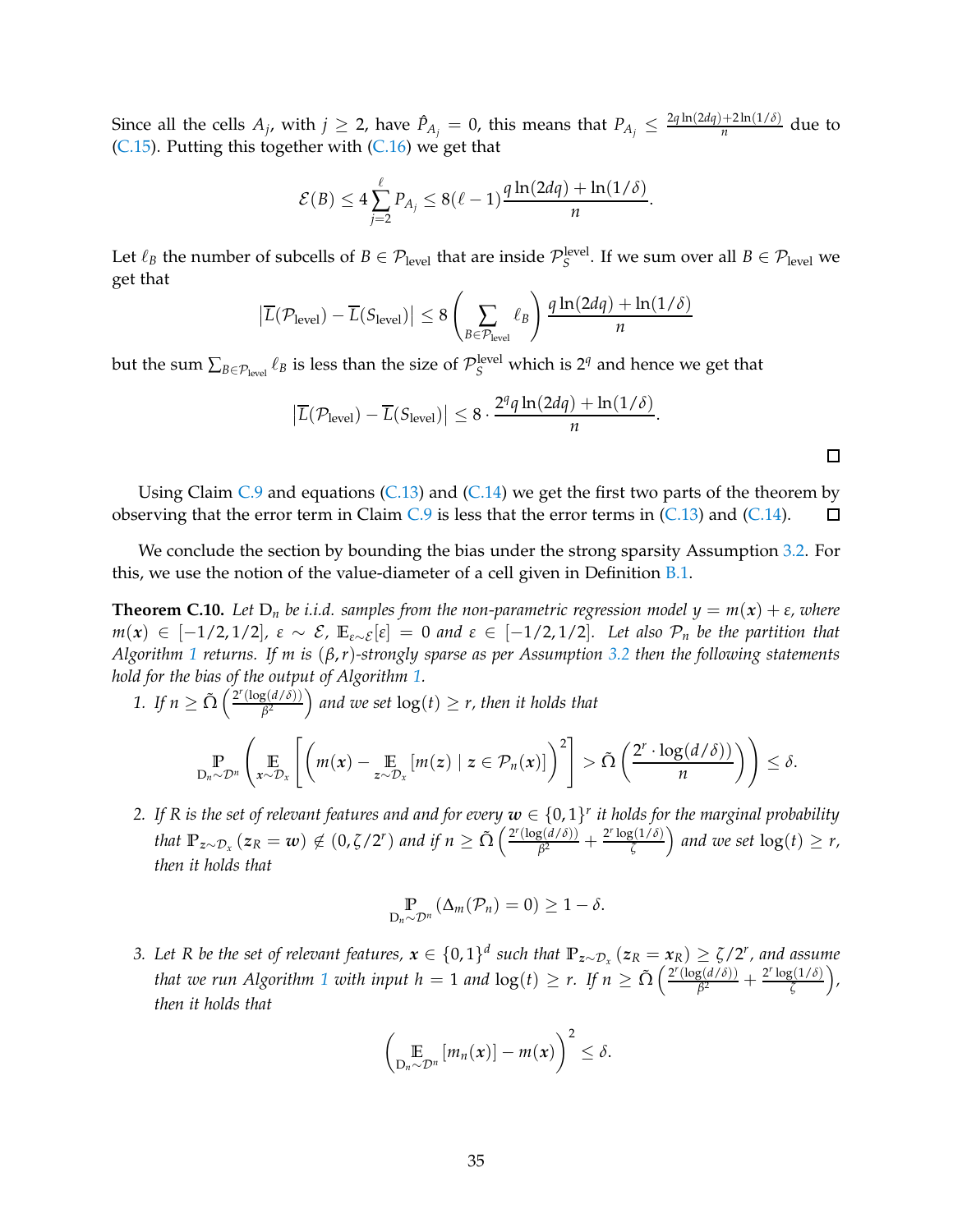*Proof.* For the first part of the theorem we observe that Lemma [C.7](#page-30-1) implies that  $L(S_{level}) = 0$ . Then using Claim [C.9](#page-32-0) the first part of the theorem follows.

For the second part of the theorem we fix any possible cell *A* after doing a full partition on the first *r* splits of Algorithm [1.](#page-5-0) For simplicity of the exposition of this proof we define for every subset *B* of  $\{0, 1\}$ <sup>*n*</sup> the probability  $P_B \triangleq \mathbb{P}_{x \sim \mathcal{D}_x} [x \in B]$  and the empirical probability  $\hat{P}_B \triangleq \frac{1}{n} \sum_{i=1}^n \mathbb{1}\{\mathbf{x}^{(j)} \in B\}$ . Using the multiplicative form of the Chernoff bound we get that

$$
\mathop{\mathbb{P}}_{D_n \sim \mathcal{D}^n} \left( n \hat{P}_A \ge \left( 1 - \sqrt{\frac{2 \log(1/\delta)}{n P_A}} \right) n P_A \right) \ge 1 - \delta.
$$

Hence for  $n \geq \frac{8 \log(1/\delta)}{P_A}$  $\frac{B(1/U)}{P_A}$  we have that

<span id="page-35-0"></span>
$$
\mathbb{P}_{D_n \sim \mathcal{D}^n} \left( \sum_{i=1}^n \mathbb{1} \{ \boldsymbol{x}^{(i)} \in A \} \geq 1 \right) \geq 1 - \delta.
$$

Next we can apply a union bound over all possible cells *A* that are defined via splits on the coordinates in *R* and using our assumption that  $P_A \geq \frac{2}{2}$  $\frac{\zeta}{2r}$  we get that for  $n \geq \frac{242^r(r + \log(1/\delta))}{\zeta}$  $\frac{\log(1/\nu)}{\zeta}$  it holds that

$$
\mathbb{P}_{D_n \sim \mathcal{D}^n} \left( \bigvee_{A} \left( \sum_{i=1}^n \mathbb{1} \{ \boldsymbol{x}^{(i)} \in A \} \ge 1 \right) \right) \ge 1 - \delta. \tag{C.17}
$$

Now let *S* be the set of splits after *r* iterations of the Algorithm [1.](#page-5-0) Then Lemma [C.7](#page-30-1) implies that  $S = R$  and  $\overline{L}(S) = 0$ . Finally from [\(C.17\)](#page-35-0) we also have that the partition  $\mathcal{P}_r$  after *r* iterations of Algorithm [1](#page-5-0) is the full partition to all the cells of *R* and hence

$$
\mathop{\mathbb{E}}_{x \sim \mathcal{D}_x} \left[ \left( m(x) - \mathop{\mathbb{E}}_{z \sim \mathcal{D}_x} \left[ m(z) \mid z \in \mathcal{P}_n(x) \right] \right)^2 \right] \leq \mathop{\mathbb{E}}_{x \sim \mathcal{D}_x} \left[ \left( m(x) - \mathop{\mathbb{E}}_{z \sim \mathcal{D}_x} \left[ m(z) \mid z_S = x_S \right] \right)^2 \right]
$$

where the later is 0 with high probability because of Lemma [C.7.](#page-30-1) This means that with probability at least  $1 - \delta$  it holds that

$$
\sum_{A\in\mathcal{P}_n} \Pr_{x\sim\mathcal{D}_x} (x \in A) \cdot \Pr_{x\sim\mathcal{D}_x} \left[ \left( m(x) - \mathop{\mathbb{E}}_{z\sim\mathcal{D}_x} [m(z) \mid z \in A] \right)^2 \mid x \in A \right] = 0.
$$

Since all the summands in the above expression are positive, it has to be that for every cell  $A \in \mathcal{P}_n$ it holds that either

$$
\Pr_{x \sim \mathcal{D}_x} (x \in A) = 0 \quad \text{or} \quad \underset{x \sim \mathcal{D}_x}{\mathbb{E}} \left[ \left( m(x) - \underset{z \sim \mathcal{D}_x}{\mathbb{E}} \left[ m(z) \mid z \in A \right] \right)^2 \mid x \in A \right] = 0
$$

which from the definition of value-diameter implies that

$$
\mathop{\mathbb{P}}_{x \sim \mathcal{D}_x} (x \in A) = 0 \quad \text{or} \quad \Delta_m(A) = 0
$$

and in turn this implies  $\Delta_m(\mathcal{P}_n) = 0$  with probability at least  $1 - \delta$ .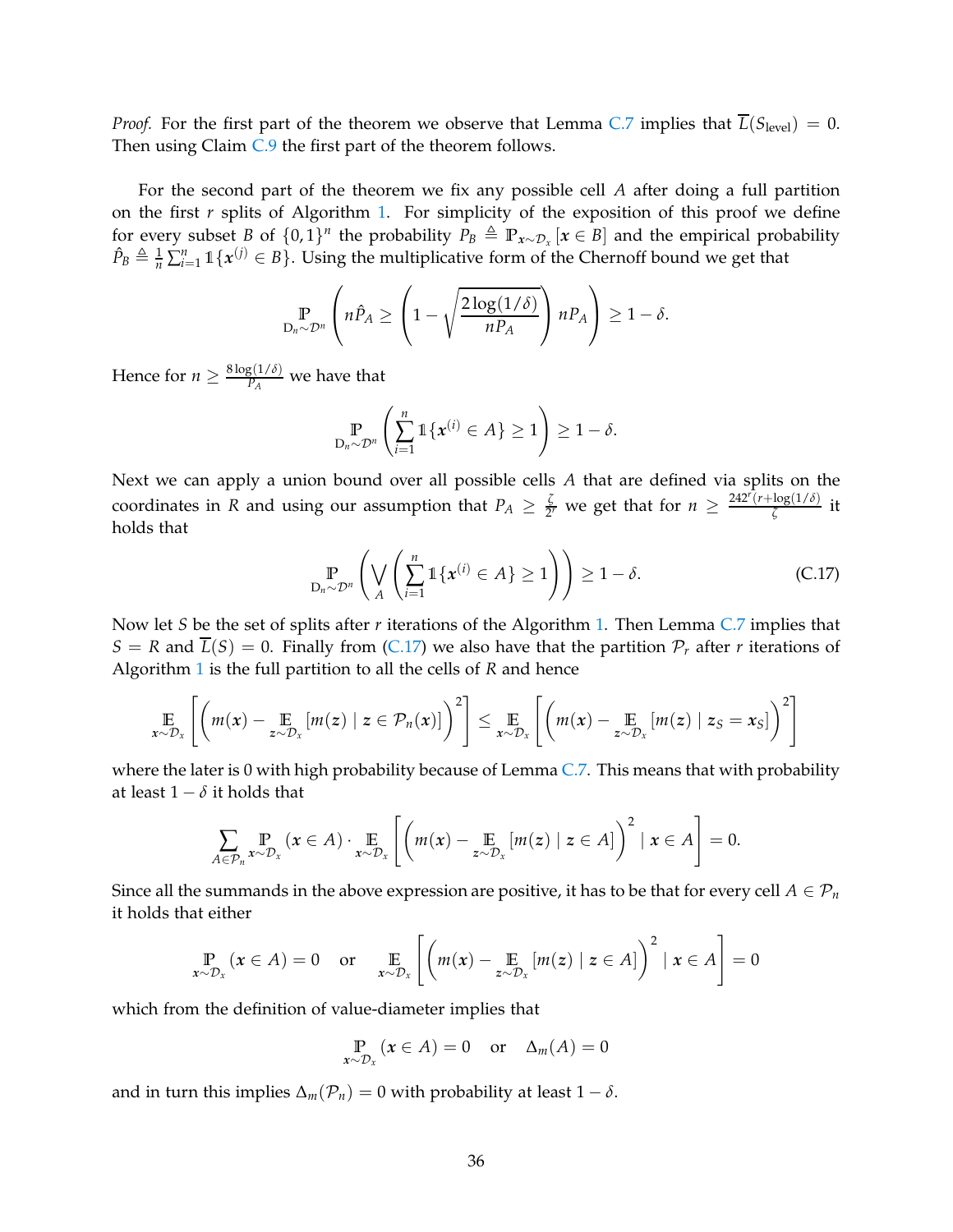The third part of the theorem follows similar lines as the argument we used in the Bias-Variance decomposition Lemma [B.2,](#page-25-2) albeit we repeat it here, since we are only interested at evaluating bias at a fixed *x* and hence we can prove a stronger statement that only requires a lower bound on the density of *x* and not a uniform lower bound on the density of all cells defined via splits on the relevant variables.

We define for simplicity  $w^{(j)}(x) = \frac{\mathbb{1}\{x_{\mathcal{T}_n(S,x)}^{(j)} = x_{\mathcal{T}_n(S,x)}\}}{N_n(x_{\mathcal{T}_n(S,x)})}$  and hence  $m_n(x) = \sum_{i=1}^n w^{(j)}(x) y^{(j)}$  and we have:

$$
\left(\mathop{\mathbb{E}}_{D_n \sim \mathcal{D}^n} [m_n(x)] - m(x)\right)^2 =
$$
\n
$$
= \left(\mathop{\mathbb{E}}_{D_n \sim \mathcal{D}^n} \left[\mathop{\sum}_{j=1}^n w^{(j)}(x) (y^{(j)} - m(x^{(j)}))\right] + \mathop{\mathbb{E}}_{D_n \sim \mathcal{D}^n} \left[\mathop{\sum}_{j=1}^n w^{(j)}(x) (m(x^{(j)}) - m(x))\right]\right)^2
$$

Due to honesty  $w^{(j)}(x)$  is independent of  $y^{(j)}$  and we have that the first term is equal to 0 by a tower law. Thus we have:

$$
\left(\underset{\mathcal{D}_n\sim\mathcal{D}^n}{\mathbb{E}}\left[m_n(x)\right] - m(x)\right)^2 = \left(\underset{\mathcal{D}_n\sim\mathcal{D}^n}{\mathbb{E}}\left[\sum_{j=1}^s w^{(j)}(x)\left(m(x^{(j)}) - m(x)\right)\right]\right)^2
$$
\n
$$
\leq \underset{\mathcal{D}_n\sim\mathcal{D}^n}{\mathbb{E}}\left[\left(\sum_{j=1}^n w^{(j)}(x)\left(m(x^{(j)}) - m(x)\right)\right)^2\right]
$$

Let also  $A = \{z \mid z_R = x_R\}$ , then using the multiplicative form of the Chernoff Bound from the  $\text{proof of the second part of the theorem above we get } \mathbb{P}_{\mathcal{D}_n \sim \mathcal{D}^n} \left( \sum_{i=1}^n \mathbb{1}\{ \pmb{x}^{(i)} \in A \} \geq 1 \right) \geq 1-\delta.$ Therefore with probability  $1 - \delta$  the path of the tree that leads to *x* has split all the relevant coordinates R and hence for all *j* such that  $w^{(j)}(x) > 0$  it holds that  $x_R^{(j)} = x_R$  which in turn implies that  $m(x^{(j)}) = m(x)$ . With the rest  $\delta$  probability the square inside the expectation is at most 1 since  $m(\cdot) \in \left[-\frac{1}{2}, \frac{1}{2}\right]$  $\frac{1}{2}$ , hence we get

$$
\left(\mathop{\mathbb{E}}_{D_n\sim\mathcal{D}^n}\left[m_n(x)\right]-m(x)\right)^2\leq\delta.
$$

#### **C.2 Proof of Theorem [3.3](#page-5-1)**

Observe that the output estimate  $m_n(\cdot; S)$  and partition  $\mathcal{P}_n$  of Algorithm [1,](#page-5-0) satisfies the conditions of Lemma [A.2.](#page-20-0) Moreover, by Corollary [A.3,](#page-24-0) we have that the critical radius quantity *δ<sup>n</sup>* is of order  $\Theta\left(\sqrt{\frac{t\log(dt)(1+\log(n))}{n}}\right)$ *n* ), if we grow the tree at depth  $log(t)$ . Thus applying the bound presented in [\(A.4\)](#page-20-1) with the bound on  $\delta_n$  we have the following cases:

 $\Box$ 

- 1. from case 1 of Theorem [C.8](#page-31-0) we get case 1 of Theorem [3.3,](#page-5-1)
- 2. from case 2 of Theorem [C.8](#page-31-0) we get case 2 of Theorem [3.3](#page-5-1) and
- 3. from case 1 of Theorem [C.10](#page-34-0) we get case 3 of Theorem [3.3.](#page-5-1)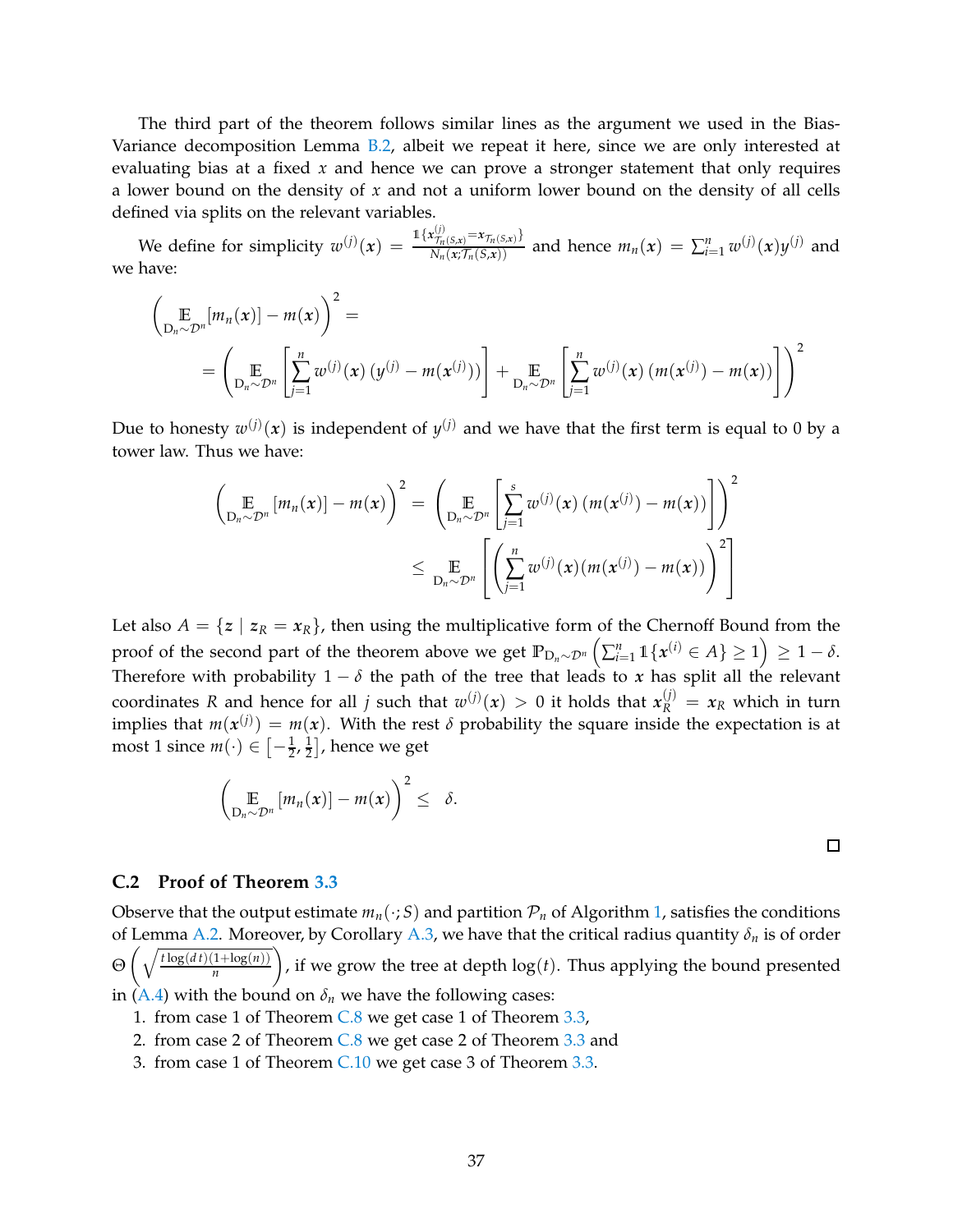### <span id="page-37-0"></span>**C.3 Proof of Theorem [3.4](#page-6-0)**

From case 2 of Theorem [C.10](#page-34-0) and since the maximum possible value diameter is 1, we have that if  $s \geq \tilde{\Omega} \left( \frac{2^r (\log(d/\delta))}{\beta^2} \right)$  $\frac{g(d/\delta)}{\beta^2} + \frac{2^r \log(1/\delta)}{\zeta}$  $\left(\frac{\zeta(1/\delta)}{\zeta}\right)$  then  $\mathbb{E}_{\mathbf{D}_n\sim\mathcal{D}^n}\left[\Delta_m(\mathcal{P}_s)\right]\leq\delta$  which implies  $\mathbb{E}_{\mathbf{x}\sim\mathcal{D}_x}[(\overline{m}_s(\mathbf{x})-\mathbf{D}_s(\mathbf{x})])$  $m(x))^2] \leq \delta.$  Putting this together with the Lemma [B.2](#page-25-2) we get that if  $s = \tilde{\Omega}\left(\frac{2^r(\log(d/\delta))}{\beta^2}\right)$  $\frac{g(d/\delta)}{\beta^2} + \frac{2^r \log(1/\delta)}{\zeta}$ *ζ* then

$$
\mathbb{P}_{D_n \sim \mathcal{D}^n} \left( \mathop{\mathbb{E}}_{x \sim \mathcal{D}_x} [(m_{n,s}(x) - m(x))^2] \geq \tilde{\Omega} \left( \frac{2^r (\log(d/(\delta \cdot \delta')))}{n \cdot \beta^2} + \frac{2^r \log(1/(\delta \cdot \delta'))}{n \cdot \zeta} \right) + \delta \right) \leq \delta'.
$$

From the above we get Theorem [3.4](#page-6-0) by setting  $\delta = \tilde{\Omega} \left( \frac{2^r (\log(d/\delta'))}{n \cdot \beta^2} \right)$  $\frac{\log(d/\delta')}{n \cdot \beta^2} + \frac{2^r \log(1/\delta')}{n \cdot \zeta}$ *n*·*ζ* .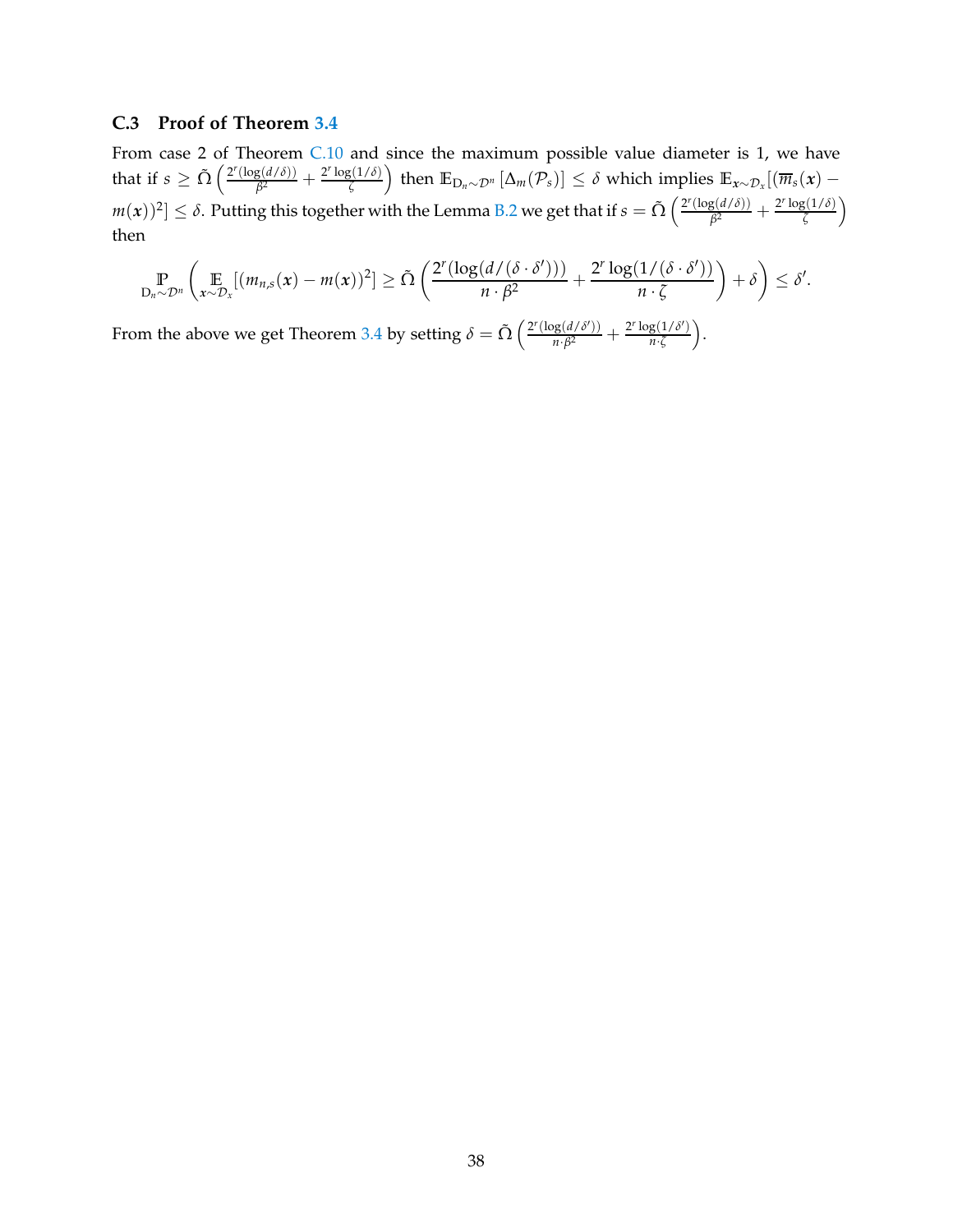# <span id="page-38-0"></span>**D Proofs for Breiman's Algorithm**

In this Section we present the proof of the Theorem [4.4](#page-11-2) and the Theorem [4.5.](#page-12-0) We start with a proof about the bias of the trees that are produced by the Algorithm [3](#page-11-0) and then we show how we can combine this with a bias-variance decomposition and bounds on the variance part.

### **D.1 Bounding The Bias**

We start with definitions of the empirical mean squared error for a given partition  $P$  and the empirical mean squared error of a leaf for a particular leaf *A*. For the derivations below, we remind the following definitions from Section [4:](#page-9-2) for a cell *A*, we define the set  $\mathcal{Z}_n(A)$ , as the subset of the training set  $\mathcal{Z}_n(A) = \{j \mid x^{(j)} \in A\}$  and we define the partition  $\mathcal{U}_n(\mathcal{P})$  of the training set  $D_n$  as  $\mathcal{U}_n(\mathcal{P}) = \{ \mathcal{Z}_n(A) \mid A \in \mathcal{P} \}.$ 

$$
L_n(\mathcal{P}) \triangleq \frac{1}{n} \sum_{j \in [n]} \left( y^{(j)} - m_n(x^{(j)}; \mathcal{P}) \right)^2
$$
\n
$$
= \frac{1}{n} \sum_{j \in [n]} \left( y^{(j)} \right)^2 + \frac{1}{n} \sum_{j \in [n]} m_n^2(x^{(j)}; \mathcal{P}) - 2 \sum_{j \in [n]} \frac{1}{n} y^{(j)} m_n(x^{(j)}; \mathcal{P})
$$
\n
$$
= \frac{1}{n} \sum_{j \in [n]} \left( y^{(j)} \right)^2 + \sum_{Z \in \mathcal{Z}_n(\mathcal{P})} \frac{|Z|}{n} m_n^2(x^{(Z)}; \mathcal{P}) - 2 \sum_{Z \in \mathcal{Z}_n(\mathcal{P})} \frac{|Z|}{n} \left( \sum_{j \in Z} \frac{1}{|Z|} y^{(j)} \right) m_n(x^{(Z)}; \mathcal{P})
$$
\n
$$
= \frac{1}{n} \sum_{j \in [n]} \left( y^{(j)} \right)^2 - \frac{1}{n} \sum_{j \in [n]} m_n^2(x^{(j)}; \mathcal{P})
$$
\n
$$
\triangleq \frac{1}{n} \sum_{j \in [n]} \left( y^{(j)} \right)^2 - V_n(\mathcal{P}).
$$
\n(D.2)

$$
L_n^{\ell}(A) \triangleq \frac{1}{N_n(A)} \sum_{j \in \mathcal{Z}_n(A)} \left( y^{(j)} - m_n(x^{(j)}; A) \right)^2
$$
(D.3)  
\n
$$
= \frac{1}{N_n(A)} \sum_{j \in \mathcal{Z}_n(A)} \left( y^{(j)} \right)^2 + \frac{1}{N_n(A)} \sum_{j \in \mathcal{Z}_n(A)} m_n^2(x^{(j)}; A) - 2 \sum_{j \in \mathcal{Z}_n(A)} \frac{1}{N_n(A)} y^{(j)} \cdot m_n(x^{(j)}; A)
$$
\n
$$
= \frac{1}{N_n(A)} \sum_{j \in \mathcal{Z}_n(A)} \left( y^{(j)} \right)^2 + m_n^2(x^{(Z_n(A))}; A) - 2 \left( \sum_{j \in \mathcal{Z}_n(A)} \frac{1}{N_n(A)} y^{(j)} \right) m_n(x^{(Z_n(A))}; A)
$$
\n
$$
= \frac{1}{N_n(A)} \sum_{j \in \mathcal{Z}_n(A)} \left( y^{(j)} \right)^2 - m_n^2(x^{(j)}; A)
$$
\n
$$
\triangleq \frac{1}{N_n(A)} \sum_{j \in \mathcal{Z}_n(A)} \left( y^{(j)} \right)^2 - V_n^{\ell}(A),
$$
\n(D.4)

We first prove a technical lemma for the concentration of the function  $V_n^{\ell}$  $\mathcal{L}_n$  around the function *V*ℓ uniformly over the set of sufficiently large cells *A*. Observe that *V*ℓ is not the expected value of  $V_n^{\ell}$  and hence this concentration bound is not a trivial one. We first define formally the notion of a large cell and then provide the uniform concentration bound.

**Definition D.1** (**Large Cells**). Let  $\mathcal{A}(q, \zeta)$  be the set of  $(q, \zeta)$ -large cells defined as:  $A \in \mathcal{A}(q, \zeta)$  if and only if  $A \subseteq \{0,1\}^d$ ,  $|A| \geq 2^{d-q}$  and  $\mathbb{P}_{x \sim \mathcal{D}_x} (x \in A) \geq \zeta/2^q$ .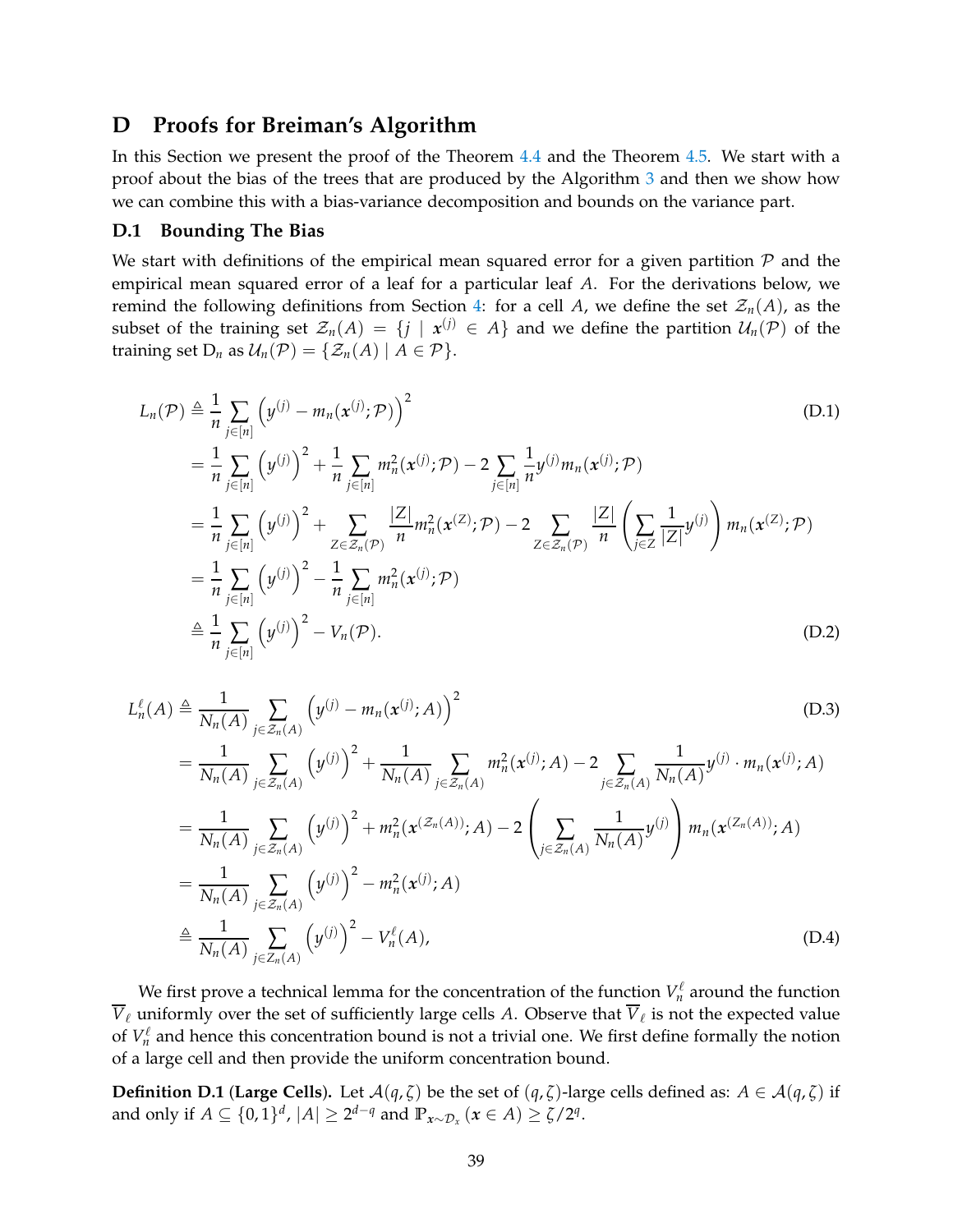<span id="page-39-1"></span>**Lemma D.2.** *If*  $d > 1$ *,*  $r \in [d]$ *,*  $t > 1$  *and*  $n \geq \frac{2^{3+q}}{\zeta}$ *ζ* (*q* log(*d*) + *t*) *then we have that*

$$
\Pr_{D_n \sim \mathcal{D}^n} \left( \sup_{A \in \mathcal{A}(q,\zeta)} \left| V_n^{\ell}(A,i) - \overline{V}_{\ell}(A,i) \right| \geq \sqrt{\frac{2^{18+q}(q \log(d) + t)}{\zeta \cdot n}} \right) \leq \exp(-t).
$$

*Proof.* For the purpose of the proof we will define the following function that interpolates between the sample based function  $V_n^{\ell}$  $V_t$ <sup> $\ell$ </sup> and the population based function  $V_{\ell}$ .

$$
J_n(A, i) \triangleq \sum_{z \in \{0,1\}} \frac{N_n(A_z^i)}{N_n(A)} \left( \mathop{\mathbb{E}}_{(x,y) \sim \mathcal{D}} \left[ y \mid x \in A_z^i \right] \right)^2 \tag{D.5}
$$

First we bound the difference  $|V_n^{\ell}|$  $\left| \int_{n}^{\ell}(A, i) - \int_{n}(A, i) \right|$  in the following claim.

<span id="page-39-0"></span>**Claim D.3.** *If d* > 1,  $q \in [d]$ ,  $t > 1$ , and  $n \ge \frac{2^q}{\zeta}$ *ζ* (4*q* log *d* + *t*) *then we have that*

$$
\Pr_{D_n \sim \mathcal{D}^n} \left( \sup_{A \in \mathcal{A}(q,\zeta)} \left| V_n^{\ell}(A,i) - J_n(A,i) \right| \geq \sqrt{\frac{2^{8+q}(q \log(d) + t)}{\zeta \cdot n}} \right) \leq \exp(-t).
$$

*Proof.* We start by fixing a specific cell  $A \in \mathcal{A}(q,\zeta)$ . This cell A is fixed before we observe the training samples D*n*. We have that

$$
\left|V_n^{\ell}(A,i) - J_n(A,i)\right| = \left|\sum_{z \in \{0,1\}} \frac{N_n(A_z^i)}{N_n(A)} \left( \left(\sum_{j \in \mathcal{Z}_n(A_z^i)} \frac{1}{N_n(A_z^i)} y^{(j)}\right)^2 - \underset{(x,y) \sim \mathcal{D}}{\mathbb{E}} \left[ y \mid x \in A_z^i \right]^2 \right) \right|
$$

Since  $m(x) \in \left[ -\frac{1}{2}, \frac{1}{2} \right]$  $\frac{1}{2}$  and  $\varepsilon \in \left[-\frac{1}{2},\frac{1}{2}\right]$  $\left[\frac{1}{2}\right]$ , we have that  $y \in [-1,1]$  and hence

$$
\leq 4 \sum_{z \in \{0,1\}} \frac{N_n(A_z^i)}{N_n(A)} \left| \left( \sum_{j \in \mathcal{Z}_n(A_z^i)} \frac{1}{N_n(A_z^i)} y^{(j)} - \underset{(x,y) \sim \mathcal{D}}{\mathbb{E}} \left[ y \mid x \in A_z^i \right] \right) \right|.
$$

Now let  $\mathcal{Y}(A)$  be the distribution of the random variable *y* conditional on the fact that the random variable *x* lies in the cell *A*. Observe that since *A* is a cell fixed before observing the training set  $D_n$ , the samples  $y^{(j)}$  for  $j \in \mathcal{Z}_n(A)$  are i.i.d. samples from the distribution  $\mathcal{Y}(A)$ , conditional on the event that  $x^{(j)}$  is in *A*. We define  $Q(A,K)$  to be the event that  $Z_n(A) = K$ where  $K \subseteq [n]$  and we have the following using Hoeffding's inequality.

$$
\Pr_{D_n \sim \mathcal{D}^n} \left( \left| \sum_{j \in \mathcal{Z}_n(A_2^i)} \frac{1}{N_n(A_2^i)} y^{(j)} - \underset{(x,y) \sim \mathcal{D}}{\mathbb{E}} \left[ y \mid x \in A_2^i \right] \right| \geq \sqrt{\frac{t + \ln(2)}{2N_n(A_2^i)}} \mid \mathcal{Q}(A_2^i, K^z) \right) \leq e^{-t},
$$

where  $z \in \{0,1\}$  and  $K^0$ ,  $K^1$  are two disjoint subsets of  $[n]$ . Observe that conditional on  $\mathcal{Q}(A, K^i)$ the number  $N_n(A^i)$  is equal to  $|K^i|$  and hence is not a random variable any more. Then from union bound we have that if we condition on  $\mathcal{Q}(A_0^i, K^0) \cap \mathcal{Q}(A_1^i, K^1)$  then we have that

$$
\Pr_{D_n \sim \mathcal{D}^n} \left( \bigvee_{z \in \{0,1\}} \left| \sum_{j \in \mathcal{Z}_n(A_z^i)} \frac{1}{N_n(A_z^i)} y^{(j)} - \underset{(x,y) \sim \mathcal{D}}{\mathbb{E}} \left[ y \mid x \in A_z^i \right] \right| \ge \sqrt{\frac{(2\ln(2)+t)}{2N_n(A_z^i)}} \right) \le e^{-t},
$$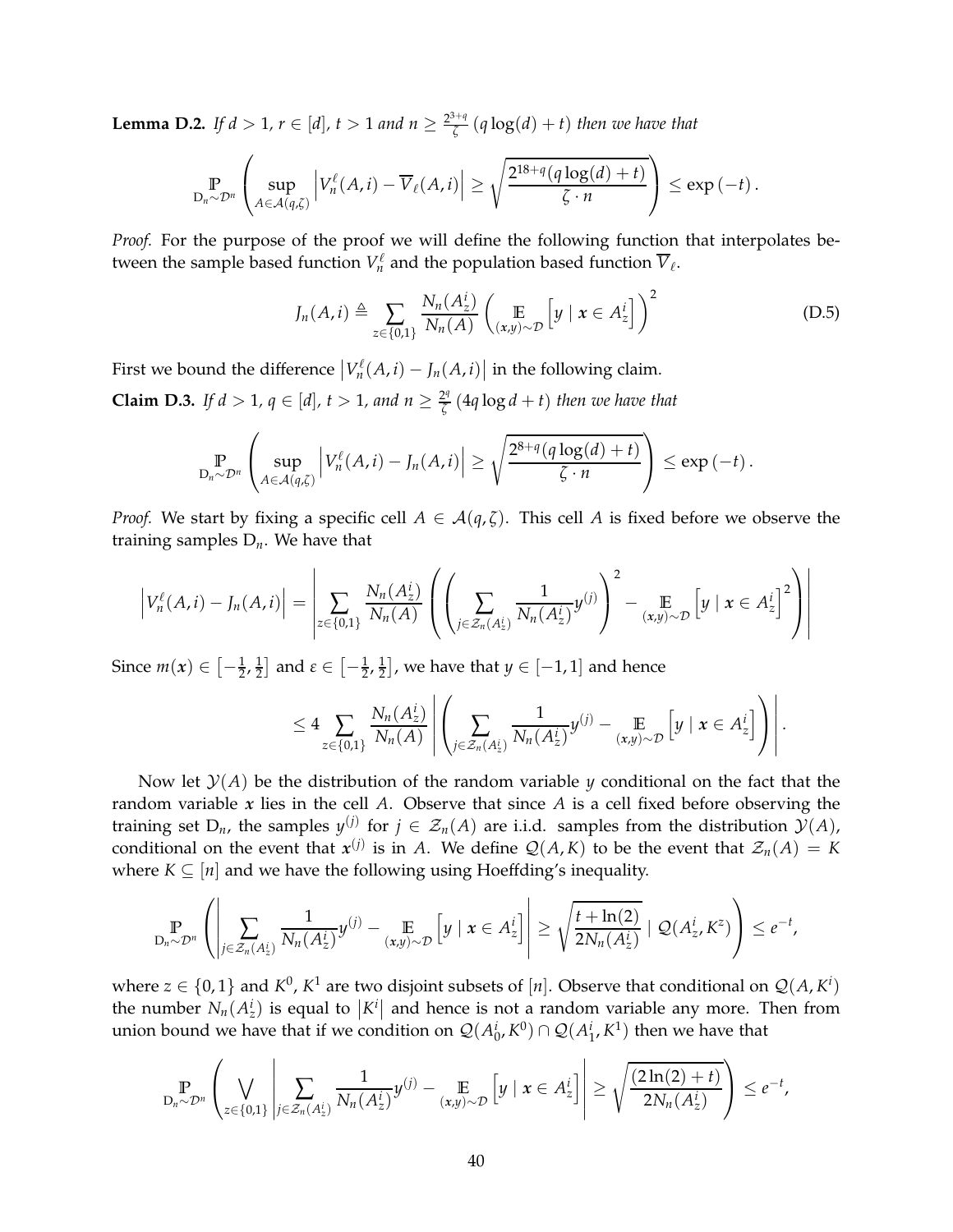where we dropped the condition on  $\mathcal{Q}(A_0^i, K^0) \cap \mathcal{Q}(A_1^i, K^1)$  from the above notation for simplicity of exposition. Hence we have the following which holds again if we condition on the event  $Q(A_0^i, K^0) \cap Q(A_1^i, K^1).$ 

$$
\mathbb{P}_{D_n \sim \mathcal{D}^n}\left(\left|V_n^{\ell}(A,i) - J_n(A,i)\right| \geq \frac{\sqrt{2(2\ln(2) + t)}\sum_{z \in \{0,1\}}\sqrt{N_n(A_z^i)}}{N_n(A)}\right) \leq \exp\left(-t\right). \tag{D.6}
$$

But we know that  $\sum_{z\in\{0,1\}}\left|N_n(A_z^i)\right|=N_n(A)$ , and also we have that the for any vector  $w\in\mathbb{R}^k$  it holds that  $||w||_1 \le \sqrt{k} ||w||_2$ . Therefore we have that

<span id="page-40-1"></span><span id="page-40-0"></span>
$$
\frac{\sum_{z\in\{0,1\}}\sqrt{N_n(A_z)}}{N_n(A)}\leq \sqrt{\frac{2}{N_n(A)}}.
$$

Now using this in inequality ( $D.6$ ) and taking the expectation over  $\mathcal{D}^n$  conditional on the event  $\mathcal{R}(A, k)$  that is equal to the event that  $N_n(A) = k$  and by the law of total expectation we get the following inequality for any a priori fixed cell *A*.

$$
\Pr_{D_n \sim \mathcal{D}^n} \left( \left| V_n^{\ell}(A,i) - J_n(A,i) \right| \geq \sqrt{\frac{4(2\ln(2)+t)}{k}} \mid \mathcal{R}(A,k) \right) \leq \exp\left(-t\right). \tag{D.7}
$$

Since *A* is a cell of size at least  $2^{d-q}$  we have that there exists a set  $Q_A \subseteq [d]$  with  $q_A = |Q_A| \leq q$ and a vector  $w_A \in \{0,1\}^{q_A}$  such that  $x \in A \Leftrightarrow x_{Q_A} = w_A$ . Therefore by the assumption that  $A \in \mathcal{A}(q,\zeta)$ , we have that  $\mathbb{P}_x(x \in A) \geq \frac{\zeta}{2^2}$  $\frac{6}{24}$ . Hence from classical Chernoff bound for binary random variables we have that

<span id="page-40-3"></span><span id="page-40-2"></span>
$$
\Pr_{D_n \sim \mathcal{D}^n} \left( N_n(A) \leq \frac{n \cdot \zeta}{8 \cdot 2^q} \right) \leq \exp \left( -\frac{n \cdot \zeta}{2^q} \right) \tag{D.8}
$$

Then by combining  $(D.7)$  and  $(D.8)$  and invoking the Bayes rule we get that

$$
\mathbb{P}_{D_n \sim \mathcal{D}^n} \left( \left| V_n^{\ell}(A, i) - J_n(A, i) \right| \geq \sqrt{\frac{32(2\ln(2) + t) \cdot 2^q}{\zeta \cdot n}} \right) \leq \exp\left( -t \right) + \exp\left( -\frac{n \cdot \zeta}{2^q} \right). \tag{D.9}
$$

It is also easy to see that the number of possible cells *A* with size at least 2*d*−*<sup>q</sup>* is at most 2*<sup>q</sup>* It is also easy to see that the number of possible cells A with size at least  $2^{n}$  is at most  $2^{n}$ .<br> $\left(\sum_{i=0}^{q} {d \choose i}\right)$  and hence  $|\mathcal{A}(q,\zeta)| \leq 2^{q} \cdot \left(\sum_{i=0}^{q} {d \choose i}\right)$ . Now using a union bound of (D.9) over a *i*=0 ( *d*  $\left\{ \begin{array}{l} d \ d \end{array} \right\}$  and hence  $|\mathcal{A}(q,\zeta)|\ \leq\ 2^q \cdot \left( \sum_{i=1}^q \zeta_i \right)$ *i*=0 ( *d*  $\binom{d}{i}$ ). Now using a union bound of [\(D.9\)](#page-40-3) over all possible cells  $A \in \mathcal{A}(q,\zeta)$  we get

$$
\Pr_{D_n \sim \mathcal{D}^n} \left( \sup_{A \in \mathcal{A}(q,\zeta)} \left| V_n^{\ell}(A,i) - J_n(A,i) \right| \ge \sqrt{\frac{32(2\ln(2) + t) \cdot 2^q}{\zeta \cdot n}} \right) \le
$$
\n
$$
\le \left( 2^q \sum_{i=0}^q \binom{d}{i} \right) \left( \exp\left(-t\right) + \exp\left(-\frac{n \cdot \zeta}{2^q}\right) \right). \tag{D.10}
$$

Finally using  $\log\left(2^q\cdot \sum_{i=1}^q a_i\right)$  $\binom{d}{i}$   $\leq (q+1)\log(2 \cdot d \cdot q)$  and since  $d > 1$ ,  $q \in [d]$ , the claim follows. *i*=0 ( *d*  $\Box$ 

Next we bound the difference  $\big| J_n(A,i) - \overline{V}_{\ell}(A,i) \big|$ .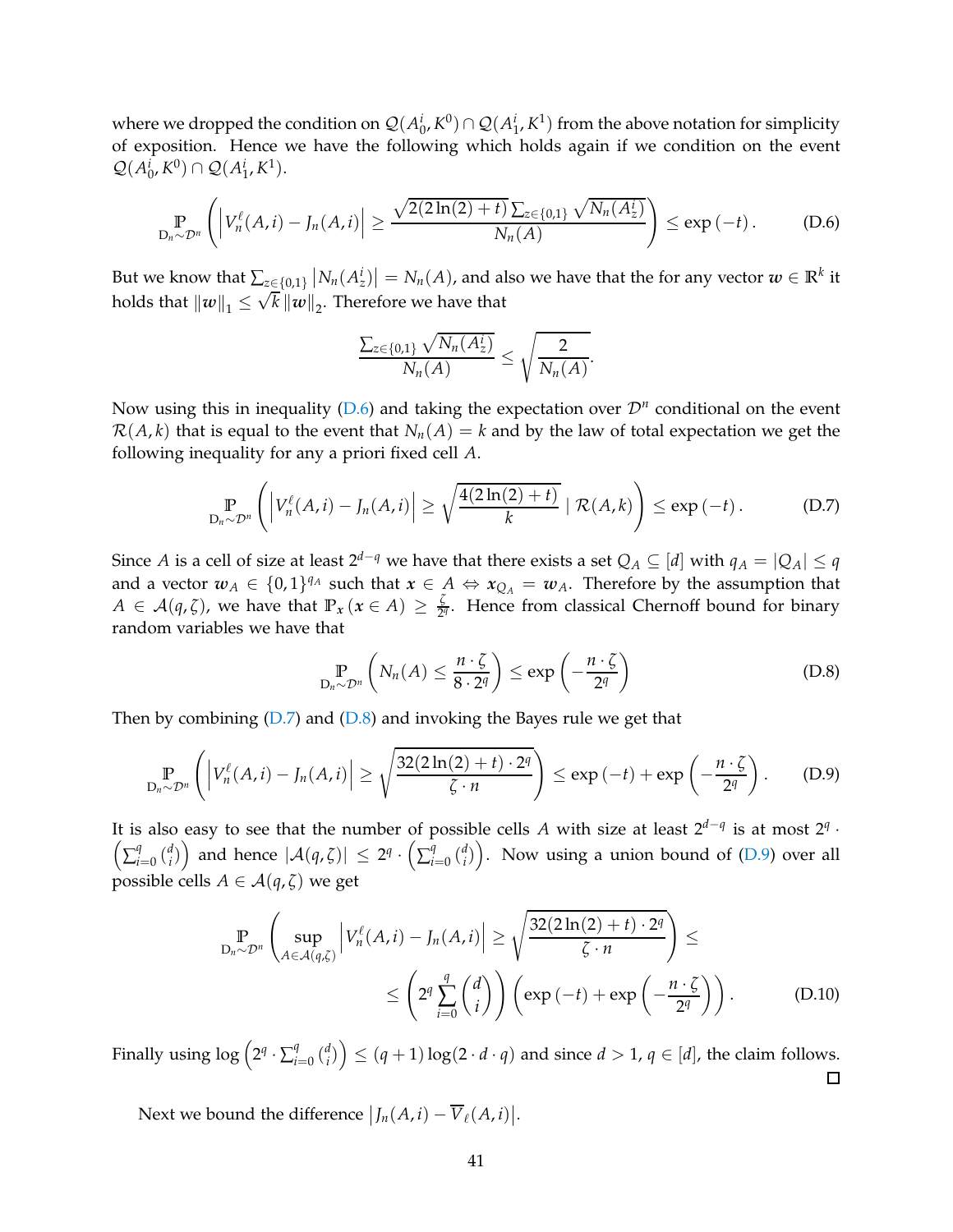<span id="page-41-0"></span>**Claim D.4.** *If*  $d > 1$ *,*  $q \in [d]$ *,*  $t > 1$ *, and*  $n \geq \frac{2^q}{\zeta}$ *ζ* (4*q* log *d* + *t*) *then we have that*

$$
\Pr_{D_n \sim \mathcal{D}^n} \left( \sup_{A \in \mathcal{A}(q,\zeta)} |J_n(A,i) - \overline{V}_{\ell}(A,i)| \geq \sqrt{\frac{2^{10+q} \cdot (q \log(d) + t)}{n \cdot \zeta}} \right) \leq \exp(-t).
$$

*Proof.* Since the error distribution has zero mean, i.e.  $\mathbb{E}[\varepsilon] = 0$ , we have that

$$
\left(\mathop{\mathbb{E}}_{(x,y)\sim\mathcal{D}}[y \mid x \in A]\right)^2 = \left(\mathop{\mathbb{E}}_{x}[m(x) \mid x \in A]\right)^2 \triangleq M(A)
$$

and hence

$$
\left|J_n(A,i) - \overline{V}_{\ell}(A,i)\right| \leq \sum_{z \in \{0,1\}} \left|\frac{N_n(A_z^i)}{N_n(A)} - \mathbb{P}\left(x \in A_z^i \mid x \in A\right)\right| \left(\mathbb{E}_{(x,y) \sim \mathcal{D}}\left[y \mid x \in A_z^i\right]\right)^2
$$
  

$$
\leq 4 \sum_{z \in \{0,1\}} \left|\frac{N_n(A_z^i)}{N_n(A)} - \mathbb{P}\left(x \in A_z^i \mid x \in A\right)\right|.
$$

Now from Hoeffding bound we have that

$$
\Pr_{D_n \sim \mathcal{D}^n} \left( \left| \frac{N_n(A_z^i)}{k} - \Pr_{\mathbf{x}} \left( \mathbf{x} \in A_z^i \mid \mathbf{x} \in A \right) \right| \geq t \mid N_n(A) = k \right) \leq \exp(-2 \cdot k \cdot t^2)
$$

excluding the case  $N_n(A) \leq \frac{n \cdot \zeta}{16 \cdot 2}$  $\frac{n \cdot \zeta}{16 \cdot 2^q}$  and taking expectation of both sides we get that

$$
\mathbb{P}_{D_n \sim \mathcal{D}^n} \left( \left| \frac{N_n(A_2^i)}{N_n(A)} - \mathbb{P}_{x} \left( x \in A_2^i \mid x \in A \right) \right| \geq t \right) \leq \mathbb{E}_{D_n \sim \mathcal{D}^n} \left[ \exp \left( -2t^2 \cdot N_n(A) \right) \mid N_n(A) > \frac{n \cdot \zeta}{16 \cdot 2^q} \right] + \mathbb{P}_{D_n \sim \mathcal{D}^n} \left( N_n(A) \leq \frac{n \cdot \zeta}{16 \cdot 2^q} \right)
$$

now we can use  $(D.8)$  to get that

$$
\mathop{\mathbb{P}}_{D_n \sim \mathcal{D}^n} \left( \left| \frac{N_n(A_z^i)}{N_n(A)} - \mathop{\mathbb{P}}_{x} \left( x \in A_z^i \mid x \in A \right) \right| \geq \sqrt{\frac{8 \cdot 2^q \cdot t}{n \cdot \zeta}} \right) \leq \exp(-t) + \exp\left(-\frac{n \cdot \zeta}{2^q}\right)
$$

Finally if we apply the union bound over all possible cells *A* ∈ *A*(*q*, *ζ*) together with the assumption that *n* >  $\frac{2^q}{7}$  (4*g* log *d* + *t*), the claim follows. tion that  $n \geq \frac{2^q}{\zeta}$  $\frac{Z_1}{\zeta}$  (4*q* log *d* + *t*), the claim follows.

If we combine Claim [D.3](#page-39-0) and [D.4,](#page-41-0) the lemma follows.

We are now ready to prove that the bias of every tree that is constructed by Algorithm [3](#page-11-0) is small under the Assumption [4.1.](#page-10-1) We start by proving the finite sample analogues of Lemma [4.9.](#page-14-1) First we provide a relaxed version of the Definition [4.8](#page-14-2) and a version with finite samples.

 $\Box$ 

<span id="page-41-1"></span>**Definition D.5.** Given a partition  $P$  and a cell  $A$  of  $P$ , a positive number  $\eta$  and a training set  $D_n$ , we define the sets  $\mathcal{L}_n^{\eta}(A) = \{i \in [d] \mid V_n^{\ell}$  $V_n^{\ell}(A,i) - V_n^{\overline{\ell}}$ *n*<sup> $\ell$ </sup><sub>*n*</sub>(*A*)  $>$  *η*} and  $\mathcal{L}^{\eta}(A) = \{i \in [d] \mid$  $\overline{V}_{\ell}(A, i) - \overline{V}_{\ell}(A) > \eta$ . Similarly, when  $\eta = 0$  we use the simpler notation  $\mathcal{L}_n(A)$  and  $\mathcal{L}(A)$ .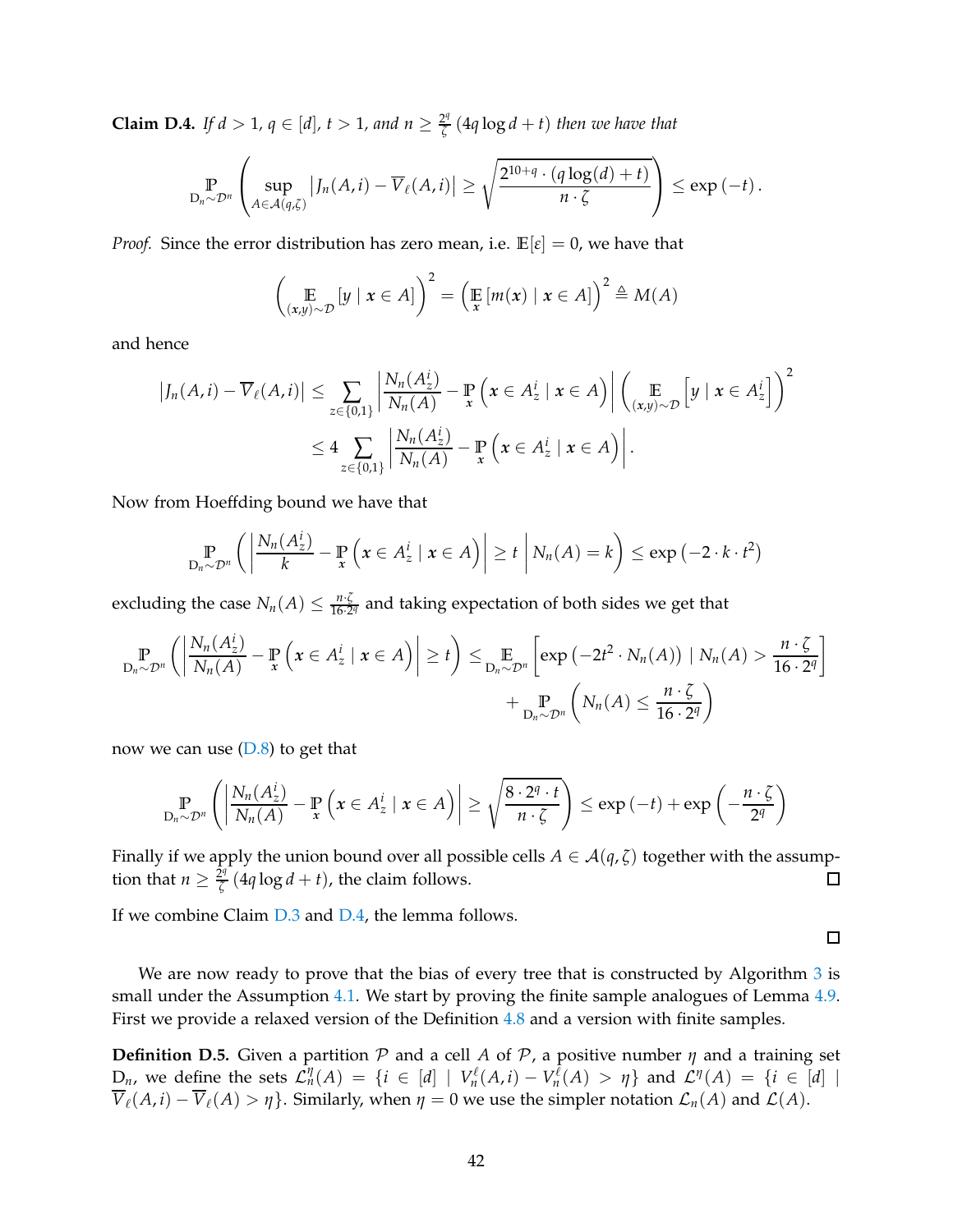Since  $V_n$  is monotone decreasing with respect to P, we have that  $V_n(\mathcal{P}, A, i) \geq V_n(\mathcal{P})$ . Hence given  $P$ ,  $A$  the Algorithm [3](#page-11-0) chooses the direction  $i$  that maximizes the positive quantity *V*<sup>n</sup>(P, *A*, *i*) − *V*<sub>n</sub>(P). So the bad event is that for all  $j \in [d]$ ,  $V_n(P, A, i) - V_n(P) \geq V_n(P, A, i) - V_n(P)$ *V<sub>n</sub>*( $\mathcal{P}$ ) but  $\overline{V}(\mathcal{P}, A, i) - \overline{V}(\mathcal{P}) = 0$  and there exists a  $k \in [d]$  such that  $\overline{V}(\mathcal{P}, A, k) - \overline{V}(\mathcal{P}) > 0$ . A relaxed version of this bad event can be described using the Definition [D.5.](#page-41-1) In this language the bad event is that the index  $i \in [d]$  that the Algorithm [3](#page-11-0) chooses to split does not belong to  $\mathcal{L}^{\eta}(\mathcal{P}, A)$  although  $\mathcal{L}^{\eta}(\mathcal{P}, A) \neq \emptyset$ . We bound the probability of this event in the next lemma.

<span id="page-42-0"></span>**Lemma D.6.** *If d* > 1,  $q \in [d]$ ,  $t > 1$ , and  $n \ge \frac{2^{3+q}}{\zeta}$ *ζ* (*q* log(*d*) + *t*) *and let*  $η = \sqrt{\frac{2^{18+q}(q\log(d)+t)}{\zeta \cdot n}}$  $\frac{\log(u)+i}{\zeta \cdot n}$  then we *have that*

$$
\mathop{\mathbb{P}}_{D_n \sim \mathcal{D}^n} \left( \bigvee_{A \in \mathcal{A}(q,\zeta)} \left( \left( \operatorname{argmax}_{i \in [d]} V_n^{\ell}(A,i) \right) \notin \mathcal{L}(A) \mid \mathcal{L}^{2\eta}(A) \neq \emptyset \right) \right) \leq 2 \exp(-t)
$$

*Proof.* Directly applying Lemma [D.2](#page-39-1) to Definition [D.5](#page-41-1) we have that

$$
\mathbb{P}_{D_n \sim \mathcal{D}^n} \left( \bigvee_{i, A \in \mathcal{A}(q, \zeta)} \left( i \in \mathcal{L}_n^{\eta}(A) \mid i \notin \mathcal{L}(A) \right) \right) \le \exp(-t), \tag{D.11}
$$

where  $\eta = \sqrt{\frac{2^{18+q}(q \log(d)+t)}{\zeta \cdot n}}$  $\frac{\log(d) + t}{\zeta \cdot n}$  and  $n \geq \frac{2^{3+q}}{\zeta}$  $\frac{f_{\tau,\eta}}{\zeta}(q \log(d) + t)$ . Similarly we have that

$$
\Pr_{D_n \sim \mathcal{D}^n} \left( \bigvee_{i, A \in \mathcal{A}(q, \zeta)} \left( i \notin \mathcal{L}_n^{\eta}(A) \mid i \in \mathcal{L}^{2\eta}(A) \right) \right) \le \exp(-t). \tag{D.12}
$$

If we combine the above inequalities we get that there is a very small probability that there exists an index  $i \in \mathcal{L}^{2\eta}(A)$  but an index  $j \notin \mathcal{L}(A)$  is chosen instead. This is summarized in the following inequality

$$
\mathbb{P}_{D_n \sim \mathcal{D}^n} \left( \bigvee_{A \in \mathcal{A}(q,\zeta)} \left( \left( \operatorname{argmax}_{i \in [d]} V_n^{\ell}(A,i) \right) \notin \mathcal{L}(A) \mid \mathcal{L}^{2\eta}(A) \neq \emptyset \right) \right) \leq 2 \exp(-t) \tag{D.13}
$$

and the lemma follows.

<span id="page-42-1"></span>**Lemma D.7.** For every partition  $P$ , under the Assumption [4.1,](#page-10-1) if for some  $A \in P$  it holds that  $\mathcal{L}^{\eta}(A) =$ ∅*, then*

$$
\mathop{\mathbb{E}}_{x \sim \mathcal{D}_x} \left[ \left( m(x) - \mathop{\mathbb{E}}_{z \sim \mathcal{D}_x} [m(z) \mid z \in \mathcal{P}(x)] \right)^2 \mid x \in A \right] \leq C \cdot \eta \cdot |\mathcal{L}(A)|.
$$

*Proof.* We define  $\overline{P}$  to be the partition where all the cells contain only one element of the space, that is  $\overline{\mathcal{P}} = \{\{x\} \mid x \in \{0,1\}^d\}$ . We then know that  $\overline{L}(\overline{\mathcal{P}}) = 0$ . Let  $\mathcal{P}'$  be the refinement of  $\mathcal P$ where every cell *A* of *P* has been split with respect to all the coordinates  $\mathcal{R}(A)$ . We first prove that  $\overline{L}(\mathcal{P}') = 0$ . If this is not the case then there exists a cell *A* and a direction  $i \notin \mathcal{R}(A)$  such that  $\overline{L}(\mathcal{P}', A, i) - \overline{L}(\mathcal{P}') < 0$ . But because of the Assumption [4.1](#page-10-1) and item (4.) of Lemma [4.7](#page-14-0) we have

$$
C \cdot (\overline{L}(\mathcal{P}, A, i) - \overline{L}(\mathcal{P})) \leq \overline{L}(\mathcal{P}', A, i) - \overline{L}(\mathcal{P}') < 0
$$

 $\Box$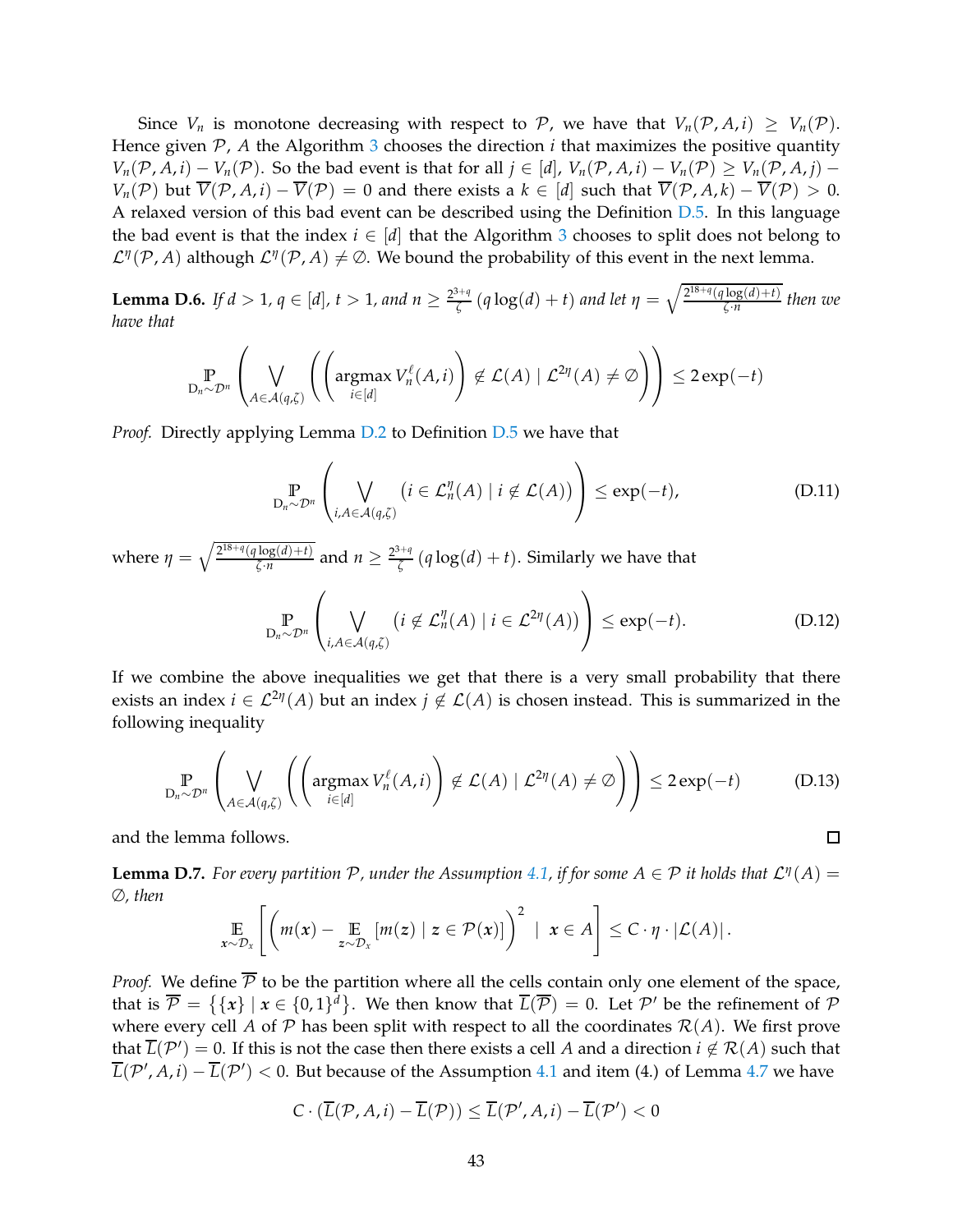which contradicts the assumption that  $i \notin \mathcal{R}(A)$ .

Now assume that  $\mathcal{L}^{\eta}(A) = \emptyset$  and for the sake of contradiction also assume that  $\overline{L}_{\ell}(A) >$  $C \cdot \eta \cdot |\mathcal{L}(A)|$ . Let  $\{r_1, \ldots, r_k\}$  be an arbitrary enumeration of the set  $\mathcal{L}(A)$ . From the argument before we have that  $\overline{L}_{\ell}(A,\mathcal{L}(A)) = 0$  hence there exists an element  $r_i$  of  $\mathcal{L}(A)$  such that

$$
\overline{L}_{\ell}(A, \{r_1, \ldots, r_{j-1}\}) - \overline{L}_{\ell}(A, \{r_1, \ldots, r_j\}) > C \cdot \eta,
$$

otherwise we would immediately have  $\overline{L}_{\ell}(A) \leq C \cdot \eta \cdot |\mathcal{L}(A)|$ . But because of the diminishing returns property of  $\overline{L}(\cdot)$  we have that

$$
C\cdot (\overline{L}_{\ell}(A)-\overline{L}_{\ell}(A,r_j))\geq \overline{L}_{\ell}(A,\{r_1,\ldots,r_{j-1}\})-\overline{L}_{\ell}(A,\{r_1,\ldots,r_j\})>C\cdot \eta,
$$

but this last inequality implies  $r_j \in \mathcal{L}^{\eta}(A)$  which contradicts with our assumption that  $\mathcal{L}^{\eta}(A)$  =  $\emptyset$ . Hence  $\overline{L}_{\ell}(A)$  ≤  $C \cdot η \cdot |C(A)|$  and the lemma follows.  $\Box$ 

Finally we need one more Lemma to handle the case where Assumption [4.2](#page-10-3) holds.

<span id="page-43-0"></span>**Lemma D.8.** *If d* > 1,  $r \in [d]$ ,  $t > 1$ , assume that m is  $(\beta, r)$ -strongly partition sparse with relevant features R as per Assumption [4.2](#page-10-3) and let  $n \geq \frac{2^{3+r}}{\zeta}$  $\frac{d^{3+r}}{\zeta}(r \log(d) + t)$  *and*  $n \geq \frac{2^{18+r}(r \log(d) + t)}{\zeta \cdot \beta^2}$ *ζ*·*β* 2 *then we have that*

$$
\mathop{\mathbb{P}}_{D_n \sim \mathcal{D}^n} \left( \bigvee_{A \in \mathcal{A}(r,\zeta)} \left( \left( \operatorname{argmax}_{i \in [d]} V_n^{\ell}(A,i) \right) \notin R \mid \mathcal{L}(A) \neq \emptyset \right) \right) \leq 2 \exp(-t)
$$

*Proof.* Directly applying Lemma [D.2](#page-39-1) to Definition [D.5](#page-41-1) we have that

$$
\mathbb{P}_{D_n \sim \mathcal{D}^n} \left( \bigvee_{i, A \in \mathcal{A}(r, \zeta)} \left( i \in \mathcal{L}_n^{\eta}(A) \mid i \notin \mathcal{L}(A) \right) \right) \le \exp(-t), \tag{D.14}
$$

where  $\eta = \sqrt{\frac{2^{26+r}(r \log(d)+t)}{r \cdot n}}$  $\frac{\log(d) + t}{\zeta \cdot n}$  and  $n \geq \frac{2^{3+r}}{\zeta}$  $\frac{d^{n-r}}{\zeta}(r \log(d) + t)$ . Similarly we have that

$$
\mathbb{P}_{D_n \sim \mathcal{D}^n} \left( \bigvee_{i, A \in \mathcal{A}(r,\zeta)} \left( i \notin \mathcal{L}_n^{\eta}(A) \mid i \in \mathcal{L}^{2\eta}(A) \right) \right) \le \exp(-t). \tag{D.15}
$$

 $\Box$ 

If we combine the above inequalities with Assumption [4.2](#page-10-3) the lemma follows.

<span id="page-43-1"></span>**Theorem D.9.** Let  $D_n$  be i.i.d. samples from the non-parametric regression model  $y = m(x) + \varepsilon$ , where  $m(x)$  ∈ [−1/2,1/2],  $\varepsilon \sim \mathcal{E}$ ,  $\mathbb{E}_{\varepsilon \sim \mathcal{E}}[\varepsilon] = 0$  and  $\varepsilon \in [-1/2, 1/2]$  *with m an r-sparse function. Let also*  $\mathcal{P}_n$ *be the partition that Algorithm [3](#page-11-0) returns. Then the following statements hold:*

*1. Let q* =  $\frac{Cr}{Cr+3}(\log(n) - \log(\log(d/\delta)))$  *and assume that the approximate diminishing returns Assumption* [4.1](#page-10-1) *holds.* Moreover if we set the number of nodes t such that  $log(t) \geq q$ , and if we *have number of samples n*  $\geq \Omega(\log(d/\delta))$  *then it holds that* 

$$
\mathbb{P}_{D_n \sim \mathcal{D}^n} \left( \mathop{\mathbb{E}}_{x \sim \mathcal{D}_x} \left[ \left( m(x) - \mathop{\mathbb{E}}_{z \sim \mathcal{D}_x} \left[ m(z) \mid z \in \mathcal{P}_n(x) \right] \right)^2 \right] > \tilde{\Omega} \left( C \cdot r \cdot \frac{C \cdot r + 3}{\sqrt{\frac{\log(d/\delta)}{n}}} \right) \right) \leq \delta.
$$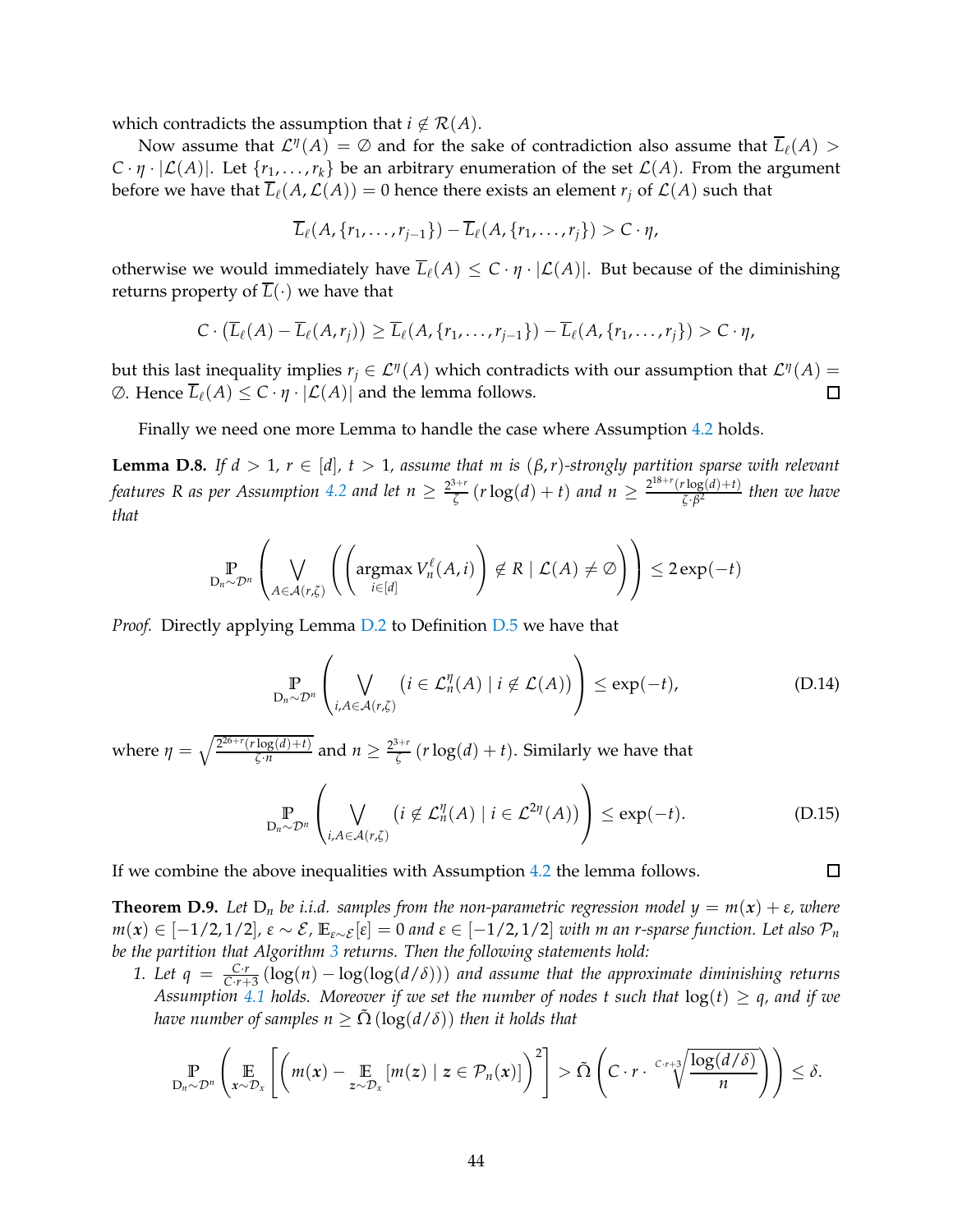*2. Suppose that the distribution* D*<sup>x</sup> is a product distribution (see Assumption [2.2\)](#page-3-1) and that the Assumption* [4.1](#page-10-1) *holds.* If  $log(t) \geq r$ , *then it holds that* 

$$
\mathbb{P}_{D_n \sim \mathcal{D}^n} \left( \mathop{\mathbb{E}}_{x \sim \mathcal{D}_x} \left[ \left( m(x) - \mathop{\mathbb{E}}_{z \sim \mathcal{D}_x} \left[ m(z) \mid z \in \mathcal{P}_n(x) \right] \right)^2 \right] > \tilde{\Omega} \left( \sqrt[3]{C^2 \cdot \frac{2^r \cdot \log(d/\delta)}{n}} \right) \right) \leq \delta.
$$

*3. Suppose that the distribution*  $D_x$  *is a product distribution (see Assumption [2.2\)](#page-3-1), that is also*  $(\zeta, r)$ -*lower bounded (see Assumption [4.3\)](#page-10-2)* and that the Assumption [4.1](#page-10-1) holds. If  $log(t) \ge r$ , then it holds *that*

$$
\mathbb{P}_{D_n \sim \mathcal{D}^n} \left( \mathop{\mathbb{E}}_{x \sim \mathcal{D}_x} \left[ \left( m(x) - \mathop{\mathbb{E}}_{z \sim \mathcal{D}_x} [m(z) \mid z \in \mathcal{P}_n(x)] \right)^2 \right] > \tilde{\Omega} \left( C \cdot \sqrt{\frac{2^r \cdot \log(d/\delta)}{\zeta \cdot n}} \right) \right) \leq \delta.
$$

*4. Suppose that m is* (*β*,*r*)*-strongly partition sparse (see Assumption [4.2\)](#page-10-3) and that* D*<sup>x</sup> is* (*ζ*,*r*)*-lower bounded (see Assumption [4.3\)](#page-10-2). If*  $n \ge \tilde{\Omega} \left( \frac{2^r (\log(d/\delta))}{\zeta \cdot \beta^2} \right)$  $\frac{\log(d/\delta)}{\zeta \cdot \beta^2}$ ), and  $\log(t) \geq r$ , then we have

$$
\mathop{\mathbb{P}}_{D_n \sim \mathcal{D}^n} \left( \mathop{\mathbb{E}}_{x \sim \mathcal{D}_x} \left[ \left( m(x) - \mathop{\mathbb{E}}_{z \sim \mathcal{D}_x} \left[ m(z) \mid z \in \mathcal{P}_n(x) \right] \right)^2 \right] > 0 \right) \le \delta.
$$

*Proof.* When the value of level changes, then the algorithm considers separately every cell *A* in  $\mathcal{P}_{\text{level}}$ . For every such cell *A* it holds that  $\overline{L}_{\ell}(A,R) = 0$  and hence  $\overline{V}_{\ell}(A,R) \triangleq V^*(A)$  is maximized. Since  $m(x) \in [-1, 1]$  it holds that the maximum value of  $V_{\ell}$  is 1. Now let  $\{i_1, \ldots, i_r\}$ be an arbitrary enumeration of *R* and let  $R_j = \{i_1, \ldots, i_j\}$ . Then by adding and subtracting terms of the form  $\overline{V}_{\ell}(A, R_i)$  we have the following equality

$$
(\overline{V}_{\ell}(A,R)-\overline{V}_{\ell}(A,R_{r-1}))+\cdots+(\overline{V}_{\ell}(A,R_2)-\overline{V}_{\ell}(A,i_1))+\overline{V}_{\ell}(A,i_1)=V^*(A).
$$

From Assumption [4.1](#page-10-1) we have that

$$
(\overline{V}_{\ell}(A,i_r)-\overline{V}_{\ell}(A))+\cdots+(\overline{V}_{\ell}(A,i_2)-\overline{V}_{\ell}(A))+(\overline{V}_{\ell}(A,i_1)-\overline{V}_{\ell}(A))\geq \frac{V^*(A)-\overline{V}_{\ell}(A)}{C}
$$

which implies

$$
\max_{j\in[r]} \left( \overline{V}_{\ell}(A,i_j) - \overline{V}_{\ell}(A) \right) \geq \frac{V^*(A) - \overline{V}_{\ell}(A)}{C \cdot r}.
$$

Let  $i_A^{\text{level}}$  be the coordinate that the algorithm chose to split at cell *A* at level level. Now from the greedy criterion that Algorithm [3](#page-11-0) uses to pick the next coordinate to split on, we have that  $i_A^{\text{level}}$  was at least as good as the best of the coordinates in *R* with respect to  $V_n^{\ell}$  $\int_{n}^{\ell}$ . If we set  $\zeta = \tilde{\Theta} \left( \sqrt{\frac{C \cdot r + 3}{n}} \frac{\log(d/\delta)}{n} \right)$ *n*  $\int$ ,  $q = \frac{C \cdot r}{C \cdot r + 3} \left( \log(n) - \log(\log(d/\delta)) \right)$  and  $\zeta = \tilde{\Theta} \left( \sqrt{\frac{C \cdot r + 2}{\zeta \cdot n}} \right)$ *ζ*·*n* and use Lemma [D.2](#page-39-1) we get that if  $n \geq \tilde{\Omega}(\log(d/\delta))^2$  $n \geq \tilde{\Omega}(\log(d/\delta))^2$  and if  $\mathbb{P}_{x \sim \mathcal{D}_x}(x \in A) \geq \zeta/2^q$  then it holds with probability at least  $1 - \delta$  that

$$
\overline{V}_{\ell}\left(A, i_A^{\text{level}}\right) \ge \overline{V}_{\ell}(A) + \frac{V^*(A) - \overline{V}_{\ell}(A)}{C \cdot r} - 3\xi
$$

<span id="page-44-0"></span><sup>2</sup>This condition is necessary to guarantee that we have enough number of samples *n* to make the splits that are necessary for the *q* splits of every path of the tree.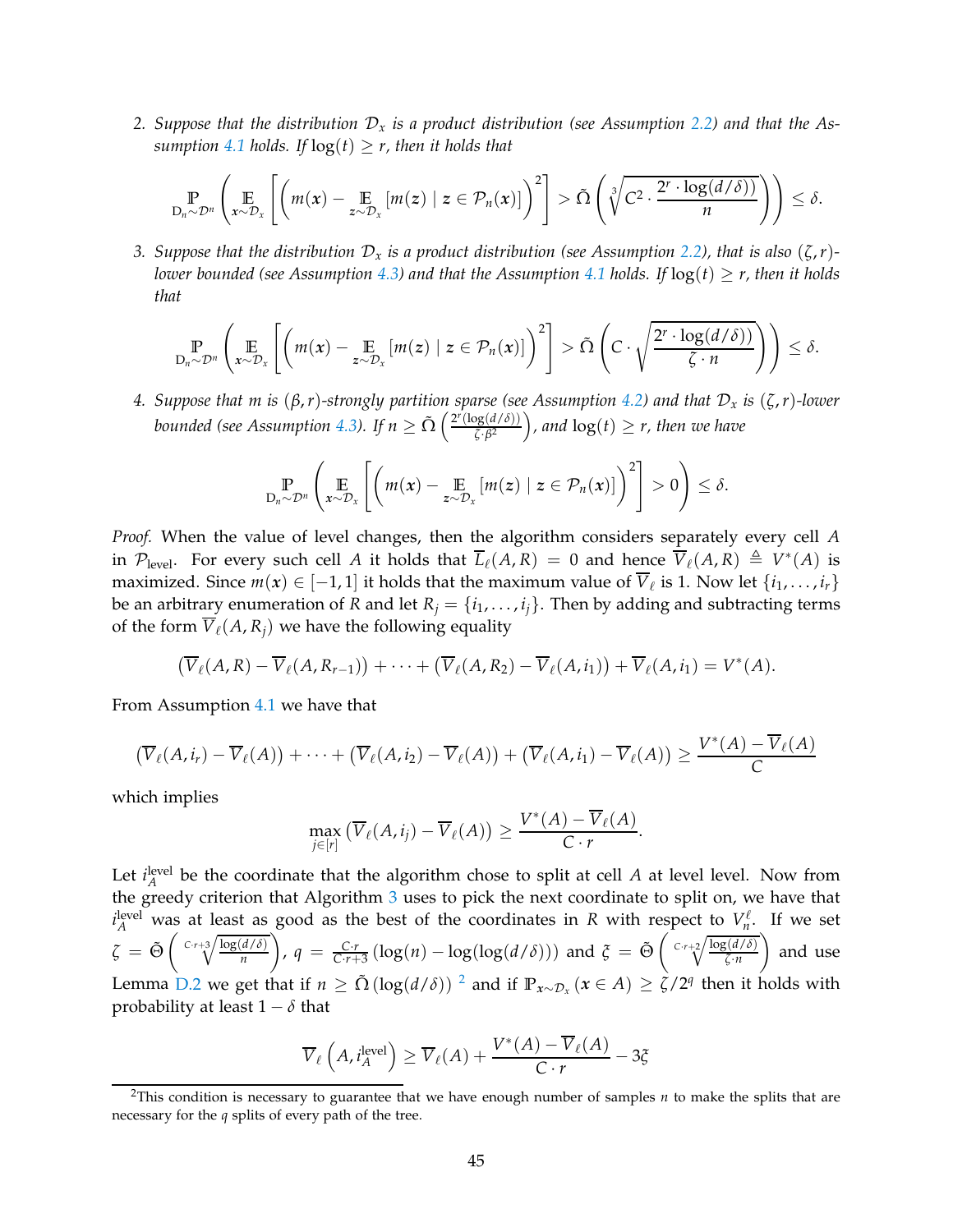which in turn because  $L^*(A) \triangleq \overline{L}_{\ell}(A,R) = 0$  implies that

<span id="page-45-0"></span>
$$
\overline{L}_{\ell}\left(A, i_A^{\text{level}}\right) \le \overline{L}_{\ell}(A)\left(1 - \frac{1}{C \cdot r}\right) + 3\xi. \tag{D.16}
$$

We fix  $\mathcal{Q}_{\text{level}}$  to be the partition  $\mathcal{P}_{\text{level}}$  of  $\{0,1\}^d$  when level changed. Also we define  $\mathcal U$  to be the set of cells *A* in  $Q_{\text{level}}$  such that  $\mathbb{P}_{x \sim \mathcal{D}_x}(x \in A) \ge \zeta/2^q$  and  $\mathcal V$  the rest of the cells *A* in  $Q_{\text{level}}$ . Then because of [D.16](#page-45-0) and Lemma [4.7](#page-14-0) it holds that

$$
\overline{L}(\mathcal{Q}_{\text{level}+1}) = \sum_{A \in \mathcal{Q}_{\text{level}}} \mathbb{P}_{x \sim \mathcal{D}_x}(\mathbf{x} \in A) \overline{L}_{\ell} (A, i_A^{\text{level}}) + 3\xi
$$
\n
$$
= \sum_{A \in \mathcal{U}} \mathbb{P}_{x \sim \mathcal{D}_x}(\mathbf{x} \in A) \overline{L}_{\ell} (A) \left(1 - \frac{1}{C \cdot r}\right) + \sum_{A \in \mathcal{V}} \mathbb{P}_{x \sim \mathcal{D}_x}(\mathbf{x} \in A) \overline{L}_{\ell} (A, i_A^{\text{level}}) + 3\xi
$$
\n
$$
\leq \overline{L}(\mathcal{Q}_{\text{level}}) \left(1 - \frac{1}{C \cdot r}\right) + \frac{\zeta}{2^q} \sum_{A \in \mathcal{V}} \overline{L}_{\ell} (A, i_A^{\text{level}}) + 3\xi
$$
\n
$$
\leq \overline{L}(\mathcal{Q}_{\text{level}}) \left(1 - \frac{1}{C \cdot r}\right) + 3\xi + \zeta.
$$

Inductively and using the fact that  $m(x) \in [-1,1]$ , we get that

$$
\overline{L}(\mathcal{Q}_{\text{level}}) \le \overline{L}(\mathcal{P}_0) \left(1 - \frac{1}{C \cdot r}\right)^{\text{level}} + (\xi + \zeta) \cdot \text{level} \le \left(1 - \frac{1}{C \cdot r}\right)^{\text{level}} + (\xi + \zeta) \cdot \text{level.} \quad (D.17)
$$

Finally if we set  $\eta = \xi + \zeta = \Theta(\xi)$  from the choice of *t* we have that level  $\geq C \cdot r \ln(1/\eta)$  and hence when level is exactly equal to  $C \cdot r \ln(1/\eta)$ , it holds that  $\overline{L}(\mathcal{Q}_{\text{level}}) \leq 3 \cdot C \cdot r \ln(1/\eta) \eta$ . Now from the monotonicity of the  $\overline{L}$  function with respect to  $\mathcal{Q}_{\text{level}}$  we have that for any level  $\geq$ *C r* ln  $(1/\eta)$  it holds that  $\overline{L}(\mathcal{Q}_{\text{level}}) \leq 3 \cdot C \cdot r \ln(1/\eta) \eta$  and the first part of the theorem follows.

For the second part of the theorem we use Lemma [D.6](#page-42-0) and we have that at every step, if  $A \in \mathcal{A}(r,\zeta)$  then either the algorithm chose to split with respect to a direction  $i \in \mathcal{L}(A)$ or  $\mathcal{L}^{\eta}(A) = \emptyset$  for  $\eta = \sqrt{\frac{2^{18+r}(r \log(d)+t)}{\zeta \cdot n}}$  $\frac{\log(u) + i}{\zeta \cdot n}$ . Because of our assumption that *m* is *r*-sparse and because we assume that the features are distributed independently we have that at any step  $|\mathcal{L}(A)| \leq r$ . Hence after *r* levels it has to be that for every cell  $A \in \mathcal{A}(r,\zeta) \cap \mathcal{P}_n$ , there is a supercell  $B \supseteq A$  such that  $\mathcal{L}^{\eta}(B) = \emptyset$ . These super-cells create a partition  $\tilde{\mathcal{P}}_n$  that has the following two properties: (1) every cell *B* of  $\tilde{\mathcal{P}}_n$  with  $B \in \mathcal{A}(r, \zeta)$  has  $\mathcal{L}^{\eta}(B) = \emptyset$ , and (2)  $\mathcal{P}_n \sqsubseteq \tilde{\mathcal{P}}_n$ , i.e.,  $\mathcal{P}_n$ is a refinement of  $\tilde{\mathcal{P}}_{\setminus}$ . Let now  $\mathcal{U}$  be the cells  $B \in \tilde{\mathcal{P}}_n$  such that  $B \in \mathcal{A}(r, \zeta)$ , and let  $\mathcal{V}$  be the rest of the cells of  $\tilde{\mathcal{P}}_n$ . Then using Lemma [D.7](#page-42-1) we have that

$$
\overline{L}(\tilde{\mathcal{P}}_n) = \sum_{B \in \mathcal{U}} \Pr_{x \sim \mathcal{D}_x} (x \in B) \cdot \overline{L}_{\ell} (B) + \sum_{B \in \mathcal{V}} \Pr_{x \sim \mathcal{D}_x} (x \in B) \cdot \overline{L}_{\ell} (B)
$$
\n
$$
\leq C \cdot \eta \cdot r + \zeta
$$

now setting  $\zeta = (C \cdot r)^{2/3} \sqrt[3]{\frac{2^{18+r}(r \log(d) + t)}{n}}$  we get

$$
\overline{L}(\tilde{\mathcal{P}}_n)\leq 2\zeta
$$

and since  $\overline{L}(\mathcal{P})$  is a monotone function of  $\mathcal{P}$ , we also get that  $\overline{L}(\mathcal{P}_n) \leq 2\zeta$  and the second part of the theorem follows.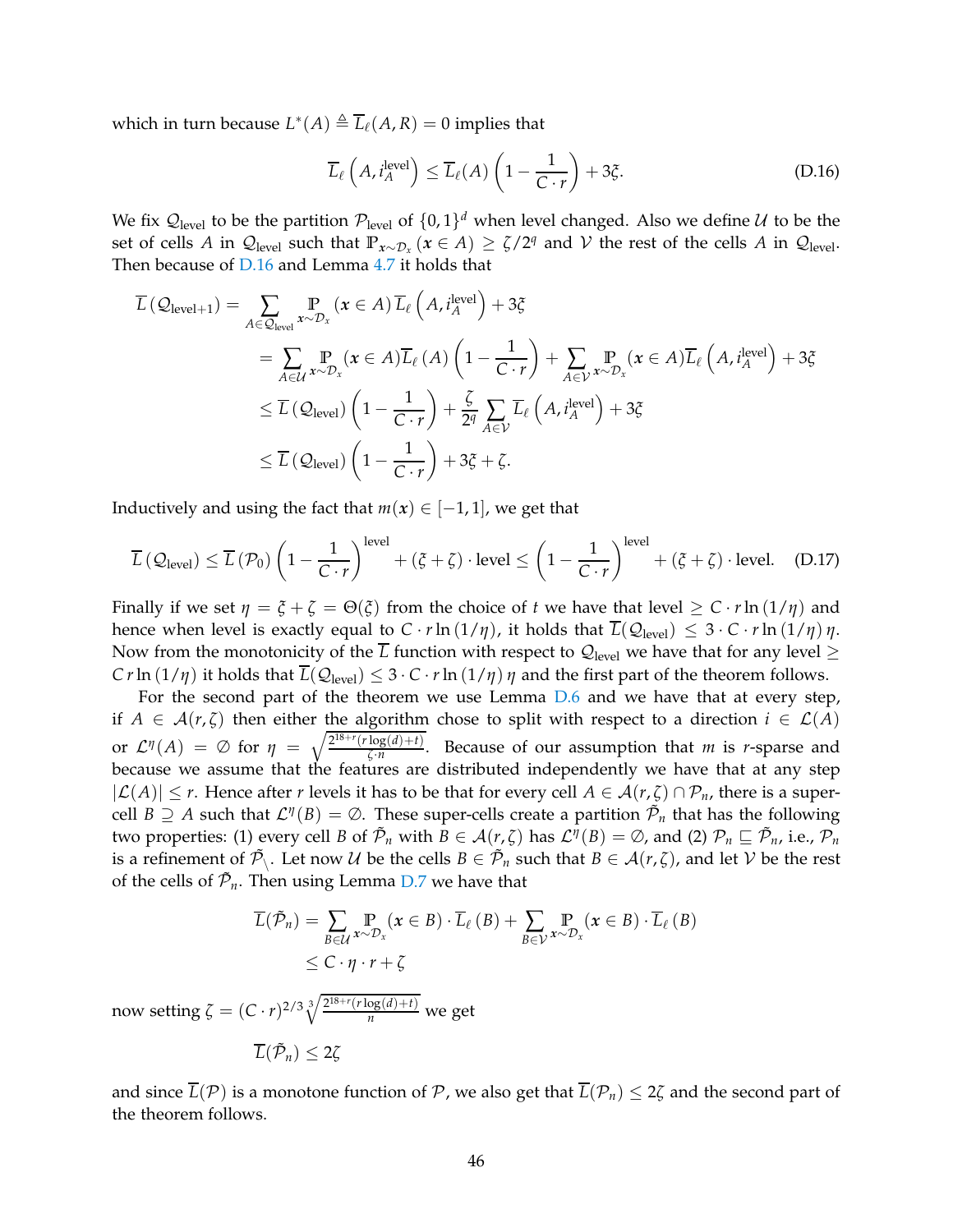For the third part of the theorem we use Lemma [D.6](#page-42-0) and we have that at every step either the algorithm chose to split with respect to a direction  $i \in \mathcal{L}(A)$  or  $\mathcal{L}^{\eta}(A) = \emptyset$  for  $\eta = \sqrt{\frac{2^{18+r}(r \log(d)+t)}{\zeta \cdot n}}$  $\frac{\log(u)+i}{\zeta \cdot n}$ . Because of our assumption that *m* is *r*-sparse and because we assume that the features are distributed independently we have that at any step  $|\mathcal{L}(A)| \leq r$ . Hence after *r* levels it has to be that for every cell  $A \in \mathcal{A}(r,\zeta) \cap \mathcal{P}_n$ , there is a super-cell  $B \supseteq A$  such that  $\mathcal{L}^{\eta}(B) = \emptyset$ . These super-cells create a partition  $\tilde{\mathcal{P}}_n$  that has the following two properties: (1) every cell *B* of  $\tilde{\mathcal{P}}_n$  has  $\mathcal{L}^{\eta}(B) = \emptyset$ , and (2)  $\mathcal{P}_n \sqsubseteq \tilde{\mathcal{P}}_n$ , i.e.,  $\mathcal{P}_n$  is a refinement of  $\tilde{\mathcal{P}}_n$ . Then taking expectations over  $x \sim \mathcal{D}_x$  in both sides of Lemma [D.7](#page-42-1) we have that  $\overline{L}(\tilde{\mathcal{P}}_n) \leq C \cdot \eta \cdot r$  and since  $\overline{L}(\mathcal{P})$  is a monotone function, the third part of the theorem follows.

The last part of the theorem follows easily from Lemma [D.8.](#page-43-0)

 $\Box$ 

Recall the definition of the value-diameter from Definition [B.1.](#page-25-1) We prove the following, diameter-based bound on the bias of regression trees.

<span id="page-46-0"></span>**Theorem D.10.** Let  $D_n$  be i.i.d. samples from the non-parametric regression model  $y = m(x) + \varepsilon$ , where *<sup>m</sup>*(*x*) <sup>∈</sup> [−1/2, 1/2]*, <sup>ε</sup>* ∼ E*,* **<sup>E</sup>***ε*∼E [*ε*] = <sup>0</sup> *and <sup>ε</sup>* <sup>∈</sup> [−1/2, 1/2]*. If m is* (*β*,*r*)*-strongly partition sparse (see Assumption [4.2\)](#page-10-3) and* D*<sup>x</sup> is* (*ζ*,*r*)*-lower bounded (see Assumption [4.3\)](#page-10-2) then the following statements hold for the bias of the output of Algorithm [1.](#page-5-0)*

*1. If*  $n \ge \tilde{\Omega} \left( \frac{2^r (\log(d/\delta))}{\zeta \cdot \beta^2} \right)$  $\frac{\log(d/\delta)}{\zeta \cdot \beta^2}$ , and  $\log(t) \geq r$ , then it holds that

$$
\Pr_{D_n \sim \mathcal{D}^n} (\Delta_m(\mathcal{P}_n) = 0) \geq 1 - \delta.
$$

2. Let R be the set of relevant features,  $x \in \{0,1\}^d$  and assume that we run Algorithm [3](#page-11-0) with input  $h = 1$  *and*  $\log(t) \ge r$ . If  $n \ge \tilde{\Omega} \left( \frac{2^r (\log(d/\delta))}{\zeta \cdot \beta^2} \right)$  $\left(\frac{dg(d/\delta)}{\zeta \cdot \beta^2}\right)$  then it holds that

$$
\left(\mathop{\mathbb{E}}_{D_n\sim\mathcal{D}^n}\left[m_n(x;\mathcal{P}_n)\right]-m(x)\right)^2\leq\delta.
$$

*Proof.* We begin with the first part of the theorem. Observe that our assumption that  $\mathcal{D}_x$  is  $(\zeta, r)$ lower bounded implies that the set  $A(\zeta,r)$  contains all the cells that can be produced using at most *r* splits. Therefore if we apply Lemma [D.8](#page-43-0) we conclude that all the splits that take place in the first *r* levels of the algorithm choose a direction *i* that belongs to the set of relevant features *R*. The latter implies that the set of cells after *r* iterations is the precisely following

$$
\left\{ \{x \mid x_R = z_R \} \mid z_R \in \{0,1\}^r \right\}.
$$

and therefore due to the monotonicity of  $\overline{L}$  we have that

$$
\mathop{\mathbb{E}}_{x \sim \mathcal{D}_x} \left[ \left( m(x) - \mathop{\mathbb{E}}_{z \sim \mathcal{D}_x} [m(z) \mid z \in \mathcal{P}_n(x)] \right)^2 \right] \leq \mathop{\mathbb{E}}_{x \sim \mathcal{D}_x} \left[ \left( m(x) - \mathop{\mathbb{E}}_{z \sim \mathcal{D}_x} [m(z) \mid z_R = x_R] \right)^2 \right]
$$

where the right hand side is equal to 0 due to the sparsity assumption of *m*. Hence we have that  $L(\mathcal{P}_n)$  is equal to 0. Therefore from the Definition [B.1](#page-25-1) the first part of the theorem follows.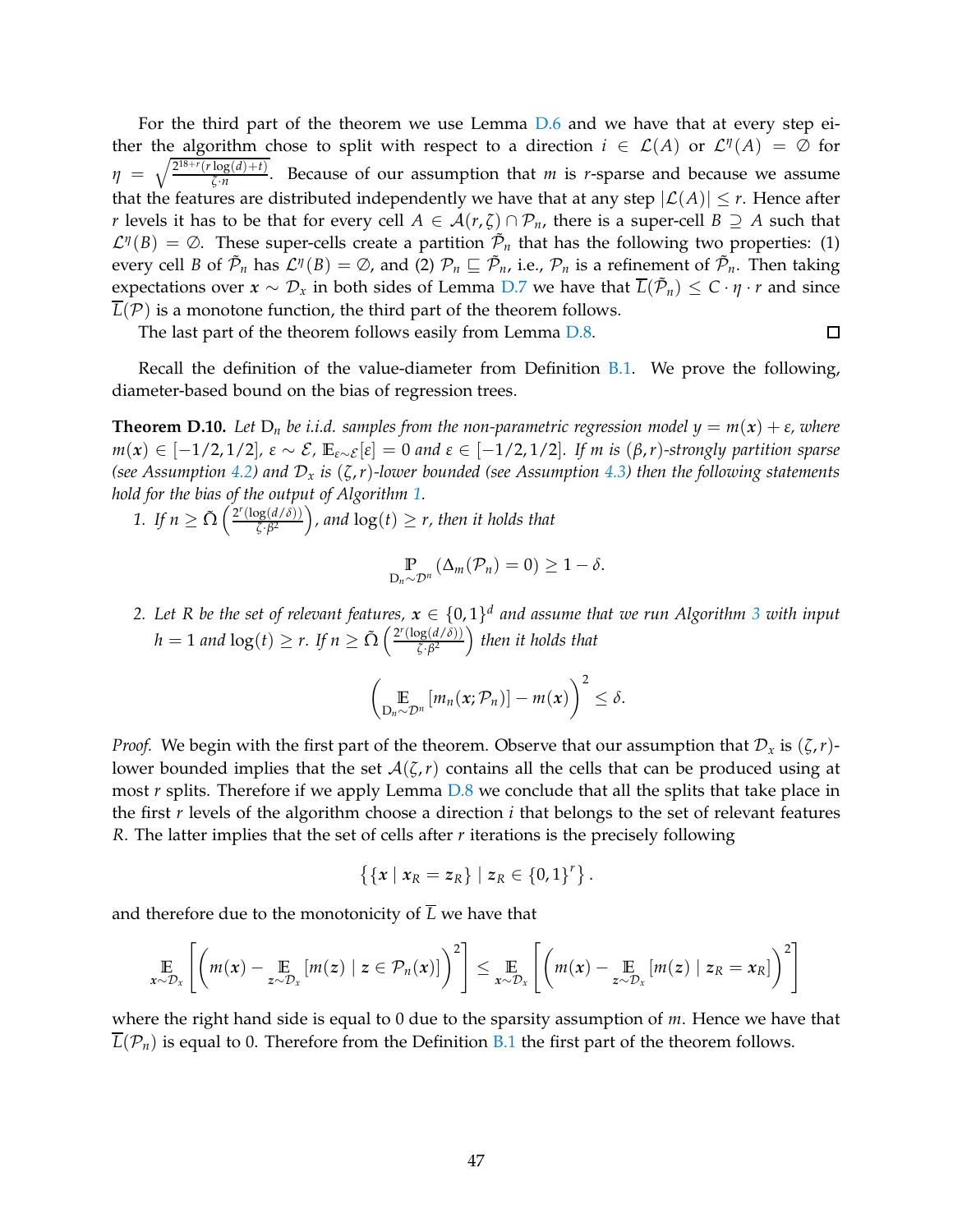For the second part of the theorem we define for simplicity  $w^{(j)}(x) = \frac{\mathbb{1}\{x \in \mathcal{P}_n(x^{(j)})\}}{N(\mathcal{P}_n(x^{(j)}))}$  $\frac{\{x \in P_n(x^{(j)})\}}{N_n(\mathcal{P}_n(x^{(j)}))}$  and hence  $m_n(x) = \sum_{i=1}^n w^{(j)}(x) y^{(j)}$  and we have:

$$
\left(\mathop{\mathbb{E}}_{D_n \sim \mathcal{D}^n} [m_n(x)] - m(x)\right)^2 =
$$
\n
$$
= \left(\mathop{\mathbb{E}}_{D_n \sim \mathcal{D}^n} \left[\mathop{\sum}_{j=1}^n w^{(j)}(x) (y^{(j)} - m(x^{(j)}))\right] + \mathop{\mathbb{E}}_{D_n \sim \mathcal{D}^n} \left[\mathop{\sum}_{j=1}^n w^{(j)}(x) (m(x^{(j)}) - m(x))\right]\right)^2
$$

Due to honesty, which is implied by  $h=1$  in the input of Algorithm [3,](#page-11-0)  $w^{(j)}(\pmb{x})$  is independent of  $y^{(j)}$  and we have that the first term is equal to 0 by a tower law. Thus we have:

$$
\left(\mathop{\mathbb{E}}_{D_n \sim \mathcal{D}^n} [m_n(x)] - m(x)\right)^2 = \left(\mathop{\mathbb{E}}_{D_n \sim \mathcal{D}^n} \left[\sum_{j=1}^s w^{(j)}(x) (m(x^{(j)}) - m(x))\right]\right)^2
$$
  

$$
\leq \mathop{\mathbb{E}}_{D_n \sim \mathcal{D}^n} \left[\left(\sum_{j=1}^n w^{(j)}(x) (m(x^{(j)}) - m(x))\right)^2\right]
$$

Let also  $A = \{z \mid z_R = x_R\}$ , then using the multiplicative form of the Chernoff Bound from the proof of the first part of the theorem we get  $\mathbb{P}_{\mathsf{D}_n \sim \mathcal{D}^n}\left( \sum_{i=1}^n \mathbb{1}\{ \pmb{x}^{(i)} \in A \} \geq 1 \right) \geq 1-\delta.$  Therefore with probability 1 − *δ* the path of the tree that leads to *x* has split all the relevant coordinates *R* and hence for all *j* such that  $w^{(j)}(x) > 0$  it holds that  $x_R^{(j)} = x_R$  which in turn implies that  $m(x^{(j)}) = m(x)$ . With the rest  $\delta$  probability the square inside the expectation is at most 1 since  $m(\cdot) \in \left[-\frac{1}{2},\frac{1}{2}\right]$  $\frac{1}{2}$ , hence we get

$$
\left(\mathop{\mathbb{E}}_{D_n\sim\mathcal{D}^n}\left[m_n(x)\right]-m(x)\right)^2\leq\delta.
$$

 $\Box$ 

#### **D.2 Proof of Theorem [4.4](#page-11-2)**

Observe that the output estimate  $m_n(\cdot;\mathcal{P}_n)$  and partition  $\mathcal{P}_n$  of Algorithm [3,](#page-11-0) satisfies the conditions of Lemma [A.2.](#page-20-0) Moreover, since the number of vertices in a binary tree upper bounds the number of leafs we can apply Corollary [A.3](#page-24-0) and we have that the critical radius quantity  $\delta_n$  is of order  $\Theta\left(\sqrt{\frac{t\log(dt)(1+\log(n))}{n}}\right)$ *n* , if the total number of nodes is at most *t*. Thus applying the bound presented in [\(A.4\)](#page-20-1) with the bound on  $\delta_n$  we can conclude each of the cases of Theorem [4.4](#page-11-2) by using the corresponding case of Theorem [D.9.](#page-43-1)

### <span id="page-47-0"></span>**D.3 Proof of Theorem [4.5](#page-12-0)**

From case 1. of Theorem  $D.10$  and since the maximum possible value diameter is 1, we have that if  $s \geq \tilde{\Omega} \left( \frac{2^r (\log(d/\delta))}{\zeta \cdot \beta^2} \right)$  $\frac{\log(d/\delta)}{\delta \zeta \cdot \beta^2}$  then  $\mathbb{E}_{D_n \sim \mathcal{D}^n} [\Delta_m(\mathcal{P}_n)] \le \delta$  which implies  $\mathbb{E}_{x \sim \mathcal{D}_x} [(\overline{m}_s(x) - m(x))^2] \le \delta$ . Putting this together with Lemma [B.2](#page-25-2) we get that if  $s = \tilde{\Omega} \left( \frac{2^r (\log(d/\delta))}{\zeta, \beta^2} \right)$  $\frac{\log(d/\delta))}{\zeta \cdot \beta^2}$ ) then

$$
\mathop{\mathbb{P}}_{D_n \sim \mathcal{D}^n} \left( \mathop{\mathbb{E}}_{x \sim \mathcal{D}_x} [(m_{n,s}(x) - m(x))^2] \ge \tilde{\Omega} \left( \frac{2^r (\log(d/(\delta \cdot \delta')))}{n \cdot \zeta \cdot \beta^2} \right) + \delta \right) \le \delta'.
$$

From the above we get Theorem [4.5](#page-12-0) by setting  $\delta = \tilde{\Omega} \left( \frac{2^r (\log(d/\delta'))}{n \sqrt{R}} \right)$  $\frac{\log(d/\delta')}{n \cdot \zeta \cdot \beta^2}$ .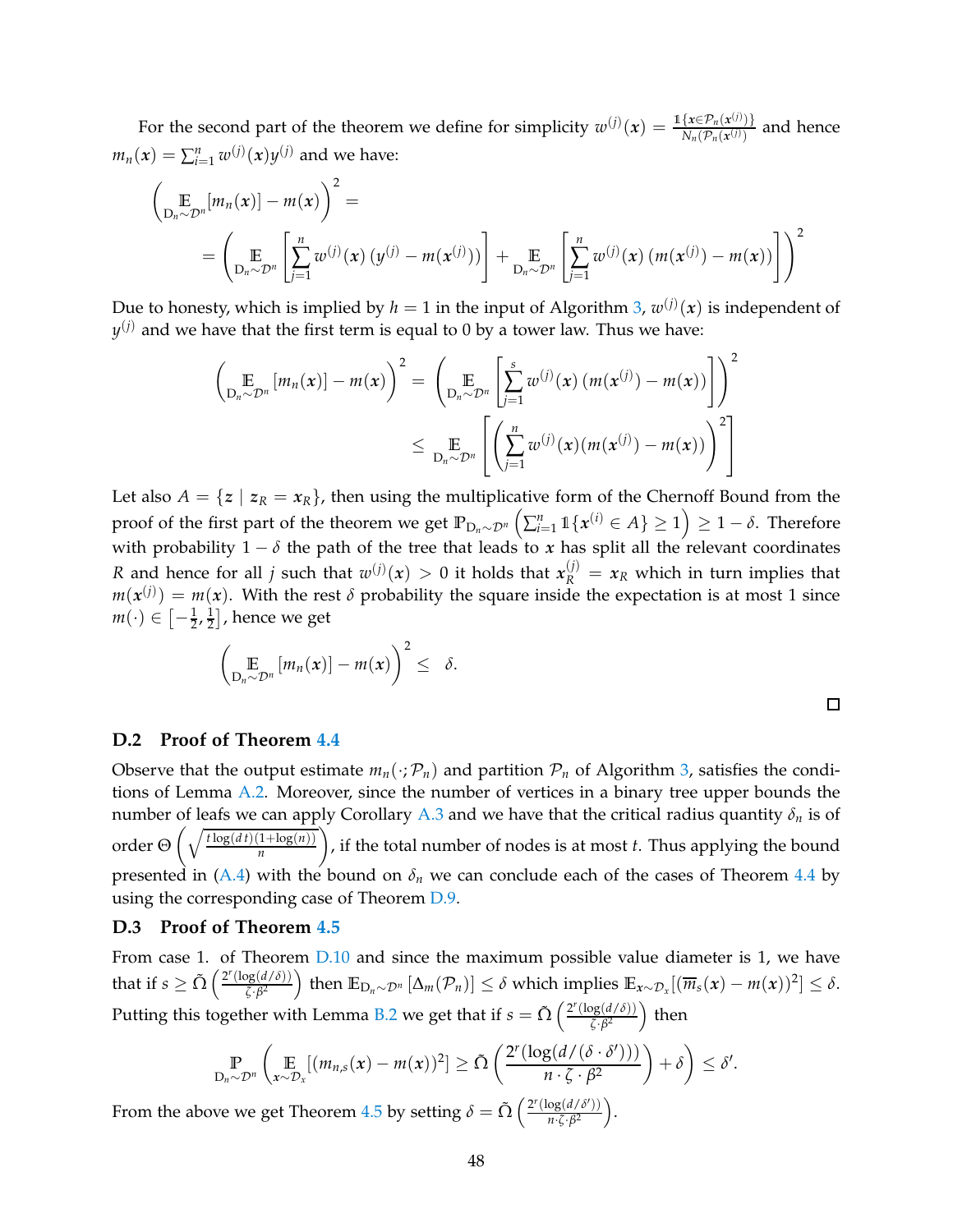# <span id="page-48-0"></span>**E Proofs of Asymptotic Normality**

#### **E.1 Proof of Theorem [3.5](#page-7-4)**

We define  $m_{s,\pi}$  to be the output of the Algorithm [1](#page-5-0) when the samples have been permuted by the permutation  $\pi \in S_s$ . We denote by  $\mathcal{S}_n$  the uniform distribution over the symmetric group  $S_n$ . We also define

$$
\overline{m}_s(x) = \underset{\mathcal{D}_n \sim \mathcal{D}^n, \tau \sim \mathcal{S}}{\mathbb{E}} \left[ m_{n,s,\tau}(x) \right] = \underset{\mathcal{D}_s \sim \mathcal{D}^s, \pi \sim \mathcal{S}_s}{\mathbb{E}} \left[ m_{s,\pi}(x) \right]. \tag{E.1}
$$

where the last inequality follows due to symmetry of the distribution  $\mathcal{D}^n$  and the definition of  $m_{n,s,\tau}$ . We also remind that  $\overline{m}_{n,s}$  is equal to  $\mathbb{E}_{\tau \sim S_n}[m_{n,s,\tau}]$  and that  $m_{n,s,B}$  is the Monte Carlo approximation of  $\overline{m}_{n,s}$  with *B* terms. We now have the following.

$$
\sigma_n^{-1}(x)(m_{n,s,\tau}(x) - m(x)) = \sigma_n^{-1}(x)(m_{n,s,B}(x) - \overline{m}_{n,s}(x)) + \sigma_n^{-1}(x)(\overline{m}_{n,s}(x) - \overline{m}_s(x)) + \sigma_n^{-1}(x)(\overline{m}_s(x) - m(x)).
$$
\n(E.2)

We define for simplicity  $w^{(j)}(x) = \frac{\mathbb{1}\{x_{\tau_n(S,x)}^{(j)} = x_{\tau_n(S,x)}\}}{N_n(x;\tau_n(S,x))}$ . By Theorem 2 of [\[FLW18\]](#page-18-5) we have that:

<span id="page-48-2"></span><span id="page-48-1"></span>
$$
\sigma_n^{-1}(x)(\overline{m}_{n,s}(x) - \overline{m}_s(x)) \to N(0,1)
$$
 (E.3)

where:

$$
\sigma_n^2(\mathbf{x}) = \frac{s^2}{n} \operatorname{Var}_{\mathbf{x}^{(1)} \sim \mathcal{D}_{\mathbf{x}}} \left( \operatorname*{E}_{\mathbf{D}_s \sim \mathcal{D}^s, \tau \sim \mathcal{S}_n} \left[ \sum_{j=1}^s w^{(j)}(\mathbf{x}) y^{(j)} \mid \mathbf{x}^{(1)}, y^{(1)} \right] \right)
$$
\n
$$
\geq \frac{s^2}{n} \operatorname*{E}_{\mathbf{x}^{(1)} \sim \mathcal{D}_{\mathbf{x}}} \left[ \operatorname*{E}_{\mathbf{D}_s \sim \mathcal{D}^s, \tau \sim \mathcal{S}_n} \left[ w^{(1)}(\mathbf{x}) \mid \mathbf{x}^{(1)} \right]^2 \sigma^2(\mathbf{x}^{(1)}) \right]
$$
\n
$$
\geq \frac{s^2 \sigma^2}{n} \operatorname*{E}_{\mathbf{x}^{(1)}} \left[ \operatorname*{E}_{\mathbf{D}_s \sim \mathcal{D}^s, \tau \sim \mathcal{S}_n} \left[ w^{(1)}(\mathbf{x}) \mid \mathbf{x}^{(1)} \right]^2 \right]
$$
\n
$$
\geq \frac{s^2 \sigma^2}{n} \operatorname*{E}_{\mathbf{D}_s \sim \mathcal{D}^s, \tau \sim \mathcal{S}_n} \left[ w^{(1)}(\mathbf{x}) \right]^2
$$
\n
$$
= \frac{s^2 \sigma^2}{n} \frac{1}{4 s^2} = \frac{\sigma^2}{4 n}
$$

Where the last inequality follows by our assumption that  $\sigma^2(x) \geq \sigma^2$ , uniformly for all *x* and the fact that due to the expectation over the random permutation  $\tau$  in the beginning of the algorithm we have symmetry between the samples and hence:  $\mathbb{E}_{D_n \sim \mathcal{D}^n, \tau \sim \mathcal{S}_n}[w^{(1)}(x)] = 1/(2s)$ . Also, since  $s \geq \tilde{\Omega} \left( \frac{2^r (\log(d/\delta))}{\beta^2} \right)$  $\frac{g(d/\delta)}{\beta^2} + \frac{2^r \log(n)}{\zeta}$  $\left(\frac{\log(n)}{\zeta}\right)$ , from part 3 of Theorem [C.10](#page-34-0) with  $\delta = 1/n^2$  we have that:

<span id="page-48-3"></span>
$$
\sigma_n^{-1}(x) \left( \overline{m}_s(x) - m(x) \right) = o_p(1) \tag{E.4}
$$

where we have used the fact that the part 3 of Theorem [C.10](#page-34-0) holds pointwise for every permutation  $\tau \in S_n$ . The last step is to bound the error from the Monte Carlo approximation  $m_{n,s,B}$  of  $\overline{m}_{n,s}$ . Since we have fixed the  $x \in \{0,1\}$  before the execution of the algorithm and since  $m_{n,s,\tau}(x) \in [-1/2,1/2]$ , we can use the Hoeffding bound with  $B = n^2 \log(n)$  and get the following

$$
\mathbb{P}\left(\left|m_{n,s,B}(x)-\overline{m}_{n,s}(x)\right|\geq \frac{1}{n}\right)\leq \frac{2}{n^2}
$$